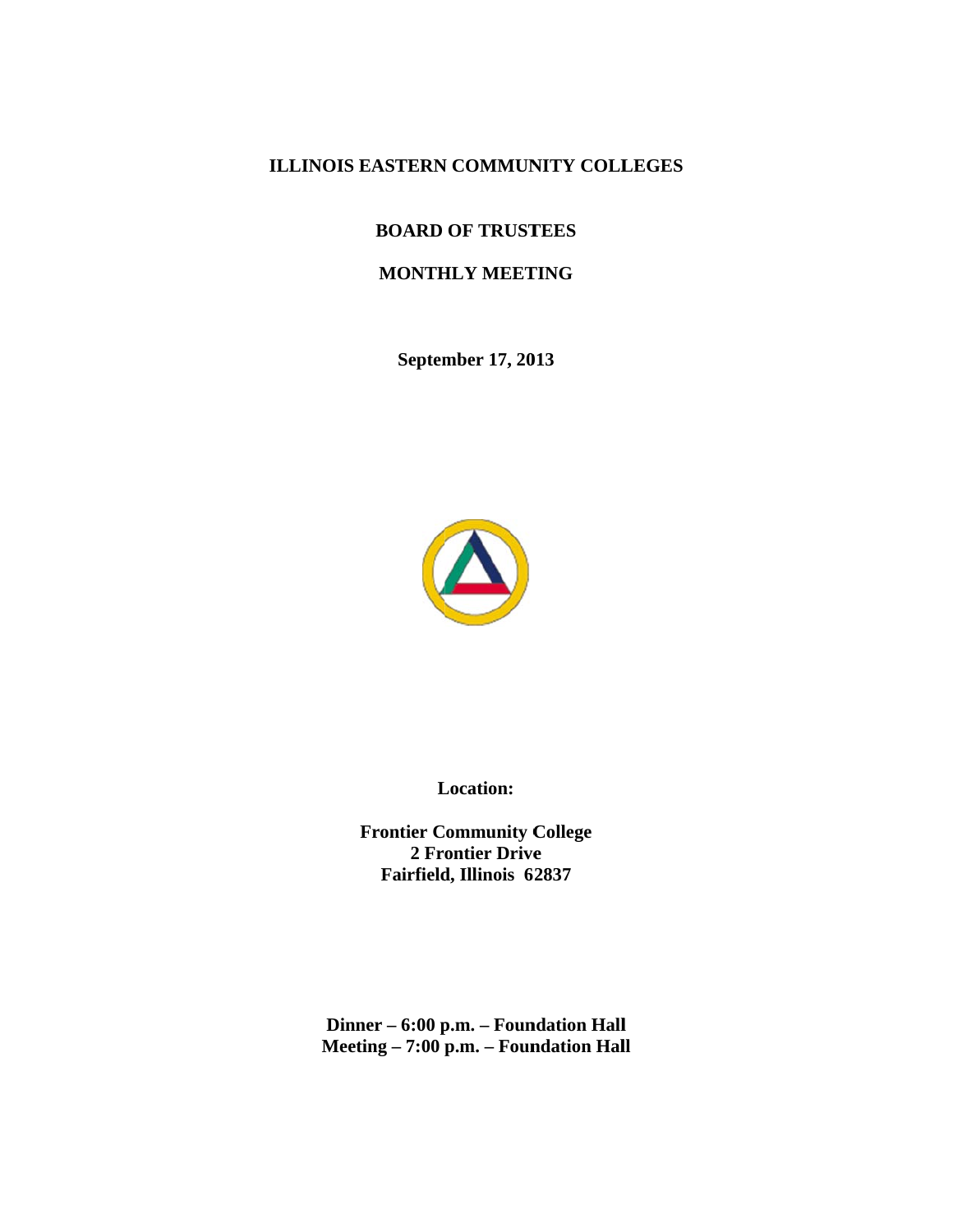#### *The mission of Illinois Eastern Community College District 529 is to deliver exceptional education and services to improve the lives of our students and to strengthen our communities.*

# **Illinois Eastern Community Colleges Board Agenda**

# **September 17, 2013 7:00 p.m. Frontier Community College Foundation Hall**

| 1.<br>2.<br>3.<br>4. | A. Visitors and Guests<br><b>B.</b> IECEA Representative                            |
|----------------------|-------------------------------------------------------------------------------------|
| 5.                   | <b>Public Comment</b>                                                               |
| 6.                   | Reports<br>A. Trustees<br><b>B.</b> Presidents<br>C. Cabinet                        |
| 7.                   | A. None                                                                             |
| 8.                   | A. None                                                                             |
| 9.                   | <b>Staff Recommendations for Approval</b><br>F <sub>r</sub><br>G.<br>H.<br>I.<br>J. |
|                      |                                                                                     |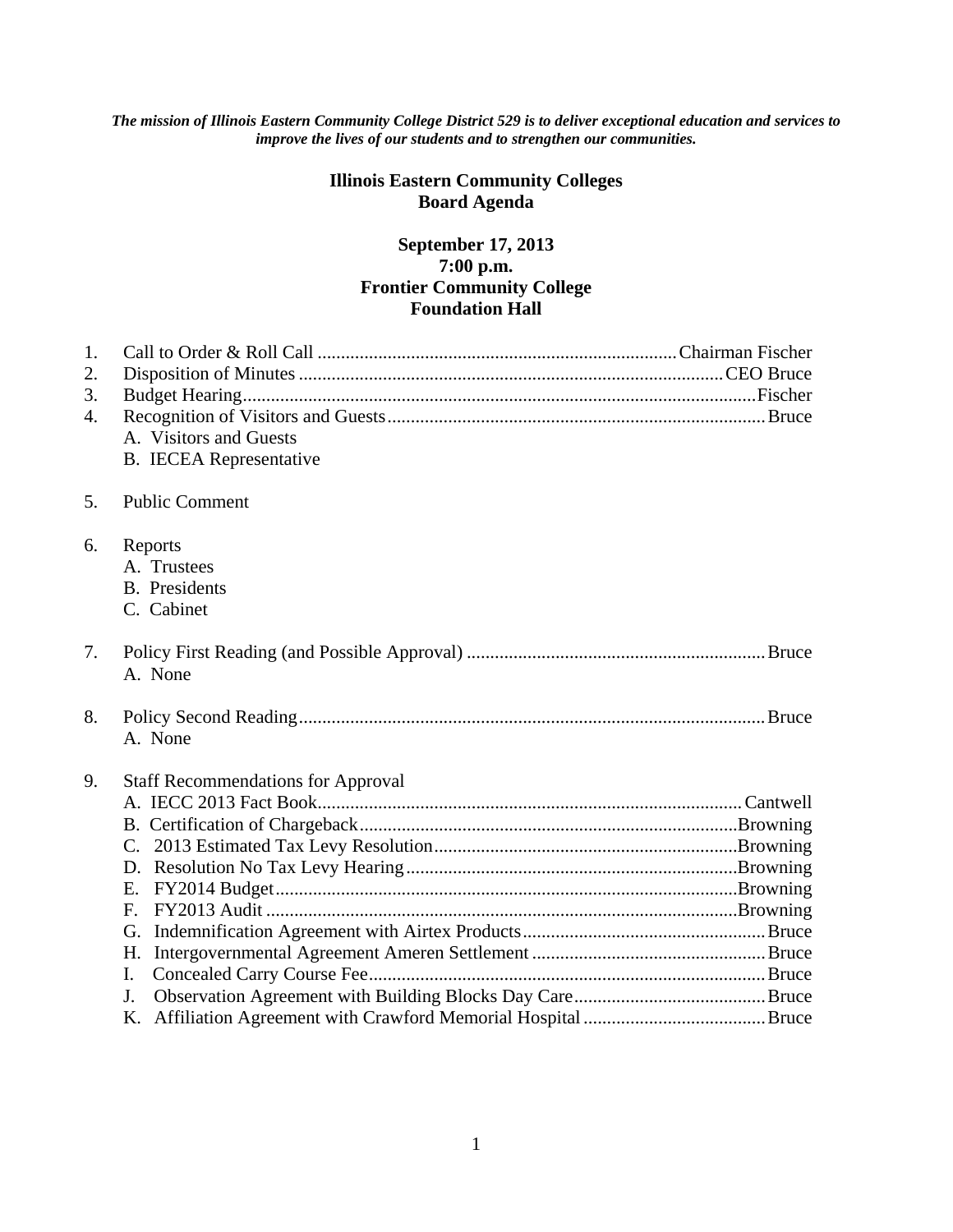|     | <b>Workforce Education</b>                     |
|-----|------------------------------------------------|
|     | 1. Extrication Equipment                       |
|     | <b>Lincoln Trail College</b><br>1. CNC Machine |
|     | 11. District Finance                           |
|     |                                                |
|     |                                                |
|     |                                                |
|     |                                                |
|     |                                                |
| 13. |                                                |
|     |                                                |
|     | 14. Approval of Executive Session Minutes      |
|     |                                                |
|     |                                                |
|     |                                                |
|     |                                                |
|     |                                                |
|     |                                                |
|     |                                                |
|     |                                                |
|     |                                                |
|     | 18. Other Items                                |
|     |                                                |

19. Adjournment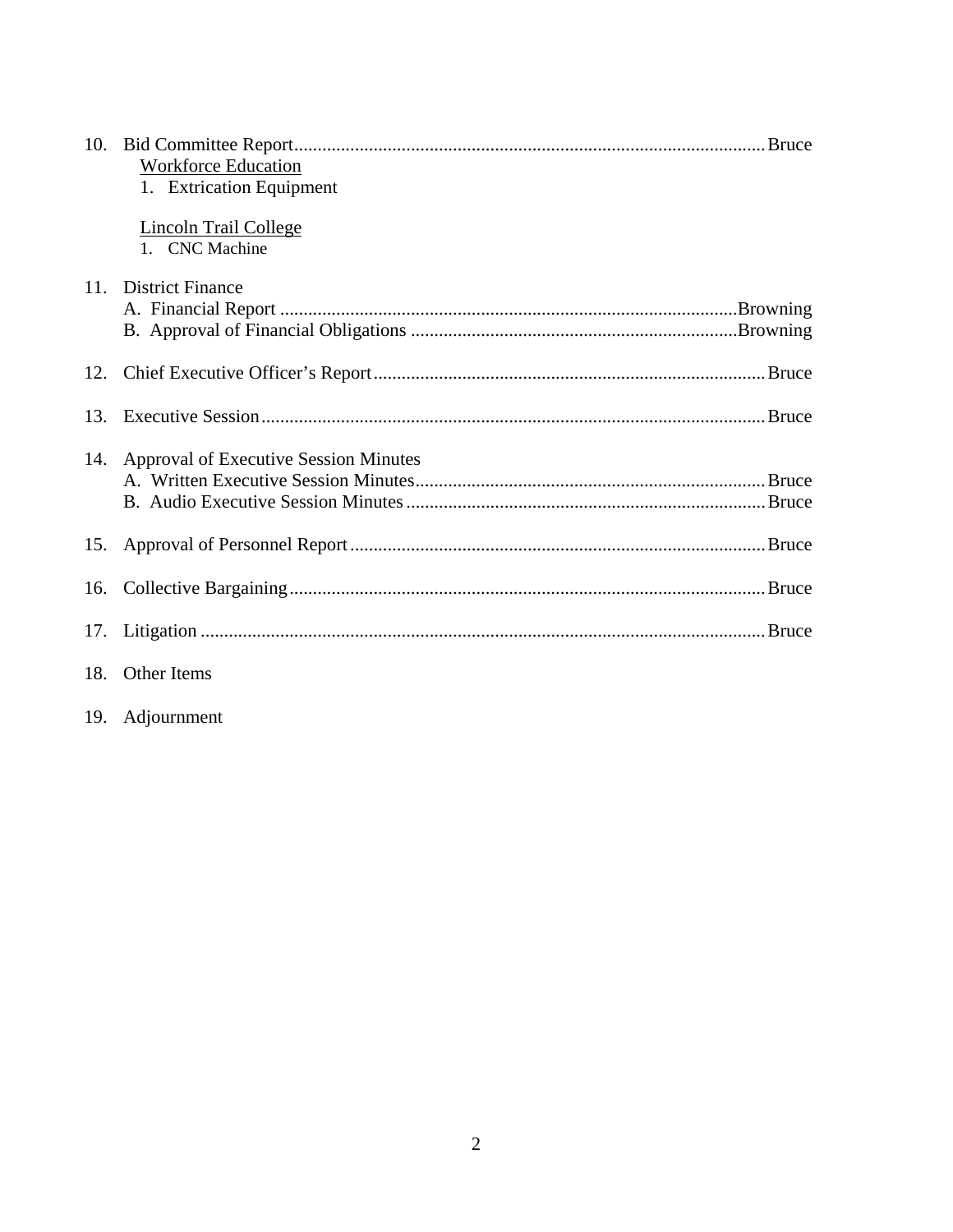Minutes of a regular meeting of the Board of Trustees of Illinois Eastern Community Colleges – Frontier Community College, Lincoln Trail College, Olney Central College, Wabash Valley College – Community College District No. 529, Counties of Richland, Clark, Clay, Crawford, Cumberland, Edwards, Hamilton, Jasper, Lawrence, Wabash, Wayne and White, and State of Illinois, held in the Cafeteria, at Wabash Valley College, 2200 College Drive, Mt. Carmel, Illinois, Tuesday, August 20, 2013.

 (Without objection, the Chairman appointed Renee Smith to serve as Acting Board Secretary for this meeting, in the absence of Board Secretary Harry Hillis, Jr.)

**AGENDA #1 – "Call to Order & Roll Call"** – Chairman G. Andrew Fischer called the meeting to order at 7:00 p.m. and directed the Secretary to call the roll.

**Roll Call:** The Secretary called the roll of members present and the following trustees answered to their names as called and were found to be present:

 John D. Brooks, Gary Carter, Michael K. Correll, Brenda K. Culver, G. Andrew Fischer, William C. Hudson, Marilyn J. Wolfe. Also present was student trustee Mike Guseynov. Trustees absent: None. There being a quorum present, the Chair declared the Board of Trustees to be in open, public session for the transaction of business.

 (Note: In accordance with Board of Trustees Policy No. 100.4, the student trustee shall have an advisory vote, to be recorded in the Board Minutes. The advisory vote may not be counted in declaring a motion to have passed or failed.)

 Also present at this meeting, in addition to trustees: Terry L. Bruce, Chief Executive Officer/Chief Operating Officer. Matt Fowler, President of Wabash Valley College. Kathy Harris, Interim President of Lincoln Trail College. Rodney Ranes, President of Olney Central College. Timothy Taylor, President of Frontier Community College. Roger Browning, Chief Finance Officer/Treasurer. Tara Buerster, Director of Human Resources. Chris Cantwell, Dean, Academic & Student Support Services/Chief Academic Officer. LeAnn Hartleroad, Associate Dean, Institutional Development. Alex Cline, Director of Information & Communications Technology. Renee Smith, Executive Assistant to CEO. Michael Thomas, Dean of Workforce Education.

Abbreviations Used in Minutes:

 DO – District Office DOC – Department of Corrections FCC – Frontier Community College HLC – Higher Learning Commission HRSA – Health Resources & Services Administration ICAHN – Illinois Critical Access Hospital Network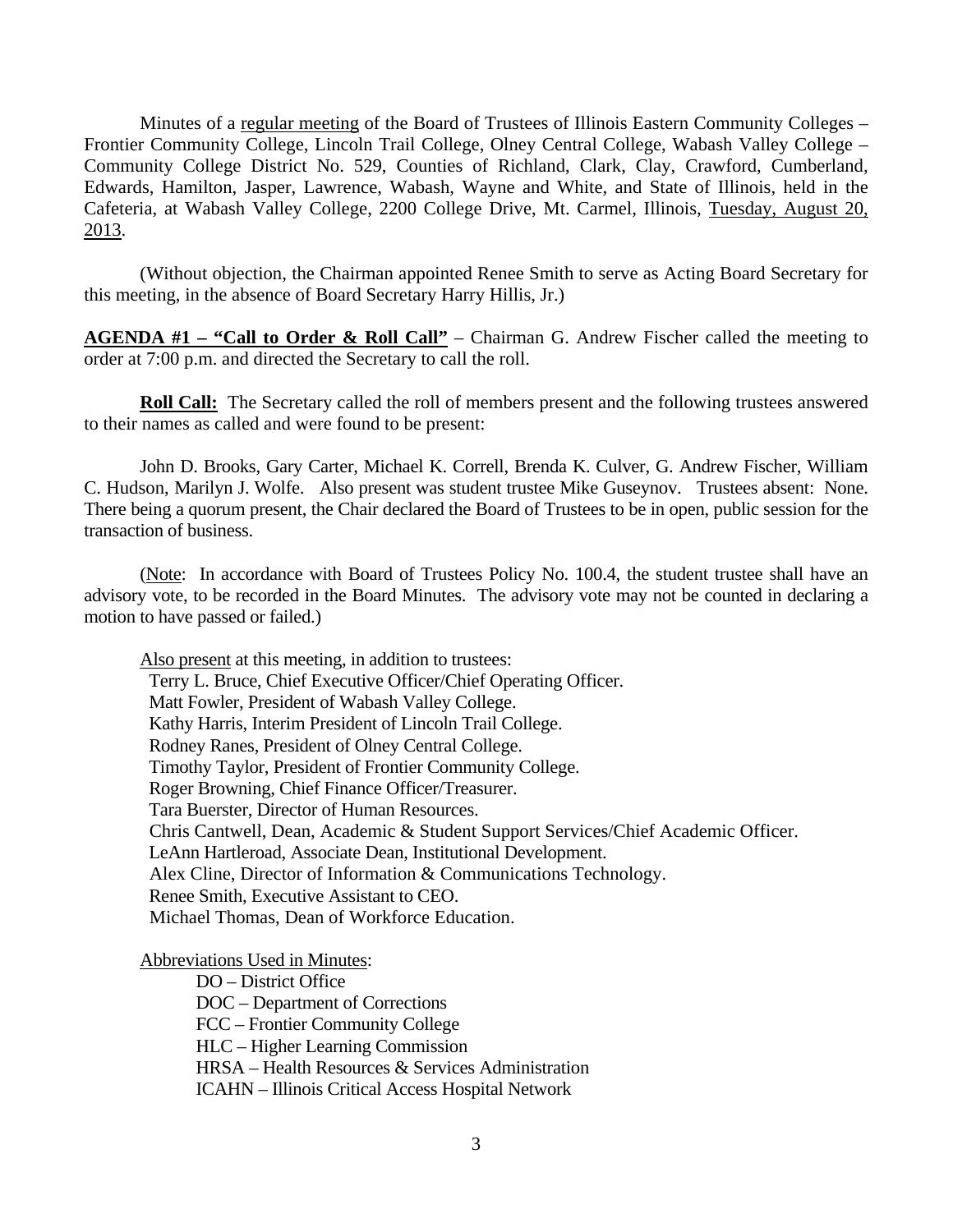ICCB – Illinois Community College Board ICCTA – Illinois Community College Trustees Association IECC – Illinois Eastern Community Colleges IECEA – Illinois Eastern Colleges Education Association LTC – Lincoln Trail College LWIB – Local Workforce Investment Board OCC – Olney Central College PHS – Protection, Health & Safety SAN – Student Advantage Network SURS – State Universities Retirement System WED – Workforce Education WVC – Wabash Valley College

**AGENDA #2 – "Disposition of Minutes"** – Open meeting minutes as prepared for the regular meeting held Tuesday, July 16, 2013 were presented for disposition.

**Board Action to Approve Minutes:** Trustee Gary Carter made a motion to approve minutes of the foregoing meeting as prepared. Trustee Brenda Culver seconded the motion. The Chair asked trustees in favor of the motion to say "Aye" and those opposed to say "No." The viva voce (by the voice) vote was taken and the Chair declared the "Ayes" have it and the motion carried.

## **AGENDA #3 – "Recognition of Visitors & Guests"** –

**#3-A. Visitors & Guests:** Visitors and guests present were recognized, including several college staff members.

**#3-B. IECEA Representative:** Rob Mason, President of Illinois Eastern Colleges Education Association, was recognized.

**AGENDA #4 – "Public Comment"** – None.

**AGENDA #5 – "Reports"** –

**#5-A. Report from Trustees:** None.

**#5-B. Report from Presidents:** Written reports were presented from each of the colleges.

**#5-C. Report from Cabinet:** None.

#### **AGENDA #6 – "Policy First Readings (and Possible Approval)"** –

**#6-A. HR Policy 400.1, Selection and Employment):** SURS Return-to-Work, Public Act 97- 0968, went into effect August 1, 2013 and states that if the District were to hire an affected annuitant and the annuitant performs any work for the District, the District would be responsible for the affected annuitant's entire annual annuity. Currently the Board delegates the hiring authority of part-time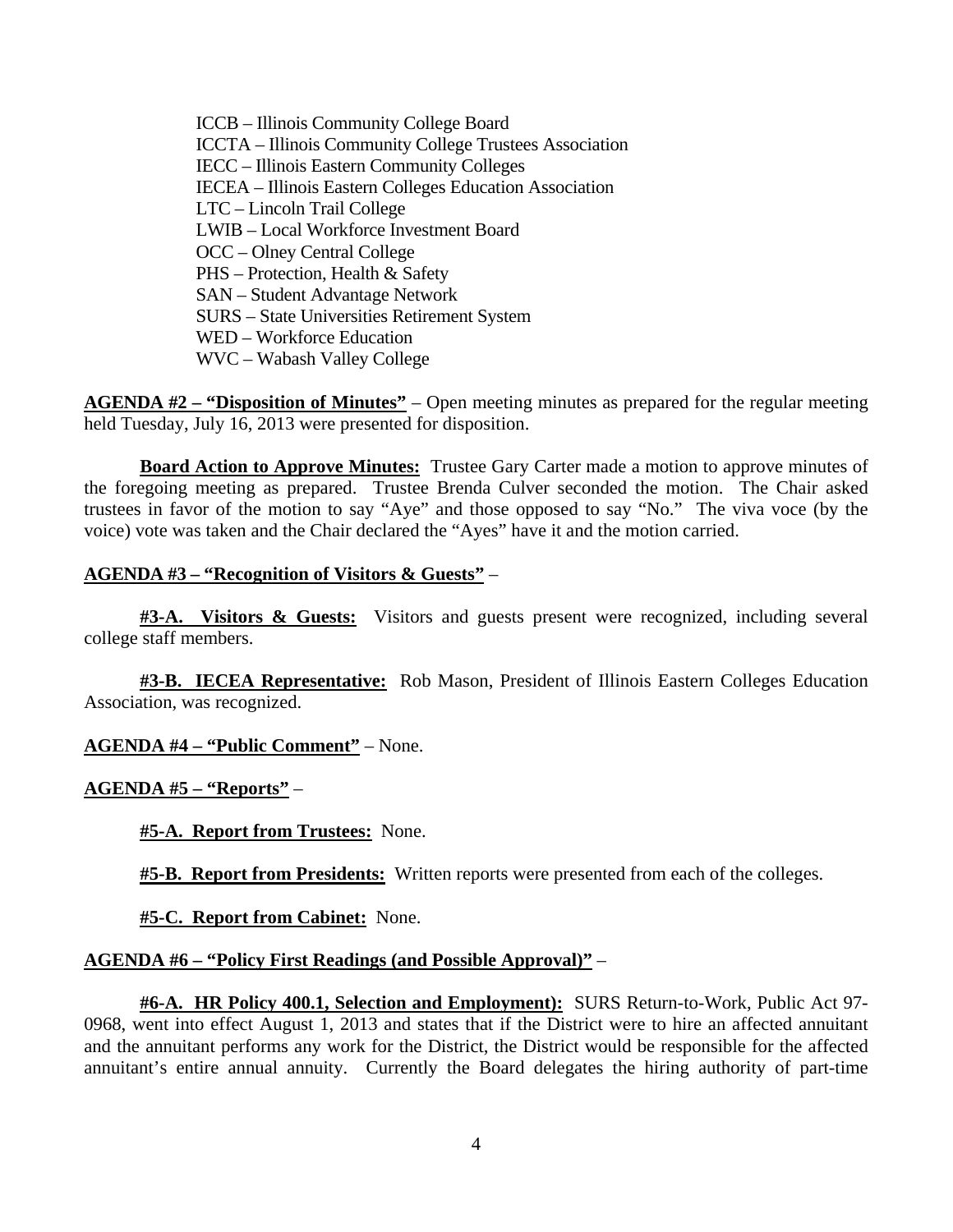employees to the Chief Executive Office or his designee and the Presidents of each college have been delegated the authority to hire part-time employees at their respective colleges.

 Because of the impact of Public Act 97-0968, the District can no longer follow this practice. The District's Human Resource Department is now required to look up every employee the District hires and verify if the employee is or is not a SURS annuitant, and then if they are an annuitant we must report to SURS they are working for us and monitor their wages. Under current procedures the District could have a person begin employment part-time that is an affected annuitant and not know it until they have started working and then the District would be liable for their annual annuity payment. This determination must be made prior to the time that employment begins.

 The CEO recommended approval of the policy revision which gives the CEO and the Director of Human Resources the sole authority to hire part-time employees so the District can avoid hiring an affected annuitant and avoid an annual annuity payment.

 (A copy of the revised HR Policy 400.1, Selection and Employment, was presented and is made a part of the minutes by this reference.)

**Board Action:** Trustee Brenda Culver made a motion to waive second reading and adopt the revised HR Policy 400.1, Selection and Employment, as recommended. Trustee William Hudson seconded the motion and on a recorded roll call vote ordered by the Chair the following trustees voted yea: John Brooks, Gary Carter, Michael Correll, Brenda Culver, Andrew Fischer, William Hudson, Marilyn Wolfe. Student advisory vote: Yea. Trustees voting nay: None. Trustees absent: None. The motion having received 7 yea votes and 0 nay votes, the Chair declared the motion carried.

#### **AGENDA #7– "Policy Second Readings"** – None.

**AGENDA #8 – "Staff Recommendations for Approval"** – The following staff recommendations were presented for approval.

**#8-A. Consideration of Ameren Settlement:** The taxing bodies of Jasper County have worked to establish an acceptable assessment of the Ameren Power Plant located at Newton. The taxing year of 2009 has been in dispute. Ameren has appealed the Jasper County Board of Review's decision on assessment to the Illinois Property Tax Appeal Board (PTAB). The matter is set for hearing before PTAB on August 26<sup>th</sup>. Both the taxing bodies and Ameren agreed to mediation of the assessment of 2009 and that mediation hearing occurred on August 13th and  $14<sup>th</sup>$  at the Ameren Office Building located in Collinsville.

 At the mediation hearing, the taxing bodies of Jasper County were represented by Dan Cox of the Jasper County School District, Ed Mitchell of the Jasper County Board, Paul Woods, Jasper County Assessor, and Terry Bruce, CEO of Illinois Eastern Community Colleges. The other taxing bodies including Wade Fire Protection District, Newton Public Library District, South Muddy and Wade Township agreed to allow these individuals to represent their interest in the matter.

 The mediation lasted 14.4 hours with retired Judge Timothy J. Slavin acting as mediator. The mediation resulted in a written Memorandum of Understanding and was approved by all parties to the mediation.

 The parties have settled the 2009 assessment and have also agreed to the assessment amounts of the subject property of 2010, 2011, and 2012. The final stipulation and agreed order is being drafted by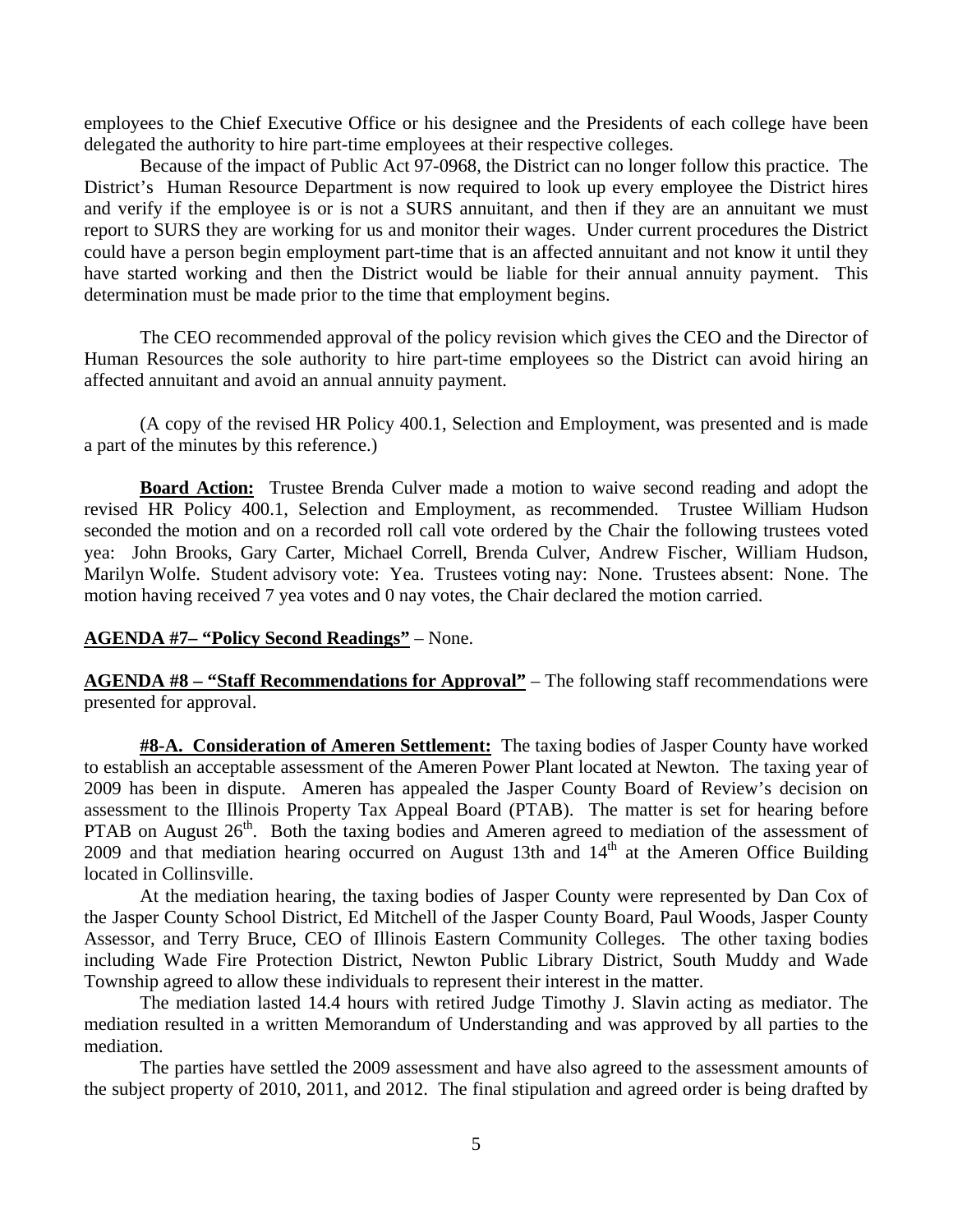the attorneys representing Ameren and the taxing bodies. Once the agreed order is prepared, it will be filed with PTAB and the Jasper County Board of Review.

 The Board and all other taxing bodies involved will be asked to consider and approve or disapprove the agreed order.

**Board Action:** Trustee Brenda Culver made a motion to accept the tentative property tax assessment settlement with Ameren Energy for the power plant at Newton, with the final settlement to be considered for approval at the September meeting. Trustee Marilyn Wolfe seconded the motion and on a recorded roll call vote ordered by the Chair the following trustees voted yea: John Brooks, Gary Carter, Michael Correll, Brenda Culver, Andrew Fischer, William Hudson, Marilyn Wolfe. Student advisory vote: Yea. Trustees voting nay: None. Trustees absent: None. The motion having received 7 yea votes and 0 nay votes, the Chair declared the motion carried.

**#8-B. Deed of Property to the District:** In May 1984, the Frontier Community College Foundation acquired land from the City of Fairfield to be used for educational purposes of the District. This land is commonly known as the Fairfield Industrial Park subdivision. Subsequent to that acquisition, the District built the College's Textbook/Library building on Lots #15 and 21 of that land. In 2010, the Foundation conveyed to the District a 90'X90' section of the land where the Textbook/Library sits.

 Earlier this spring, after reviewing architectural renderings for Phase 10 work to be conducted on the Textbook/Library, it was noticed that the parking lot being constructed would extend to land still owned by the Frontier Community College Foundation. Since this issue was realized, the District has been working with the Foundation to convey the ownership of the land involved so that the District's interest in operating, maintaining, and improving the Textbook/Library is consistent with Illinois statutes and Illinois Community College Board Fiscal Guidelines. Essentially an additional 75'X90' plot of land to the north of what is currently owned by the District is being conveyed. As such, a deed has been prepared that would convey the following described real estate:

 "RE: Part of Lot number 15 in the Fairfield Industrial Park Plat filed for record in Plat Book B at page 112, Wayne County, Illinois, subject to the utility easements reserved in said plat:

 "Beginning at a point on the West line 45 feet North of the Southwest Corner of Lot 15 in Fairfield Industrial Park, thence East 90 feet running parallel with the South Line of Lot 15 to a point, thence North 75 feet running parallel with the West line of Lot 15 in Fairfield Industrial Park to a point, thence West to a point on the West line of Lot 15 being 75 feet North of the Point of beginning, thence South along the West line of Lot 15 to the point of beginning."

The CEO recommended acceptance of the foregoing deed of property to the District as outlined.

**Board Action:** Trustee Gary Carter made a motion to accept the foregoing deed of property to the District as recommended. Student Trustee Mike Guseynov seconded the motion and on a recorded roll call vote ordered by the Chair the following trustees voted yea: John Brooks, Gary Carter, Michael Correll, Brenda Culver, Andrew Fischer, William Hudson, Marilyn Wolfe. Student advisory vote: Yea. Trustees voting nay: None. Trustees absent: None. The motion having received 7 yea votes and 0 nay votes, the Chair declared the motion carried.

**#8-C. FY2014 Tentative Budget:** Prior Board action required that the tentative budget be made available to the public by August 9 and mailed to the Board of Trustees. The tentative budget will remain available for public inspection through the scheduled September 17 Budget Hearing and Board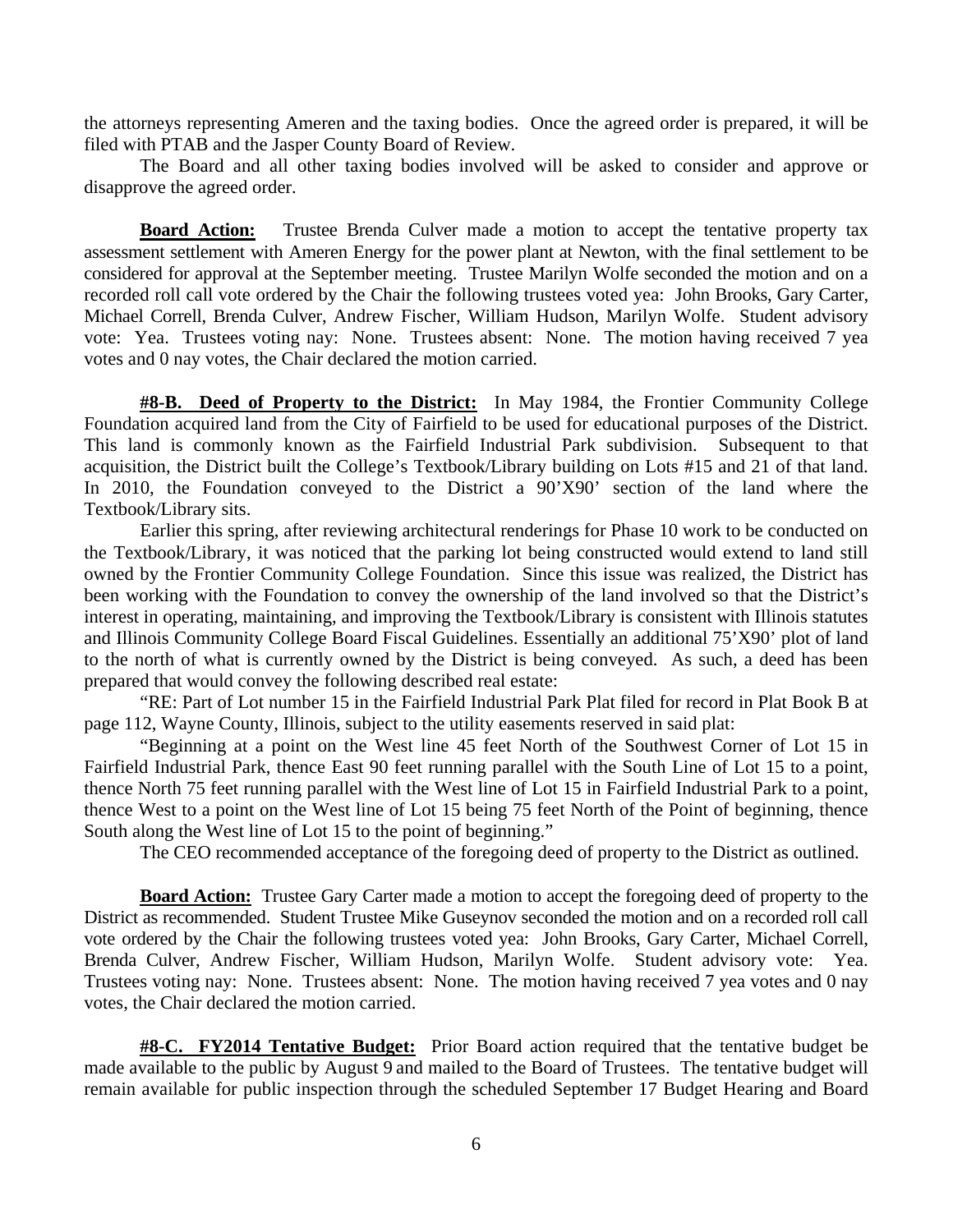meeting. Publication of the budget's availability and notice of the Public Hearing on the Budget was made in district newspapers.

 The fiscal year 2014 tentative budget was sent to the Board of Trustees under separate cover. The document represents the current and best judgment of the district administration relative to anticipated revenues for fiscal year 2014. It was based on information available at the time of publication. If new information becomes available, changes will be made to the final budget and those changes will be reviewed with the Board on September 17 prior to approval of a final budget.

 The tentative budget projects revenue of \$32,791,704 and expenditures of \$32,151,217 in the District's operating funds.

 As required by law, a Public Hearing on the Budget will be held on September 17, 2013 and following the hearing, a final budget will be presented to the Board for its approval.

The CEO recommended approval of the FY2014 tentative budget as presented.

**Board Action:** Trustee Michael Correll made a motion to approve the FY2014 tentative budget as recommended. Trustee John Brooks seconded the motion and on a recorded roll call vote ordered by the Chair the following trustees voted yea: John Brooks, Gary Carter, Michael Correll, Brenda Culver, Andrew Fischer, William Hudson, Marilyn Wolfe. Student advisory vote: Yea. Trustees voting nay: None. Trustees absent: None. The motion having received 7 yea votes and 0 nay votes, the Chair declared the motion carried.

**#8-D. Employee Health Insurance Benefits:** In anticipation of the Affordable Care Act, the administration is evaluating the District's health insurance program and is recommending the following changes.

 Currently, IECC pays for 100% of the employee premium for those employees who elect the District health plan and work a full-time schedule of 40 hours per week, or are hired as a member of the faculty bargaining unit. If a full-time employee or a member of the faculty bargaining unit elects the Optional plan, or elects to add dependent coverage to either the District or Optional plan, then IECC will pay an amount equal to 100% of the District plan employee only premium toward their coverage.

 Due to mandated changes in the Affordable Care Act for large employers, the administration is recommending that the District modify its health care plan to make employees who average 30 hours per week eligible for health care coverage beginning January 1, 2014.

 In addition, the administration proposes to establish two Tiers of employees in regard to employer contributions.

 TIER I – Employees who average 40 hours of service per week and members of the faculty bargaining unit. There would be no change to the employer contribution for this employee tier.

 TIER II – Employees who average 30 – 39.9999 hours of service per week. The District would pay 0% of the employee premium for this tier, no matter which health plan (District or Optional) that the employee elects. In addition, the District would pay 0% of the employee premium towards any dependent coverage that was elected. This tier would not qualify for dental or life insurance coverage. Eligibility for HSA contributions would be determined by the Board at the time HSA contributions are established, normally in October of each year.

 The CEO recommended adoption of the following resolution. The resolution allows the CEO and CFO to work with Blue Cross Blue Shield of Illinois to make these changes to the District's health insurance plan. The CEO also recommended that the Board establish separate employer contributions for TIER I and TIER II employees as outlined.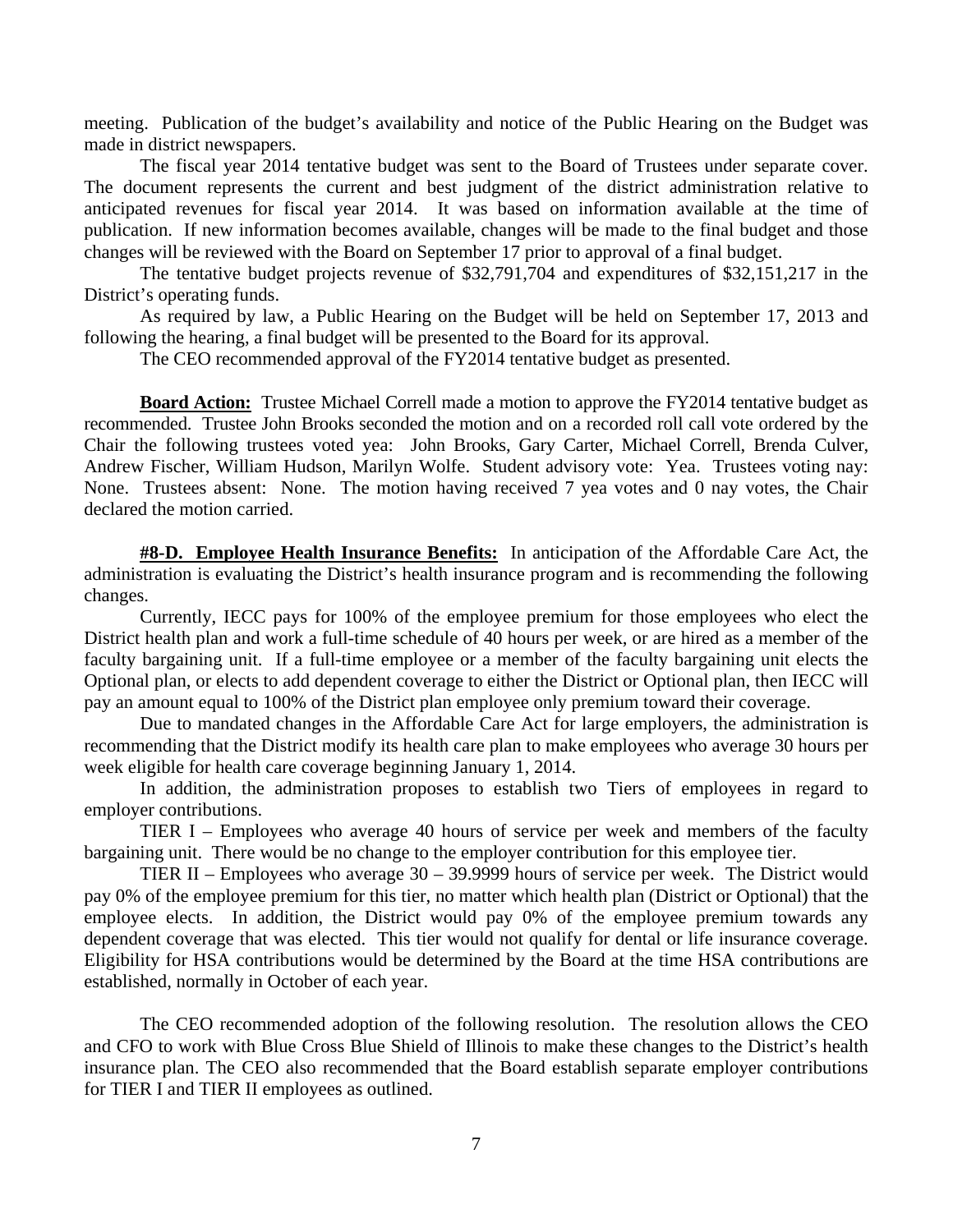#### RESOLUTION

WHEREAS, the Affordable Care Act requires employers with 50 or more employees to provide health insurance to certain employees; and

WHEREAS, the Affordable Care Act requires employers to provide health insurance to those part-time employees averaging at least 30 hours of service per week; and

WHEREAS, the District faces substantial penalties if a part-time employee averages at least 30 hours of service per week and the District has not offered them insurance; and

WHEREAS, it is the administration's interpretation that the District can offer health insurance at the employee's own expense, to part-time employees who average at least 30 hours and less than 40 hours of service per week; and

THEREFORE, the District administration requests that the Board approve the offering of a plan of health insurance, at the employee's own expense, to the District's part-time employees who average at least 30 hours of service per week and less than 40 hours of service per week; and

THEREFORE, that the Chief Executive Officer Terry Bruce and the Chief Finance Officer Roger Browning are hereby requested to develop a plan of health insurance for such part-time employees and that it be offered to those employees effective January 1, 2014.

**Board Action:** Trustee Marilyn Wolfe made a motion to adopt the foregoing resolution and establish separate employer contributions for TIER I and TIER II employees as outlined. Student

Trustee Mike Guseynov seconded the motion and on a recorded roll call vote ordered by the Chair the following trustees voted yea: John Brooks, Gary Carter, Michael Correll, Brenda Culver, Andrew Fischer, William Hudson, Marilyn Wolfe. Student advisory vote: Yea. Trustees voting nay: None. Trustees absent: None. The motion having received 7 yea votes and 0 nay votes, the Chair declared the motion carried.

**#8-E. Affiliation Agreement with Good Samaritan Regional Health Center – Associate Degree Nursing:** IECC wishes to enter into a new affiliation agreement with Good Samaritan Regional Health Center, located in Mt. Vernon, Illinois. This affiliation agreement is for the Associate Degree in Nursing Program and is the standard affiliation agreement utilized by the district. The CEO recommended approval.

**Board Action:** Trustee Michael Correll made a motion to approve the affiliation agreement for the Associate Degree Nursing Program with Good Samaritan Regional Health Center, Mt. Vernon Illinois, as recommended. Trustee Brenda Culver seconded the motion and on a recorded roll call vote ordered by the Chair the following trustees voted yea: John Brooks, Gary Carter, Michael Correll, Brenda Culver, Andrew Fischer, William Hudson, Marilyn Wolfe. Student advisory vote: Yea. Trustees voting nay: None. Trustees absent: None. The motion having received 7 yea votes and 0 nay votes, the Chair declared the motion carried.

**#8-F. Affiliation Agreement with St. Mary's Hospital in Centralia – Associate Degree Nursing:** IECC wishes to enter into a new affiliation agreement with St. Mary's Hospital, located in Centralia, Illinois. This affiliation agreement is for the Associate Degree in Nursing Program and is the standard affiliation agreement utilized by the district. The CEO recommended approval.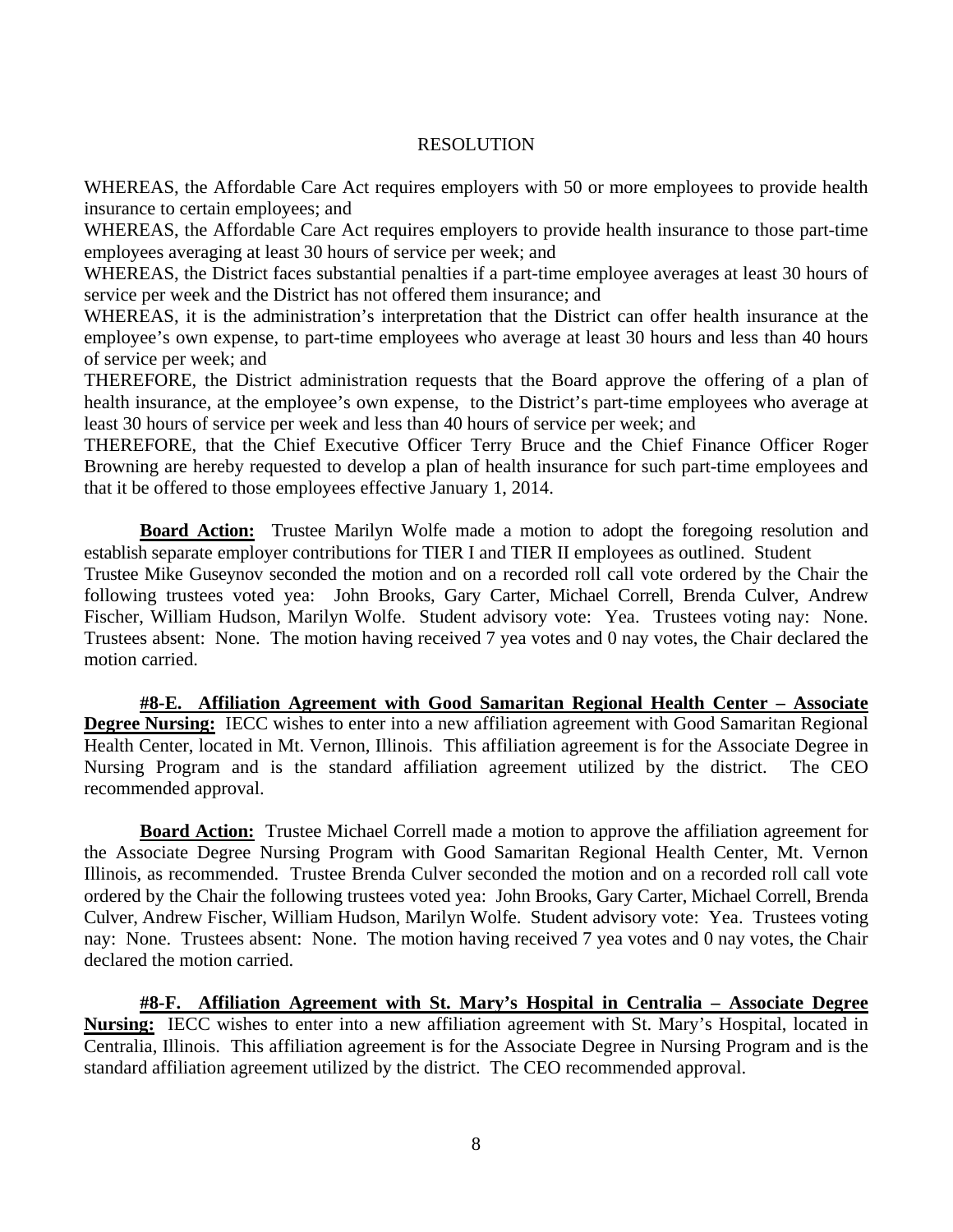**Board Action:** Trustee Michael Correll made a motion to approve the affiliation agreement for the Associate Degree Nursing Program with St. Mary's Hospital, Centralia Illinois, as recommended. Trustee Brenda Culver seconded the motion and on a recorded roll call vote ordered by the Chair the following trustees voted yea: John Brooks, Gary Carter, Michael Correll, Brenda Culver, Andrew Fischer, William Hudson, Marilyn Wolfe. Student advisory vote: Yea. Trustees voting nay: None. Trustees absent: None. The motion having received 7 yea votes and 0 nay votes, the Chair declared the motion carried.

**#8-G. Affiliation Agreement with St. Mary's Hospital in Mt. Vernon – Associate Degree Nursing:** IECC wishes to enter into a new affiliation agreement with St. Mary's Hospital, located in Mt. Vernon, Illinois. This affiliation agreement is for the Associate Degree in Nursing Program and is the standard affiliation agreement utilized by the district. The CEO recommended approval.

**Board Action:** Trustee Michael Correll made a motion to approve the affiliation agreement for the Associate Degree Nursing Program with St. Mary's Hospital, Mt. Vernon Illinois, as recommended. Trustee Brenda Culver seconded the motion and on a recorded roll call vote ordered by the Chair the following trustees voted yea: John Brooks, Gary Carter, Michael Correll, Brenda Culver, Andrew Fischer, William Hudson, Marilyn Wolfe. Student advisory vote: Yea. Trustees voting nay: None. Trustees absent: None. The motion having received 7 yea votes and 0 nay votes, the Chair declared the motion carried.

**AGENDA #9 – "Bid Committee Report"** – The Bid Committee presented the following recommendation, followed by Board action as indicated:

**#9-A. Frontier Community College, Engine Trainer:** The Bid Committee recommended acceptance of the low bid that meets all specifications, from ConsuLab Educatech Inc., Quebec, Canada, for a total bid of \$17,915.00. The lowest bidder, Creative Custom Products, did not meet many of the required bid specifications.

Department: Automotive Program. Source of Funds: FCC Foundation. Rationale for Purchase: Update training equipment for automotive lab.

**Board Action:** Trustee Gary Carter made a motion to accept the recommendation of the Bid Committee to accept the bid of ConsuLab Educatech Inc. for an engine trainer for the automotive lab at FCC as recommended. Trustee William Hudson seconded the motion and on a recorded roll call vote ordered by the Chair the following trustees voted yea: John Brooks, Gary Carter, Michael Correll, Brenda Culver, Andrew Fischer, William Hudson, Marilyn Wolfe. Student advisory vote: Yea. Trustees voting nay: None. Trustees absent: None. The motion having received 7 yea votes and 0 nay votes, the Chair declared the motion carried.

**AGENDA #10 – "District Finance"** – The following district financial matters were presented:

**#10-A. Financial Reports:** The monthly financial reports were presented, including the treasurer's report, showing the balance in all funds as of July 31, 2013.

**#10-B. Approval of Financial Obligations:** District financial obligations (Listing of Board Bills) for August 2013, totaling \$1,954,914.04, were presented for approval.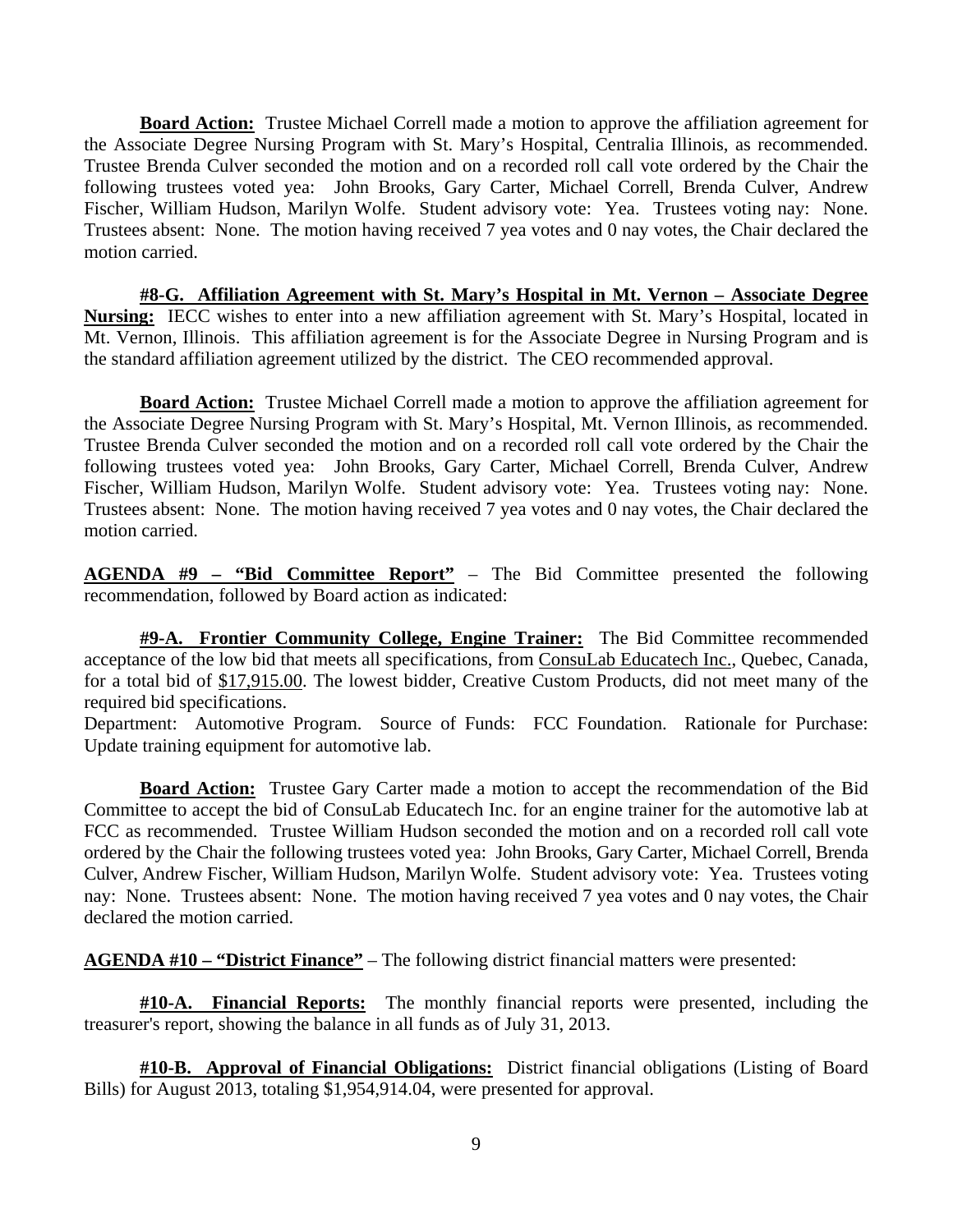**Board Approval for Payment of Financial Obligations:** Trustee Marilyn Wolfe made a motion to approve payment of district financial obligations for August 2013, in the amounts listed, and payments from the revolving fund for July 2013. Trustee Gary Carter seconded the motion and on a recorded roll call vote ordered by the Chair the following trustees voted yea: John Brooks, Gary Carter, Michael Correll, Brenda Culver, Andrew Fischer, William Hudson, Marilyn Wolfe. Student advisory vote: Yea. Trustees voting nay: None. Trustees absent: None. The motion having received 7 yea votes and 0 nay votes, the Chair declared the motion carried.

**AGENDA #11 – "Chief Executive Officer's Report"** – CEO Terry L. Bruce presented an informational report on the following items.

- 1. Accelerated Class Schedule and Tuition at FCC
- 2. Messages Received via Personal Electronic Device During Public Meeting
- 3. Joint Review Committee on Education in Radiologic Technology (JRCERT) Site Visit
- 4. Outside Employment
- 5. Gun Safety Courses and Concealed Carry
- 6. Fracking Land Safety Course
- 7. BrickStreet Workman's Compensation Monthly Report
- 8. Enrollment

|                  | <b>Reimb</b><br><b>Headcount</b> | <b>Reimb</b><br><b>FTE</b> |
|------------------|----------------------------------|----------------------------|
| <b>IECC</b>      | $-9.73%$                         | $-2.57%$                   |
| <b>FCC</b>       | 16.45%                           | $-7.44%$                   |
| LTC              | $-3.55\%$                        | 1.96%                      |
| $\overline{OCC}$ | 3.30%                            | $-2.18%$                   |
| <b>WVC</b>       | $-14.47%$                        | 8.28%                      |
| AН               | $-14.16%$                        | $-14.12%$                  |
| <b>WED</b>       | $-37.00\%$                       | $-27.08%$                  |

Comparing August 2012 to August 2013, IECC reimbursable headcount was down 9.73% while reimbursable FTE is down 2.57%.

**AGENDA #12 – "Executive Session"** – The Board of Trustees did not hold an executive session at this meeting.

## **AGENDA #13 – "Approval of Executive Session Minutes"** –

**#13-A. Written Executive Session Minutes:** No executive session was held during the regular meeting, Tuesday, July 16, 2013.

**#13-B. Audio Recordings of Executive Sessions:** No executive session was held during the regular meeting, Tuesday, July 16, 2013.

**AGENDA #14 – "Approval of Personnel Report"** – Tara Buerster reviewed the following amended Personnel Report and the CEO recommended approval.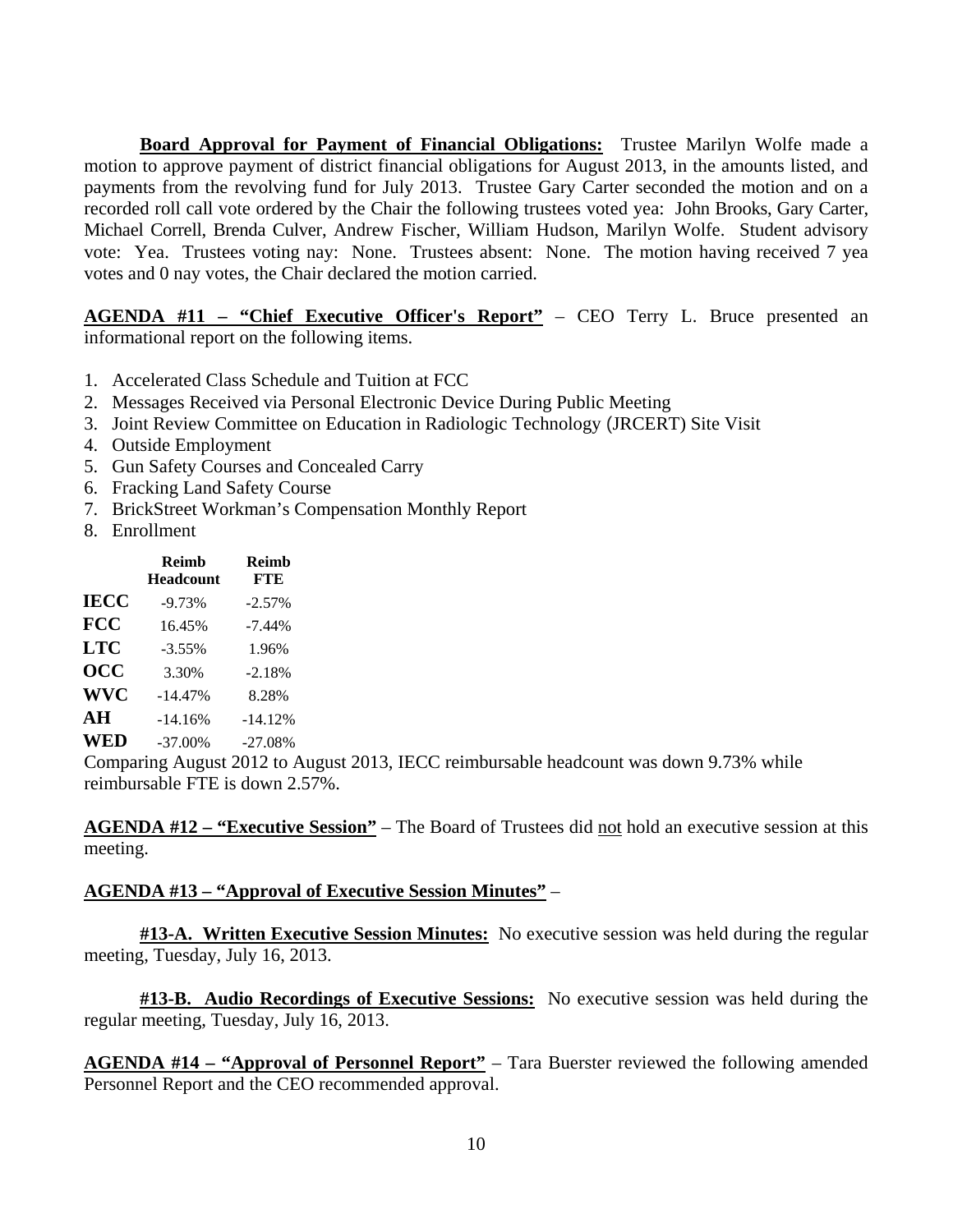## **400.1. Employment of Personnel**

- A. Administrative
	- 1. Robert Conn, Dean of Instruction, LTC, effective August 28, 2013.
	- 2. Kim Underwood, Associate Dean, WED, effective September 1, 2013.
- B. Professional/Non-Faculty
	- 1. Ashley Gordon, Head Women's Softball/Volleyball Coach, LTC, effective August 22,

# 2013.

- C. Classified
	- 1. Michelle Pynckel, Nursing Program Advisor, OCC/WVC, effective August 22, 2013.

# **400.2. Temporary Employment**

A. Classified

 1. Michelle McLaskey, Temporary Full-time Administrative Assistant, WED, effective September 1, 2013.

## **400.3. Change in Status**

A. Administrative

 1. Kathy Harris, Dean of Instruction, LTC, to Interim President, LTC, effective August 5, 2013.

## **400.4. FY2014 Administrative and Staff Salaries**

 1. Full-time employees working before June 1, 2013, are eligible for a wage increase. Employees with hire dates of June 1, 2013, to August 31, 2013, will be eligible for an increase at the sixmonth anniversary date. Employees with a hire date September 1, 2013 or later are not eligible for the increase.

 2. All full-time employees (non-bargaining unit) will receive a 2.75% pay increase, unless otherwise noted.

- 3. All increases are effective September 1, 2013, unless otherwise noted.
- 4. Entry levels for all non-faculty positions will be increased by 1.25%.

## **400.5. Administration and Staff Entry Level Rates**

Entry levels for all non-faculty positions will be increased by 1.25%.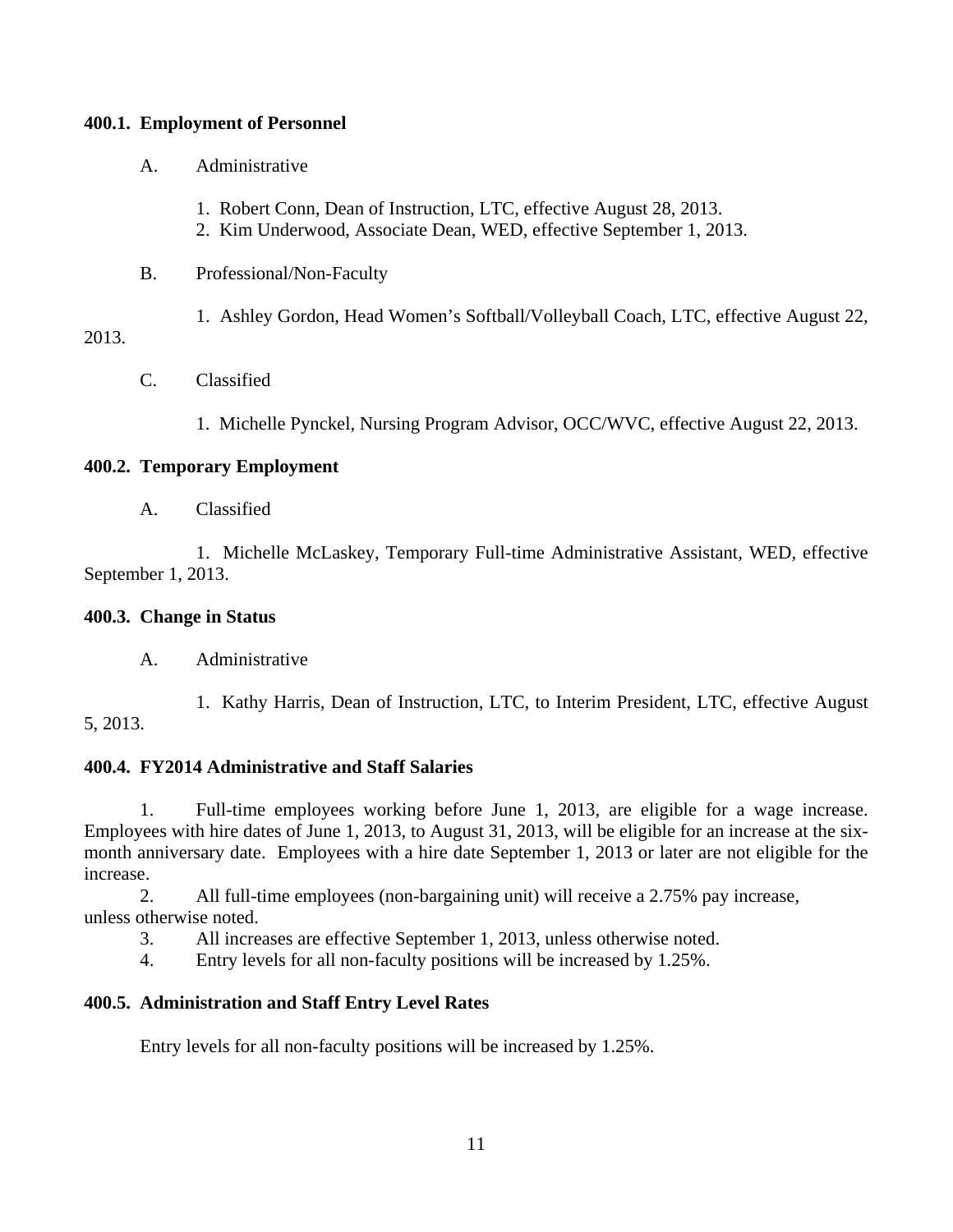#### **400.6. FY13-14 Educational Level Changes**

- A. Faculty
	- 1. Scott Balding, from AA to BA, \$2,000.
	- 2. Michael Conn, from M+12 to M+36, \$2,000.
	- 3. John Day, from M+36 to EdD, \$2,000.
	- 4. Brenda Grove, from M+12 to M+24, \$1,000.
	- 5. Chris Teague, from AA to AA+32, \$1,000.

#### **400.7. Special Assignment**

- A. Frontier Community College
	- 1. Extra-Curricular Steve Rafferty, Men's & Women's Golf Coach, \$1,000.

#### **400.8. Resignations**

- A. Administrative
	- 1. Mitch Hannahs, President, LTC, effective August 5, 2013.
- B. Professional/Non-Faculty
	- 1. Mark Davidson, Manufacturing Project Coordinator (GR), DO, effective September 1,

#### 2013.

- 2. Gina Hutton, Director, TRiO ETS (GR), DO, effective August 5, 2013.
- C. Classified
	- 1. Laura Kucharik, Administrative Assistant, WED, effective September 1, 2013.

## **Personnel Report Addendum**

#### **400.9. FY13-14 Educational Level Changes**

- A. Faculty
	- 1. Laura Bruck, from M+12 to M+36, \$2,000.

#### **400.10. Request for Approval of Proposed Non-College Employment**

Todd Gill, Mt. Carmel Chiropractic Clinic, approximate time per academic year 108 hours.

(Without objection, the following was added to the Personnel Report)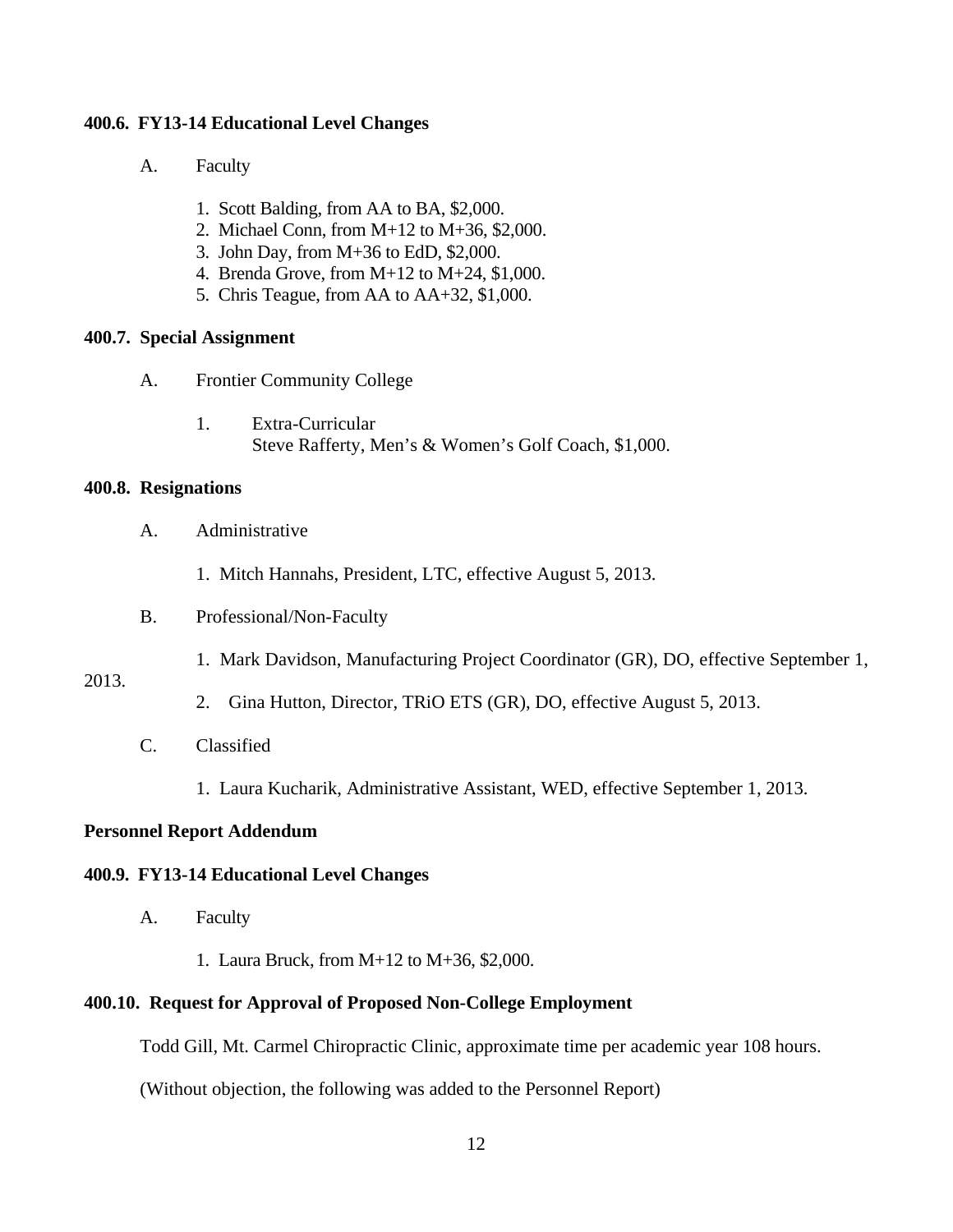# **400.11. Rescind Letter of Retirement**

 The letter from Kathy Harris, announcing her retirement as Dean of Instruction at LTC, acted upon at the May 21, 2013 regular meeting, is hereby rescinded.

**#14-A. Board Action to Amend Personnel Report:** Trustee Michael Correll made a motion to amend the Personnel Report, to add an addendum containing Sections 400.9, 400.10, and 400.11, as recommended. Trustee Brenda Culver seconded the motion. The Chair asked trustees in favor of the motion to say "Aye" and those opposed to say "No." The viva voce (by the voice) vote was taken and the Chair declared that the "Ayes" have it and the motion carried.

**#14-B. Board Action to Approve Amended Personnel Report:** Trustee Brenda Culver made a motion to approve the amended Personnel Report as recommended. Student Trustee Mike Guseynov seconded the motion and on a recorded roll call vote ordered by the Chair the following trustees voted yea: John Brooks, Gary Carter, Michael Correll, Brenda Culver, Andrew Fischer, William Hudson, Marilyn Wolfe. Student advisory vote: Yea. Trustees voting nay: None. Trustees absent: None. The motion having received 7 yea votes and 0 nay votes, the Chair declared the motion carried.

**AGENDA #15 – "Collective Bargaining"** – None.

**AGENDA #16 – "Litigation"** – None.

**AGENDA #17 – "Other Items"** – None.

**AGENDA #18 – "Adjournment"** – Trustee Gary Carter made a motion to adjourn. Trustee Brenda Culver seconded the motion. The Chair asked trustees in favor of the motion to say "Aye" and those opposed to say "No." The viva voce (by the voice) vote was taken. The Chair declared the "Ayes" have it, the motion is adopted, and the meeting was adjourned at 8:45 p.m.

Approved: Chairman: \_\_\_\_\_\_\_\_\_\_\_\_\_\_\_\_\_\_\_\_\_\_\_\_\_\_\_\_\_\_\_\_\_\_\_\_

Secretary: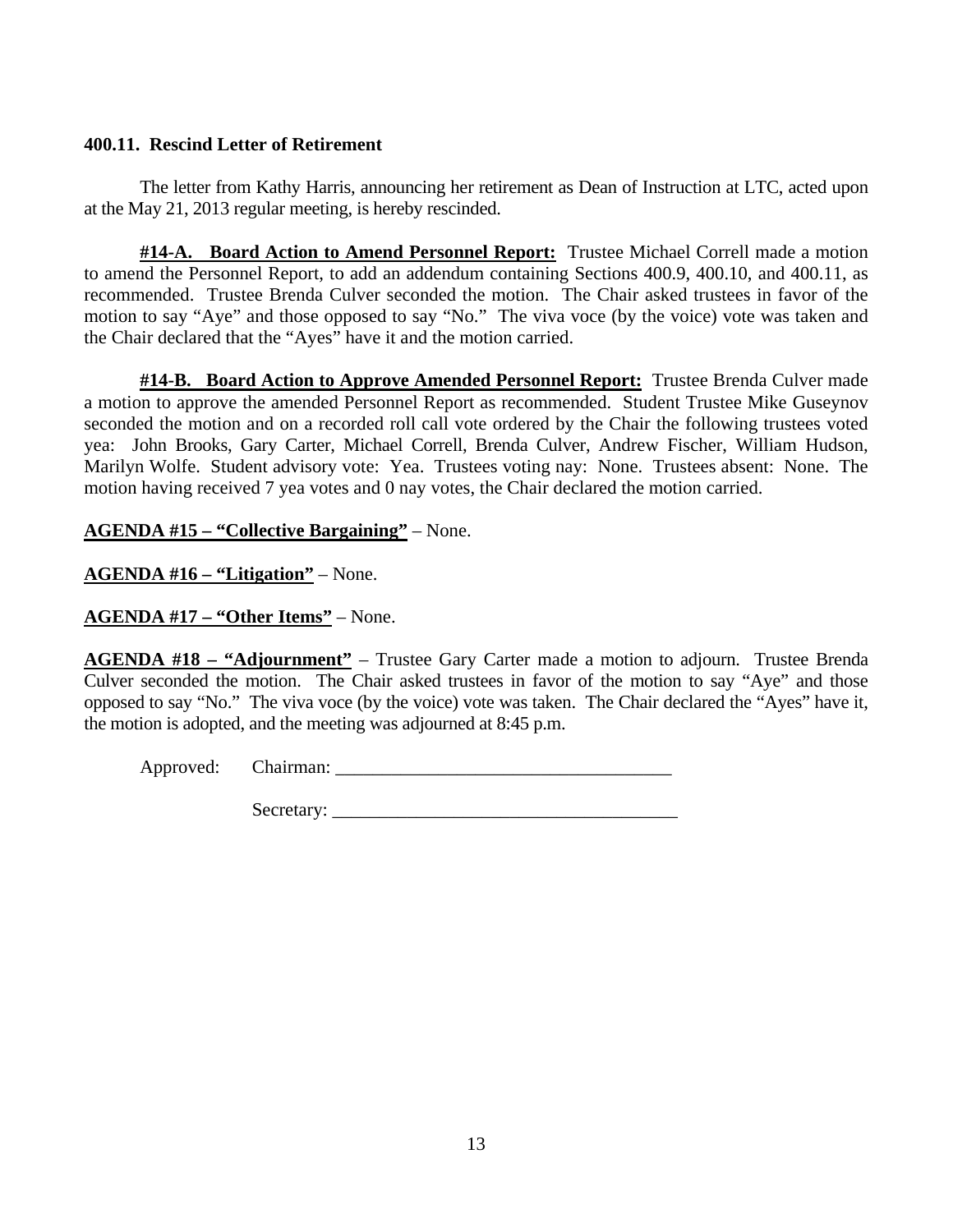**Call to Order and Roll Call**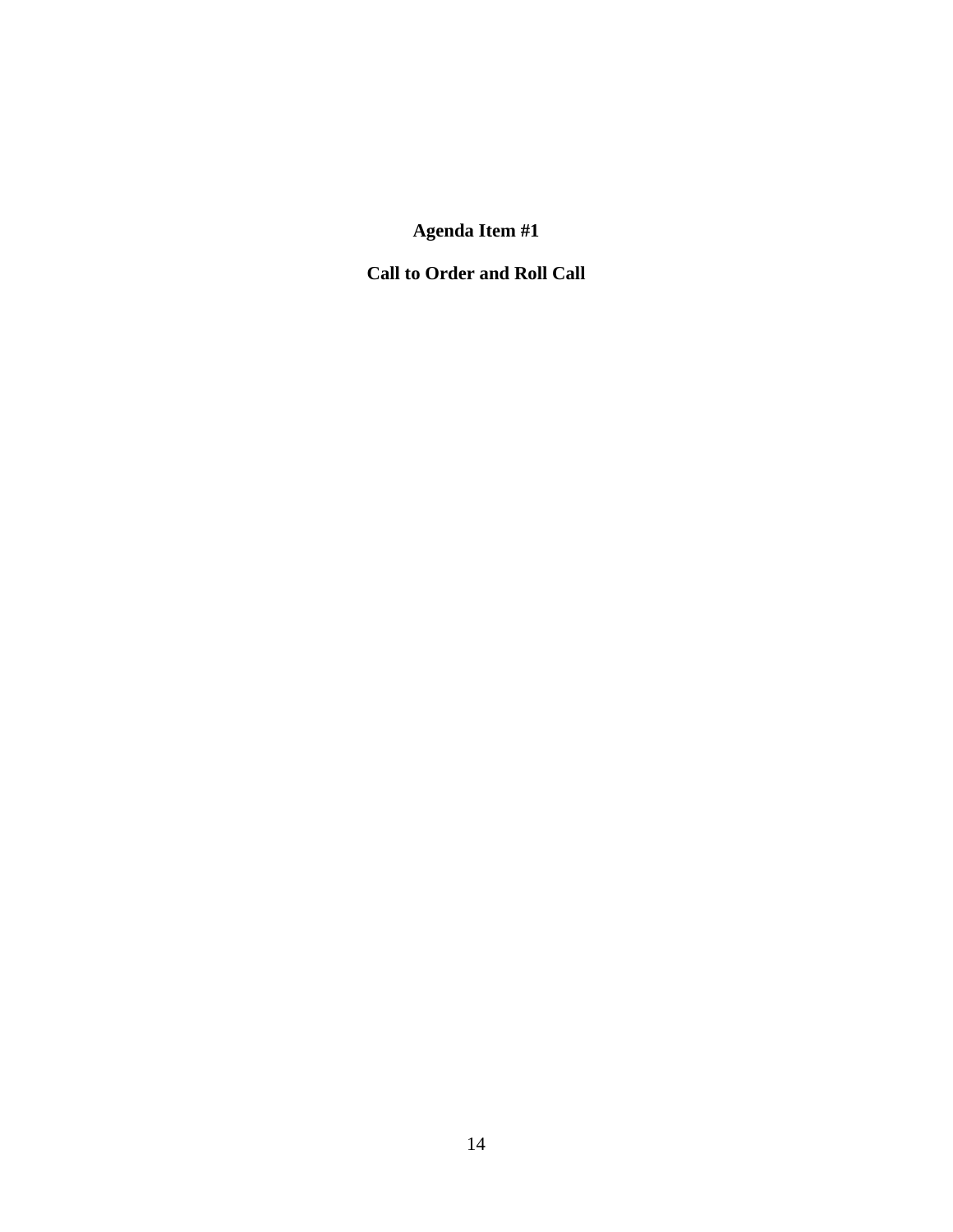**Disposition of Minutes**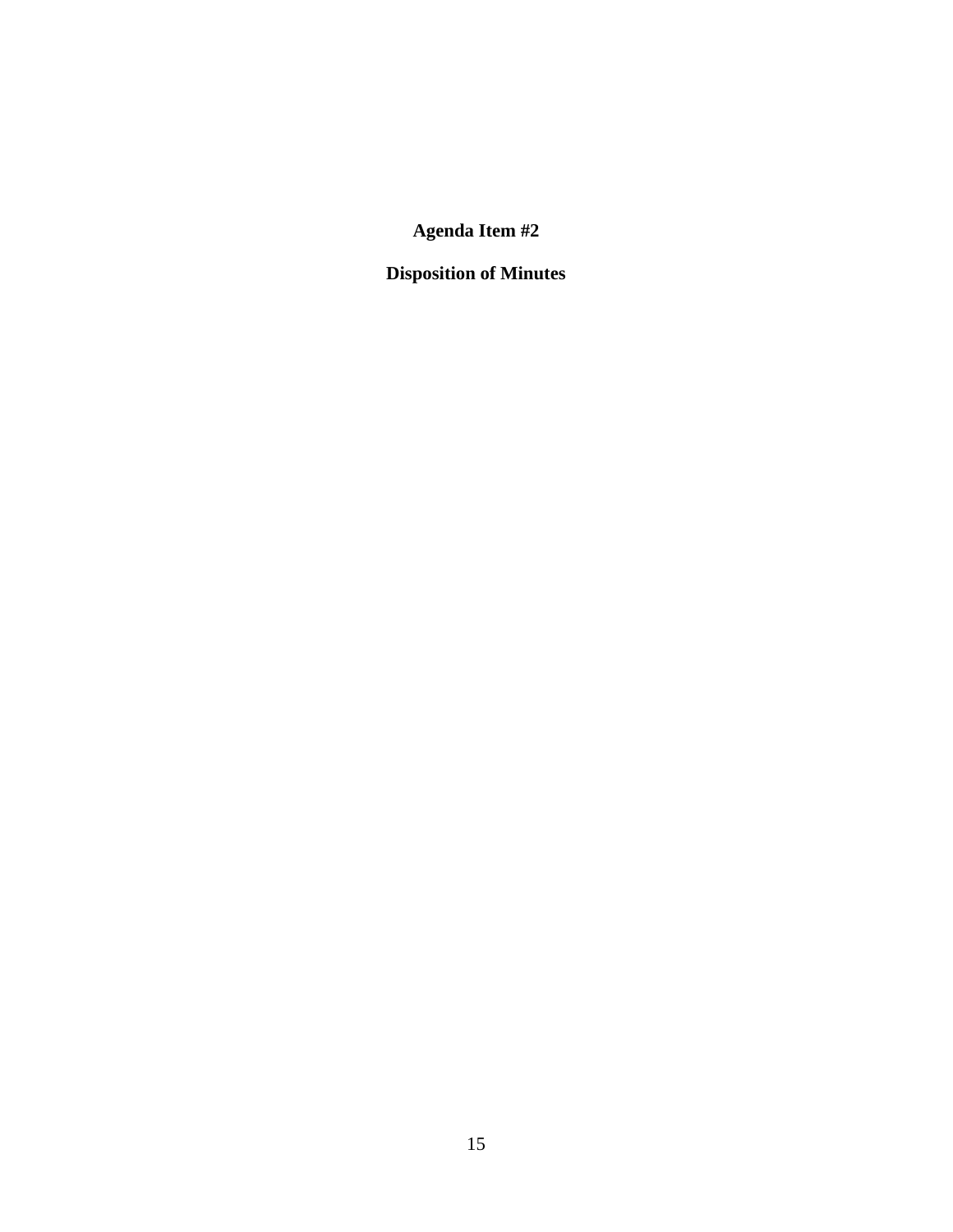**Budget Hearing**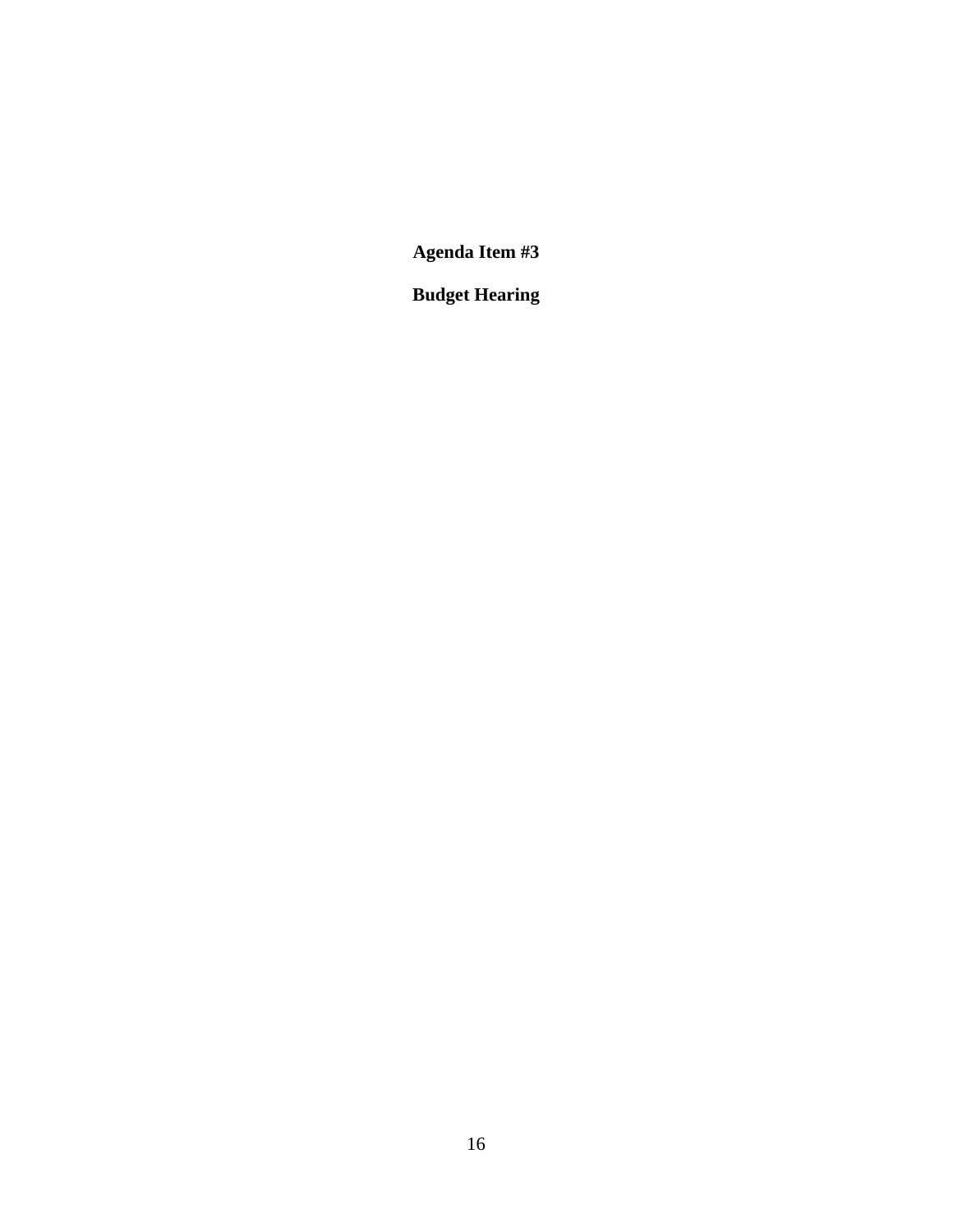**Recognition of Visitors and Guests A. Visitors and Guests B. IECEA Representatives**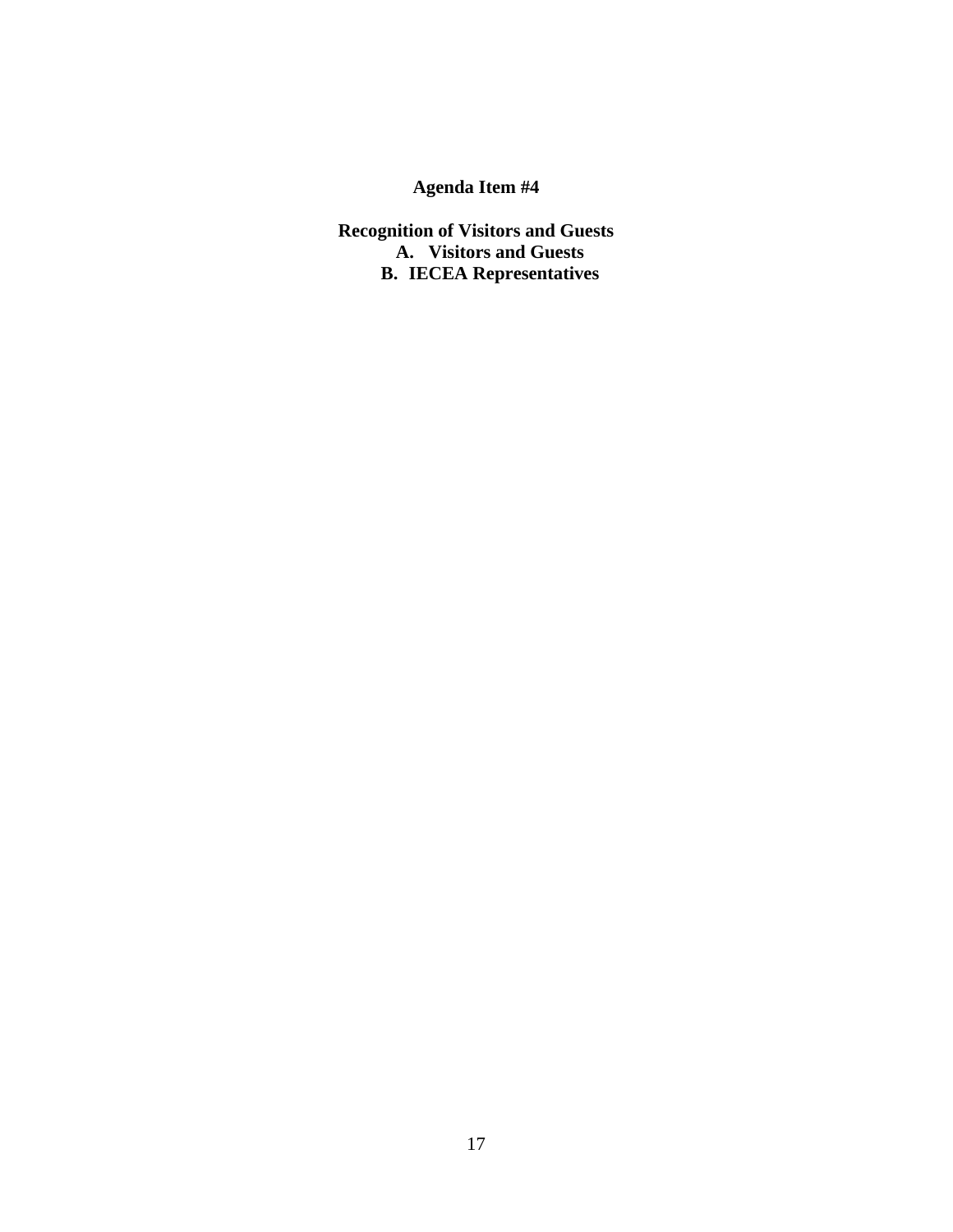**Public Comment**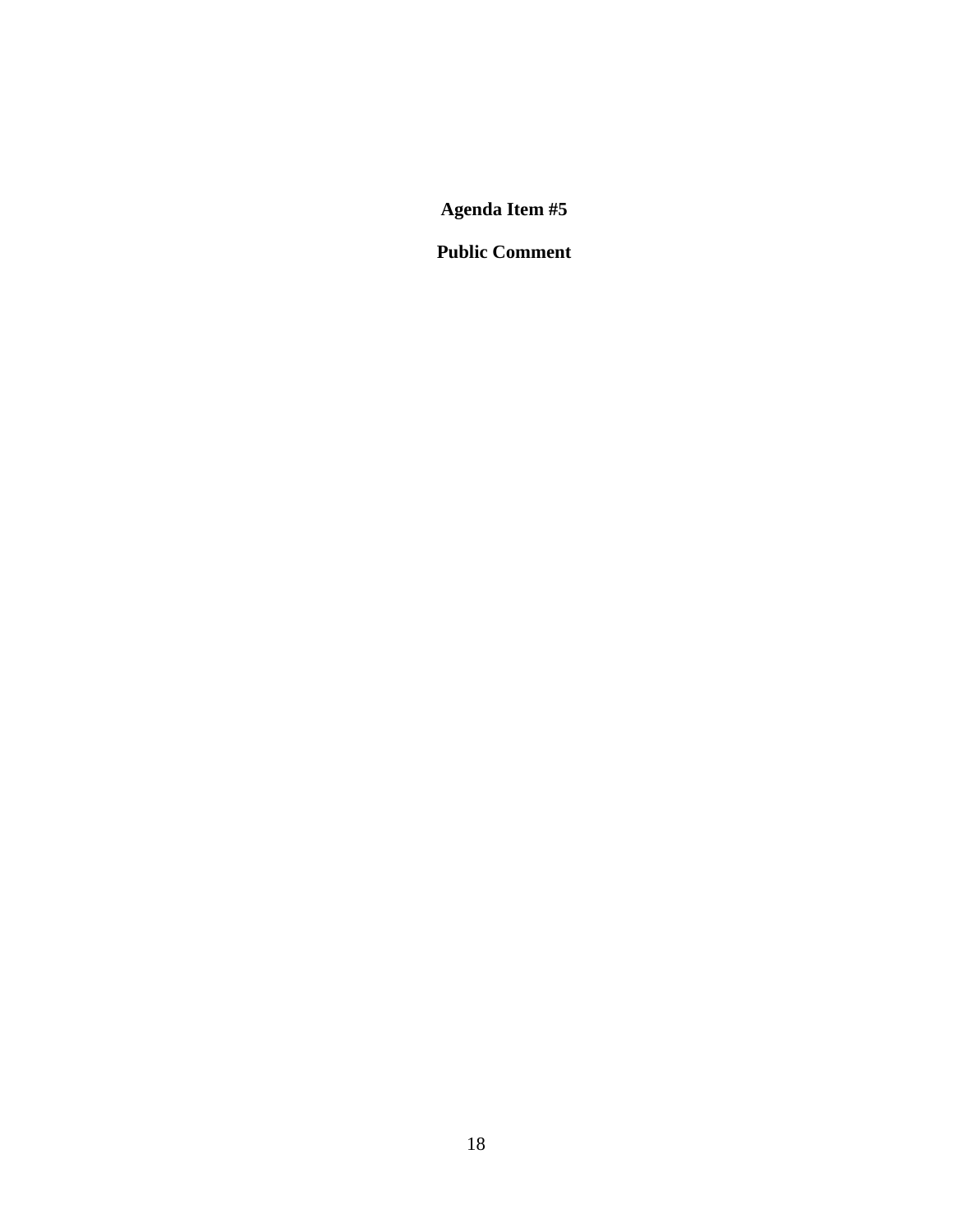**Reports** 

- **A. Trustees**
- **B. Presidents**
- **C. Cabinet**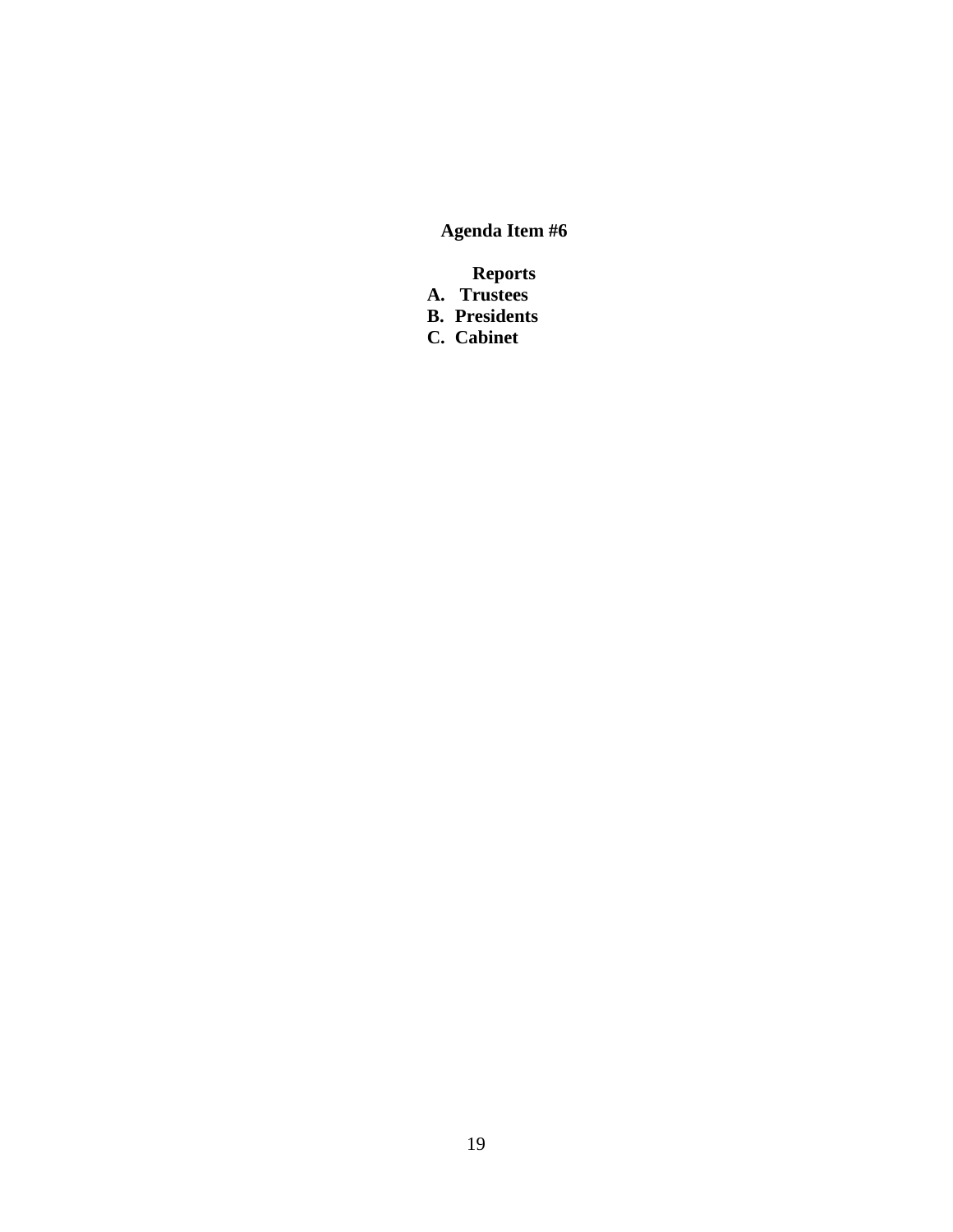**Policy First Reading (and Possible Approval)** 

**None**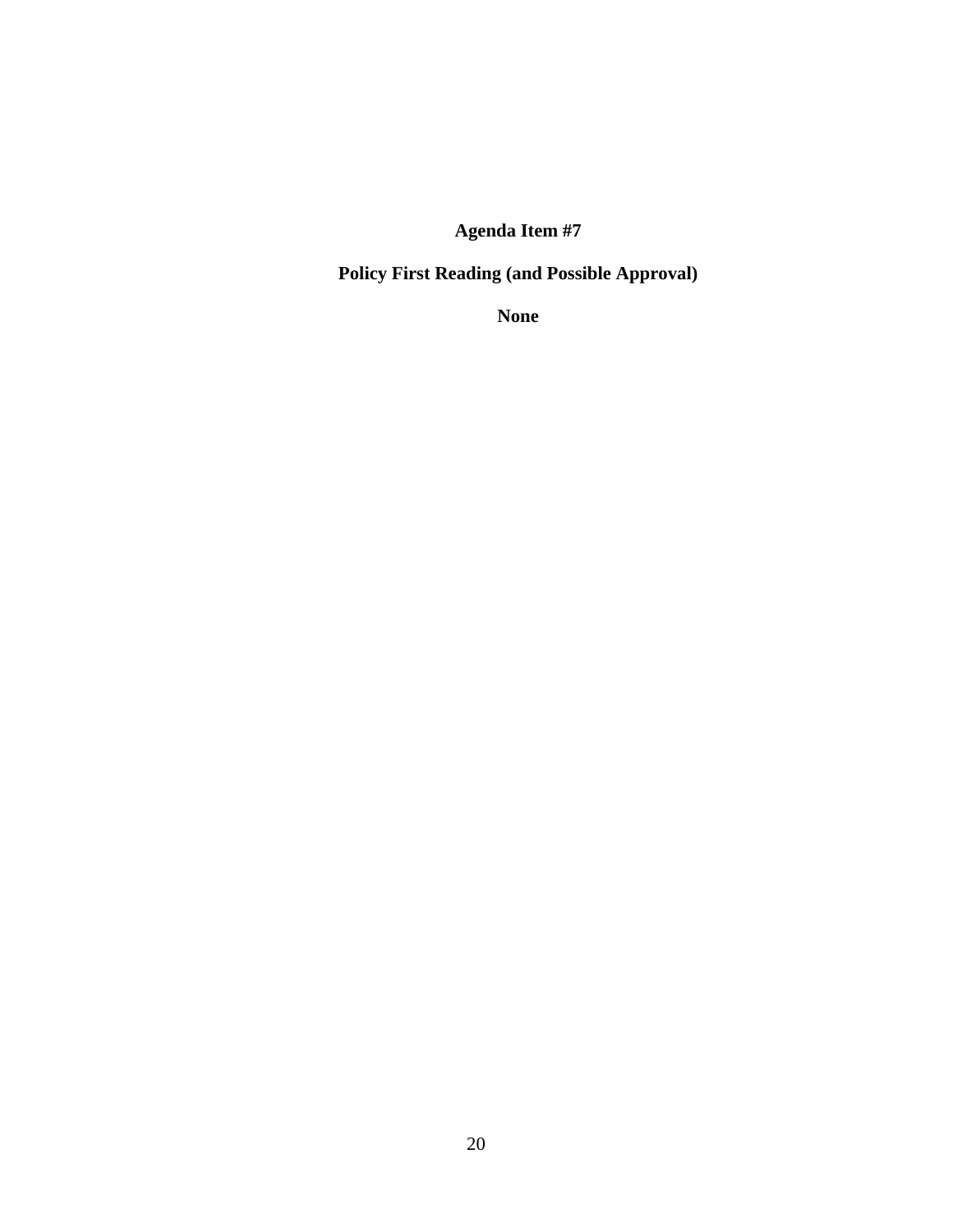# **Policy Second Reading**

**None**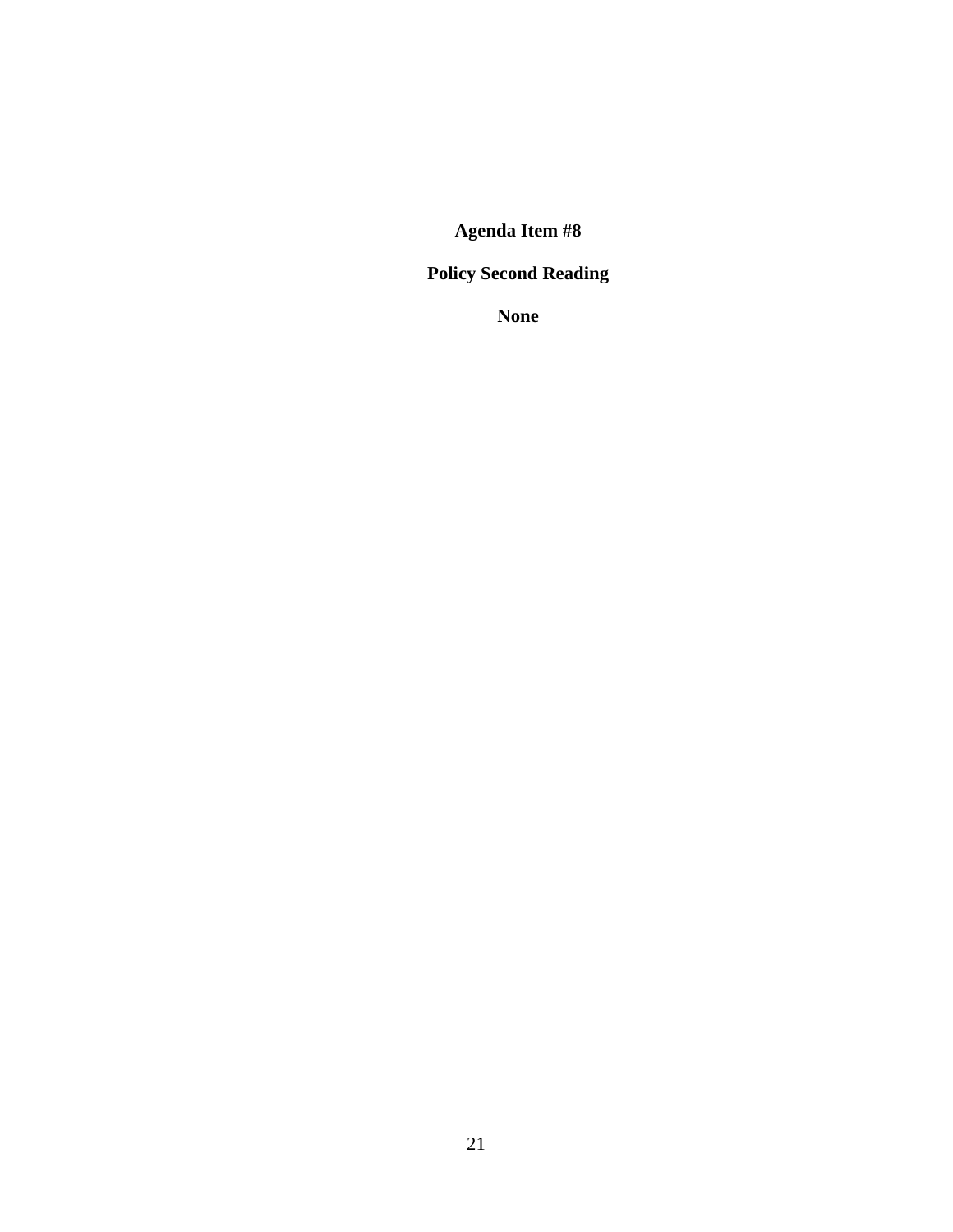**Staff Recommendations for Approval**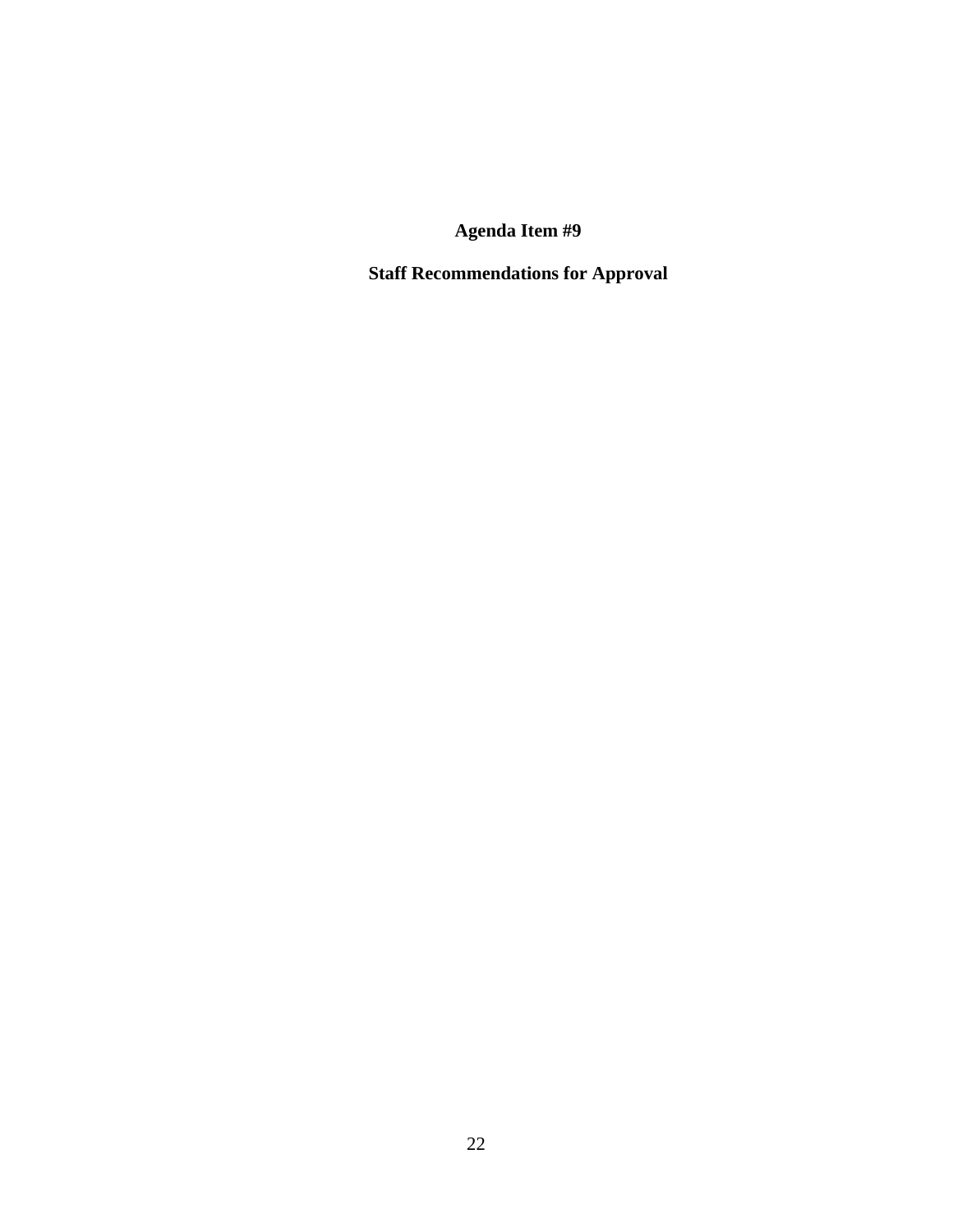**IECC 2013 Fact Book**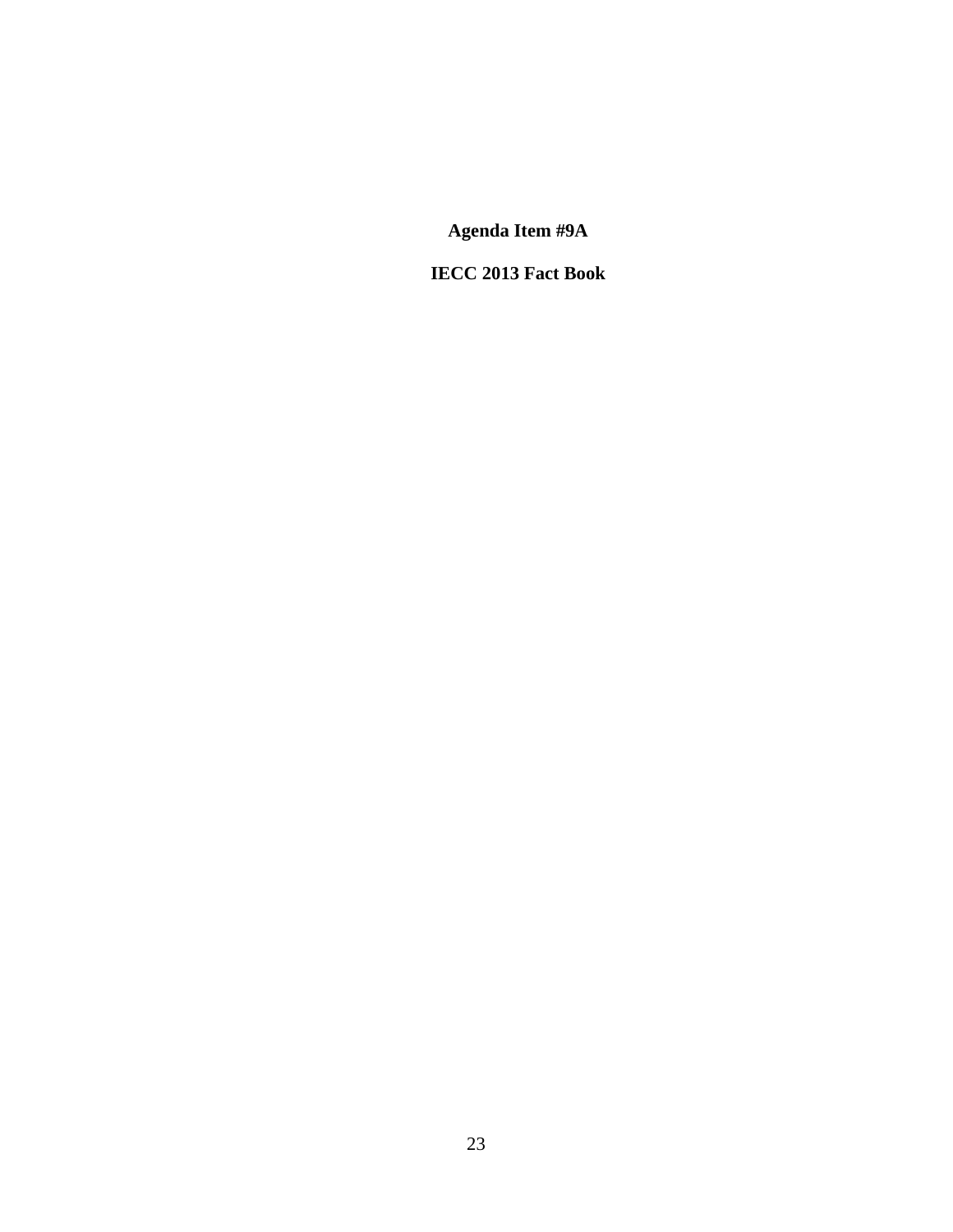#### MEMORANDUM

- TO: Board of Trustees
- FROM: Terry L. Bruce

DATE: September 17, 2013

RE: 2013 IECC Fact Book

The IECC Fact Book has been developed to provide an annual compilation of data about Illinois Eastern Community Colleges including information about the students in our District, enrollment history, the degrees and certificates granted, the financial aid received and distributed, and the District's budgets and operations.

The 2013 IECC Fact Book will be used for strategic planning, institutional effectiveness, and policy-making processes. In most cases, the time period of the statistical data covered by the Fact Book is FY13 which is from July 1, 2012 to June  $30$ , 2013. The Fact Book was sent to the Board on September 11, 2013.

I ask the Board's approval of the 2013 IECC Fact Book.

TLB/rs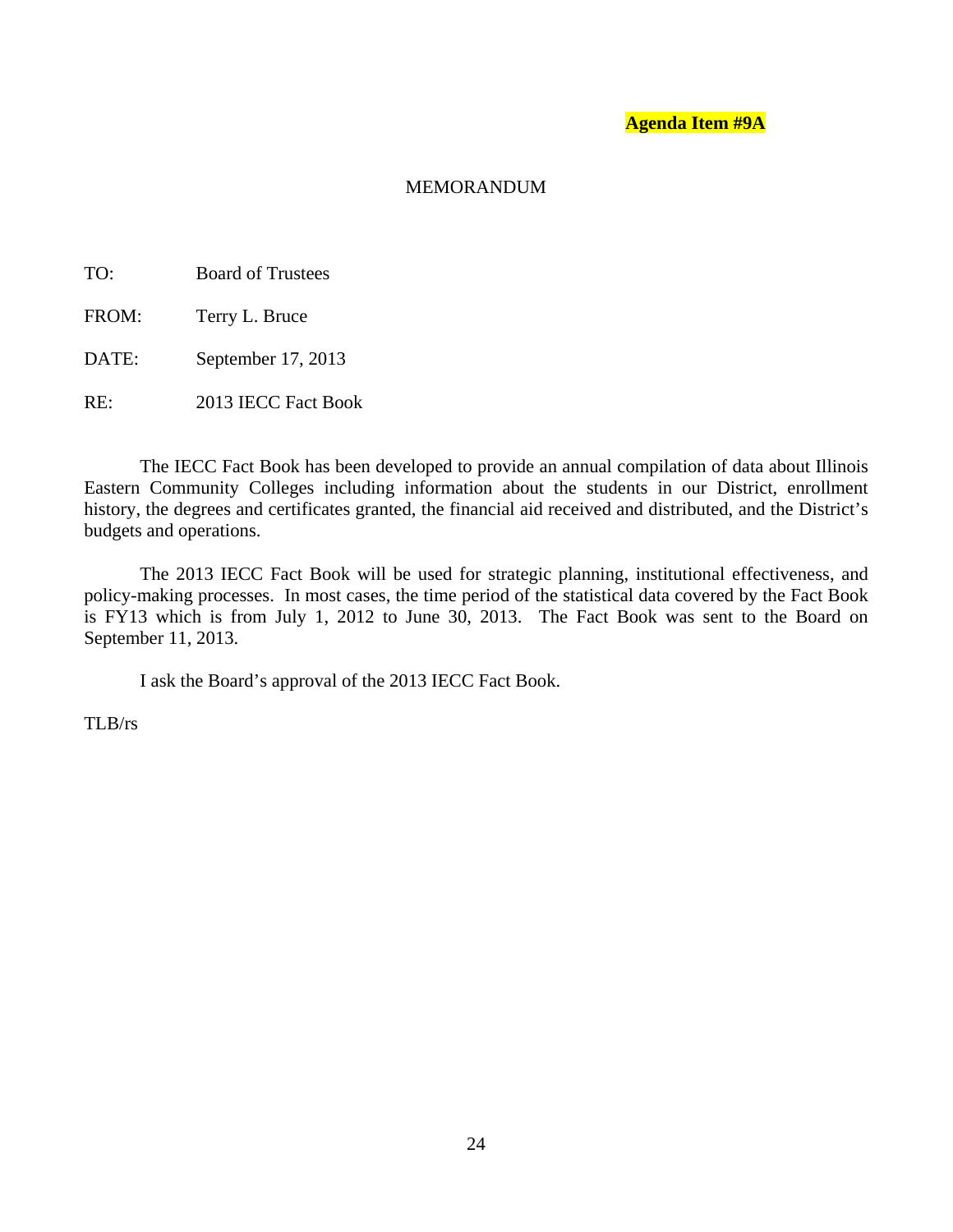**Certification of Chargeback**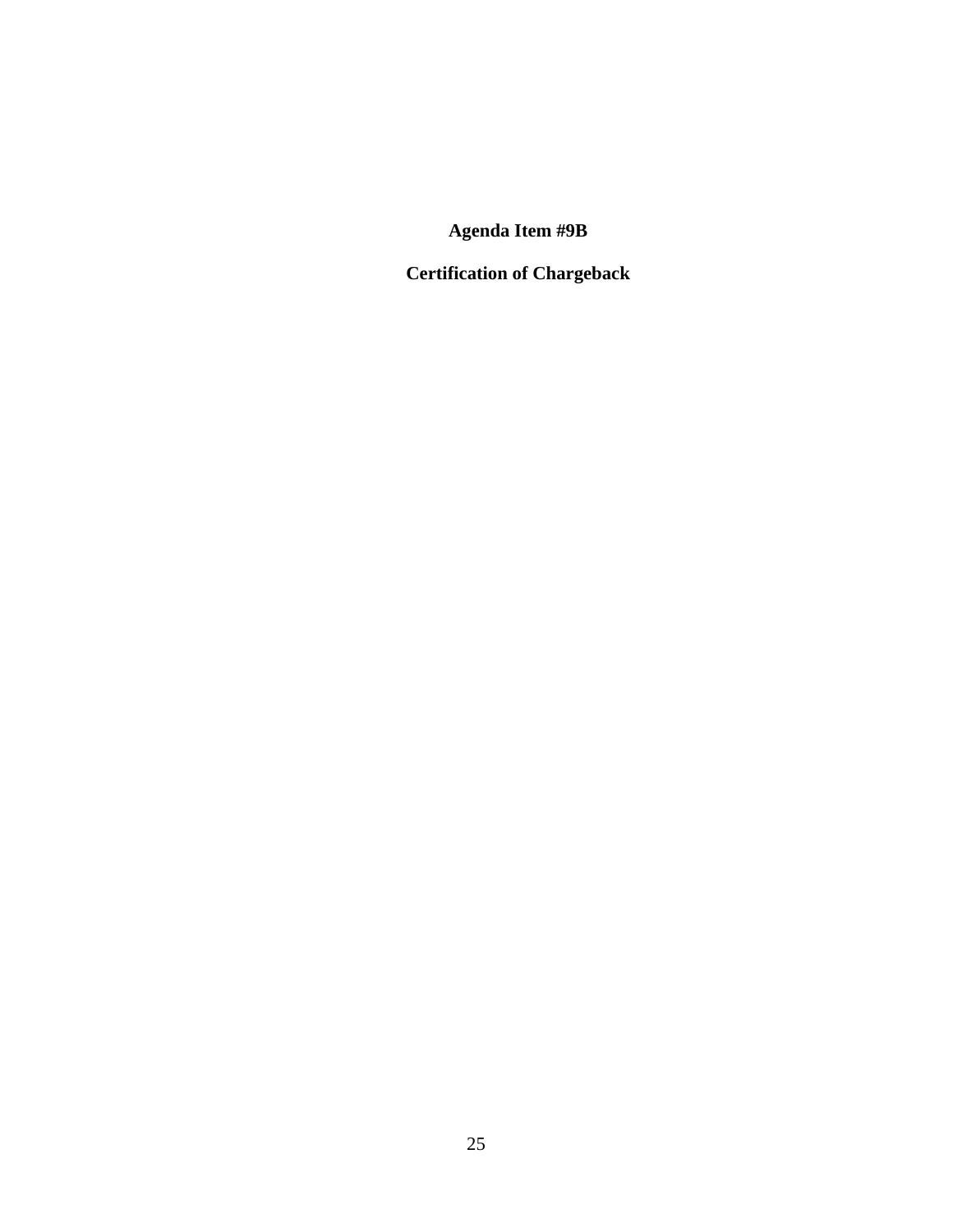#### MEMORANDUM

TO: Board of Trustees

FROM: Terry L. Bruce

DATE: September 17, 2013

RE: Certification of Chargeback

The Illinois Community College Board Certification of Chargeback for FY2014 is attached. The chargeback form is utilized to determine out-of-district, out-of-state and international tuition; and the chargeback reimbursement rate. Based upon our audit, these rates follow:

| Tuition Rate – Out-of-District  | \$261.97 per Semester Hour |
|---------------------------------|----------------------------|
| Tuition Rate – Out-of-State     | \$322.52 per Semester Hour |
| Tuition Rate – International    | \$322.52 per Semester Hour |
| <b>Chargeback Reimbursement</b> | \$130.61 per Semester Hour |

I ask the Board's approval of the ICCB Certification of Chargeback.

TLB/akb

Attachment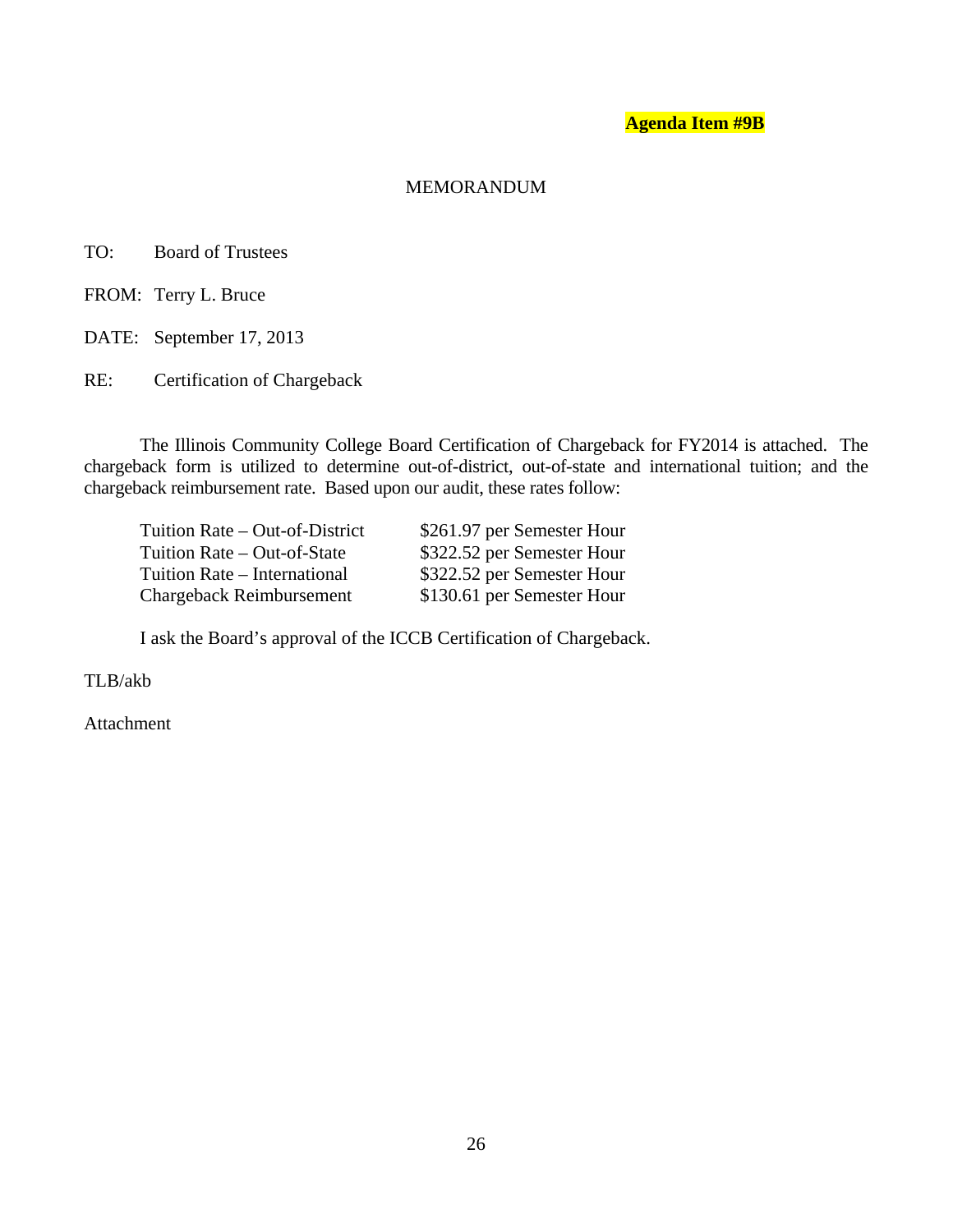#### **ILLINOIS EASTERN COMMUNITY COLLEGES DISTRICT #529 CERTIFICATION OF CHARGEBACK REIMBURSEMENT FOR FISCAL YEAR 2014**

#### **ALL FISCAL YEAR 2013 NONCAPITAL AUDITED OPERATING EXPENDITURES FROM THE FOLLOWING FUNDS:**

| 1         | <b>Education Fund</b>                             | \$26,648,032    |              |        |
|-----------|---------------------------------------------------|-----------------|--------------|--------|
| 2         | Operations and Maintenance Fund                   | 2,729,300<br>S. |              |        |
| 3         | Public Building Commission Operation              |                 |              |        |
|           | and Maintenance Fund                              | <u>\$</u>       |              |        |
| 4         | Bond and Interest Fund                            | \$<br>1,861,250 |              |        |
| 5         | Public Building Commission Rental Fund            | $\frac{1}{2}$   |              |        |
| 6         | <b>Restricted Purposes Fund</b>                   | \$<br>9,108,848 |              |        |
| 7         | Audit Fund                                        | \$<br>65,000    |              |        |
| 8         | Liability, Protection, and Settlement Fund        | \$<br>617,960   |              |        |
|           | Auxiliary Enterprises Fund (subsidy only)         | \$<br>1,022,070 |              |        |
| 9         |                                                   |                 |              |        |
| 10        | TOTAL NONCAPITAL EXPENDITURES                     |                 |              |        |
|           | (sum of lines 1-9)                                |                 | \$42,052,460 |        |
|           |                                                   |                 |              |        |
| 11        | Depreciation on capital outlay expenditures       |                 |              |        |
|           | (equipment, buildings, and fixed equipment paid)  |                 |              |        |
|           | from sources other than state and federal funds   | \$<br>1,888,950 |              |        |
|           |                                                   |                 |              |        |
| 12        | TOTAL COSTS INCLUDED (line 10 plus line 11)       |                 | \$43,941,410 |        |
|           |                                                   |                 |              |        |
| 13        | Total certified semester credit hours for FY 2013 | \$<br>136,245   |              |        |
|           |                                                   |                 |              |        |
| 14        | PER CAPITA COST (line 12 divided by line 13)      |                 | \$           | 322.52 |
| 15        | All FY 2013 state and federal operating grants    |                 |              |        |
|           | for noncapital expenditures                       | \$8,250,135     |              |        |
|           | DO NOT INCLUDE ICCB GRANTS                        |                 |              |        |
|           |                                                   |                 |              |        |
| 16        | FY 2013 state and federal grants per semester     |                 |              |        |
|           | credit hour (line 15 divided by line 13)          |                 | \$           | 60.55  |
|           |                                                   |                 |              |        |
| 17        | District's average ICCB grant rate (excluding     |                 |              |        |
|           | equalization grants) for FY 2014                  |                 | \$           | 39.36  |
|           |                                                   |                 |              |        |
| 18        | District's student tuition and fee rate per       |                 |              |        |
|           | semester credit hour for FY 2014                  |                 | \$           | 92.00  |
|           |                                                   |                 |              |        |
| 19        | Chargeback reimbursement per semester credit hour |                 |              |        |
|           | (line 14 less lines 16, 17, and 18)               |                 |              | 130.61 |
|           |                                                   |                 |              |        |
|           |                                                   |                 |              |        |
| Approved: |                                                   |                 |              |        |
|           | Chief Fiscal Officer / Date                       |                 |              |        |
|           |                                                   |                 |              |        |

Approved: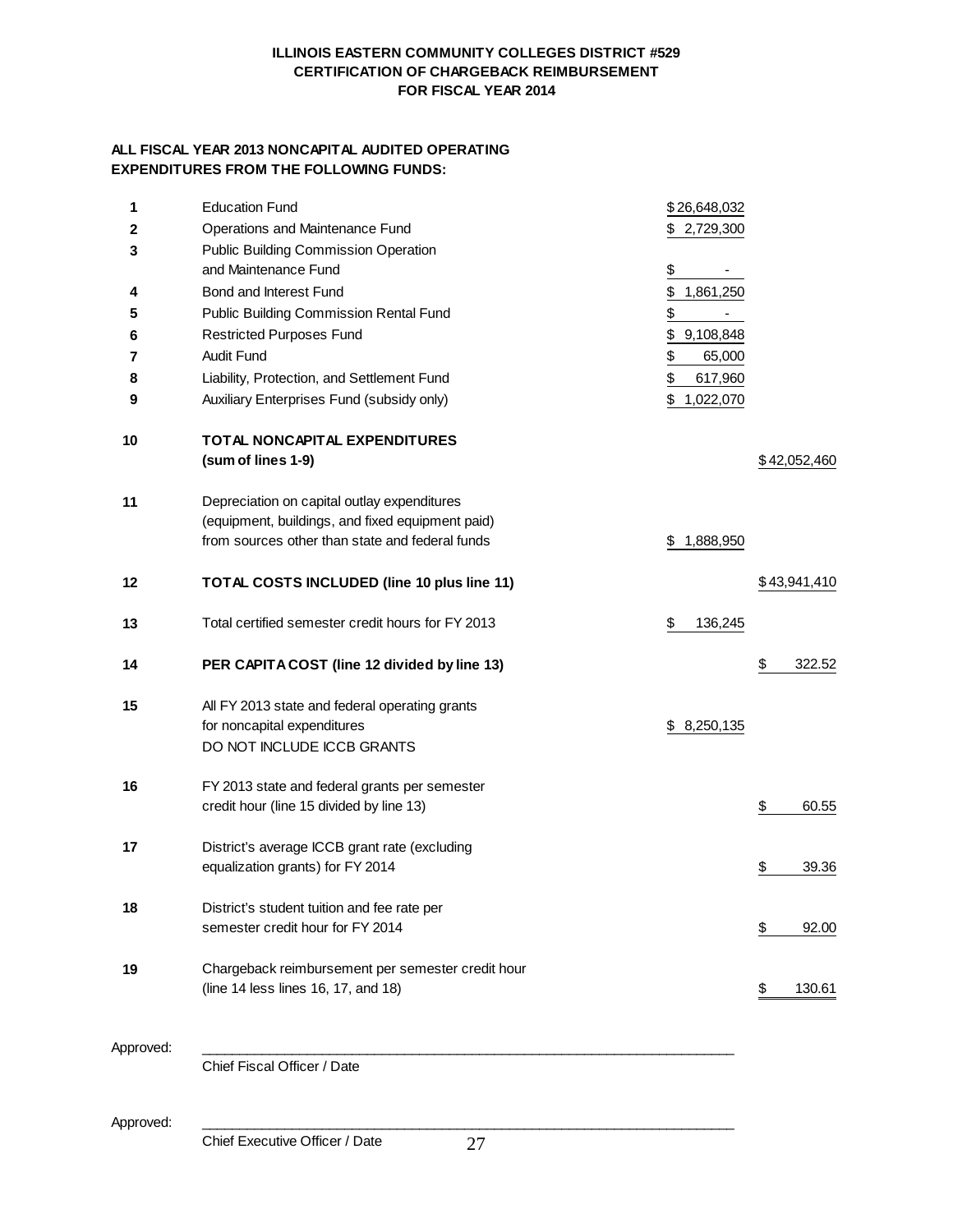**2013 Estimated Tax Levy Resolution**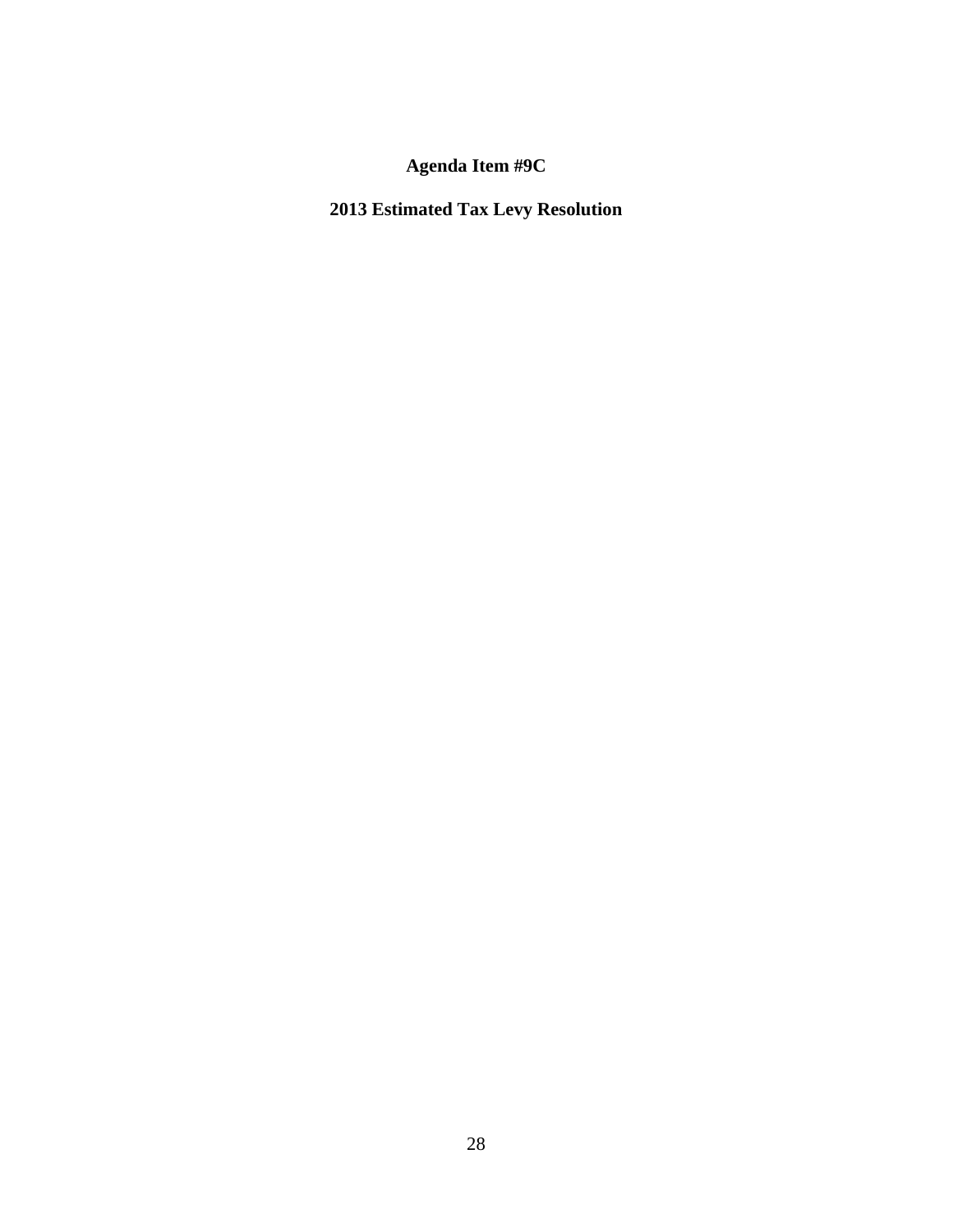#### MEMORANDUM

TO: Board of Trustees

FROM: Terry L. Bruce

DATE: September 17, 2013

SUBJECT: 2013 Estimated Tax Levy Resolution

Each year the Board of Trustees certifies the District's estimated tax levy for the year. The 2013 estimated tax levy resolution for taxes due and collectible in 2014 follows this memo.

The estimated tax resolution establishes the levy for the education fund and the operations and maintenance fund. The actual tax levy resolution will be considered for adoption at the regular Board of Trustees meeting October 15, 2013. In addition, the District's certificate of tax levy will carry a statement that an additional levy must be made by each county clerk for each of the outstanding bond issues, tort liability, workers compensation, audit, and unemployment and other insurance.

I ask the Board's approval of this Estimated Tax Levy Resolution.

TLB/akb

Attachment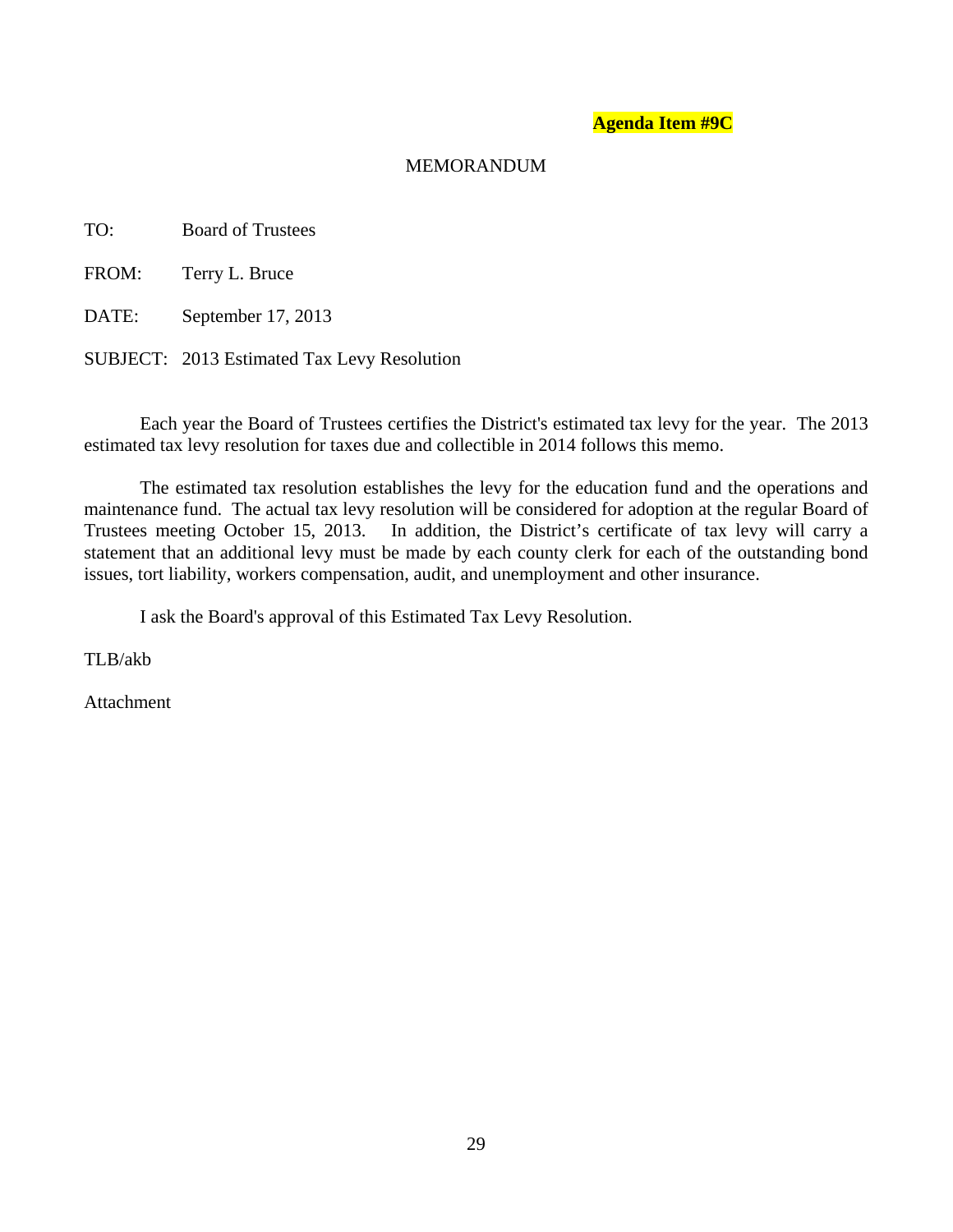## **RESOLUTION REGARDING ESTIMATED AMOUNTS NECESSARY TO BE LEVIED FOR THE YEAR 2013**

WHEREAS, the Truth in Taxation Law requires that all taxing districts in the State of Illinois determine the estimated amounts of taxes necessary to be levied for the year not less than twenty (20) days prior to the official adoption of the aggregate tax levy of the district; and

WHEREAS, if the estimated aggregate amount necessary to be levied, exclusive of election costs and bond and interest costs, exceeds 105% of the aggregate amount of property taxes extended or estimated to be extended, including any amount abated by the taxing district prior to such extension, upon the levy of the preceding year, public notice shall be given and a public hearing shall be held on the district's intent to adopt a tax levy in an amount which is more than 105% of such extension or estimated extension for the preceding year; and

WHEREAS, the aggregate amount of property taxes extended or estimated to be extended for 2012 was:

| <b>Education Purposes</b>                                | \$2,284,386 |
|----------------------------------------------------------|-------------|
| <b>Operations and Maintenance Purposes</b>               | 979,022     |
| Liability Insurance, Workers' Compensation, Unemployment |             |
| Insurance, Property Insurance and Medicare Contributions | 592,238     |
| Audit                                                    | 65,268      |
| Other                                                    |             |
|                                                          |             |
| Total                                                    | \$3,920,914 |

WHEREAS, it is hereby determined that the estimated amount of taxes necessary to be raised by taxation for the year 2013 is as follows:

| <b>Education Purposes</b>                                | \$2,353,750 |
|----------------------------------------------------------|-------------|
| <b>Operations and Maintenance Purposes</b>               | 1,008,750   |
| Liability Insurance, Workers' Compensation, Unemployment |             |
| Insurance, Property Insurance and Medicare Contributions | 670,000     |
| Audit                                                    | 80,000      |
| Other                                                    |             |
| Total                                                    | \$4,112,500 |

Page 1 of 2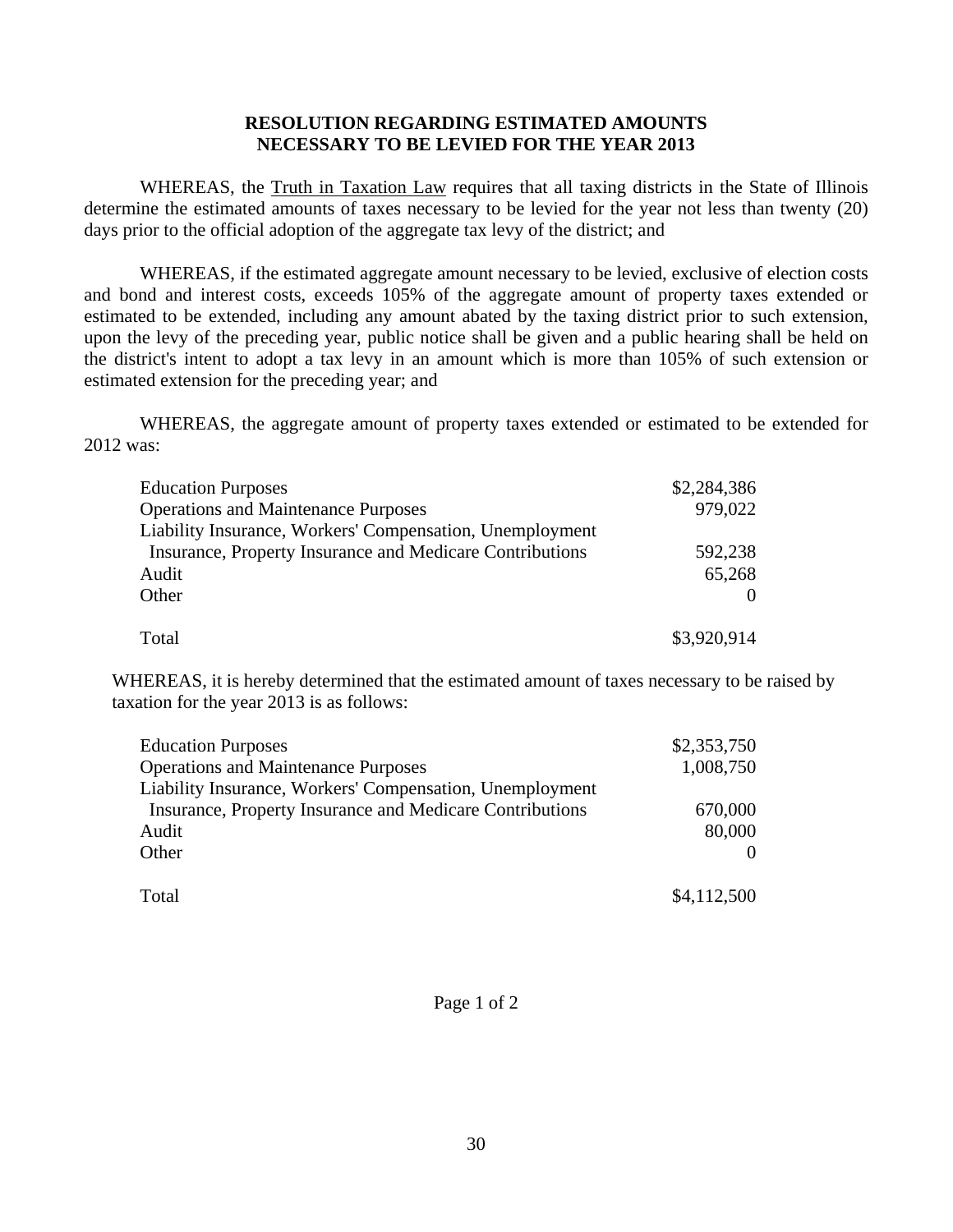WHEREAS, the Truth in Taxation Law, as amended, requires that all taxing districts in the State of Illinois provide a date in the Notice concerning the levies made for debt service made pursuant to statute, referendum, resolution or agreement to retire principal or pay interest on bonds, notes, and debentures or other financial instruments which evidence indebtedness; and

WHEREAS, the aggregate amount of property taxes extended for the bond and interest purposes for 2012 was \$2,075,300; and it is hereby determined that the estimated amount of taxes to be levied for bond and interest purposes for 2013 is \$2,001,075.

NOW, THEREFORE, BE IT RESOLVED by the Board of Trustees, Illinois Eastern Community College District No. 529, Counties of Richland, Clark, Clay, Crawford, Cumberland, Edwards, Hamilton, Jasper, Lawrence, Wabash, Wayne and White, State of Illinois, as follows:

- **Section 1**: The aggregate amount of taxes estimated to be levied for the year 2013, exclusive of bond and interest costs, is \$4,112,500.
- **Section 2**: The aggregate amount of taxes estimated to be levied for the year 2013, exclusive of bond and interest costs, does not exceed 105% of the taxes extended by the district in the year 2012.
- **Section 3:** The aggregate amount of taxes estimated to be levied for the year 2013 for debt service is a 4% decrease over the taxes extended for debt service for 2012.
- **Section 4:** Public notice and a hearing are not necessary.
- **Section 5**: This resolution establishing the estimated taxes shall be in full force and effect forthwith upon its passage.
- **Section 6:** Adoption of the final tax levy will occur October 15, 2013.

ADOPTED this 17th day of September 2013.

BOARD OF TRUSTEES ILLINOIS EASTERN COMMUNITY COLLEGES COUNTIES OF RICHLAND, CLARK, CLAY, CRAWFORD, CUMBERLAND, EDWARDS, HAMILTON, JASPER, LAWRENCE, WABASH, WAYNE AND WHITE STATE OF ILLINOIS

 $By:$ 

Chairman

ATTEST:

 $\overline{a}$ 

Secretary

Page 2 of 2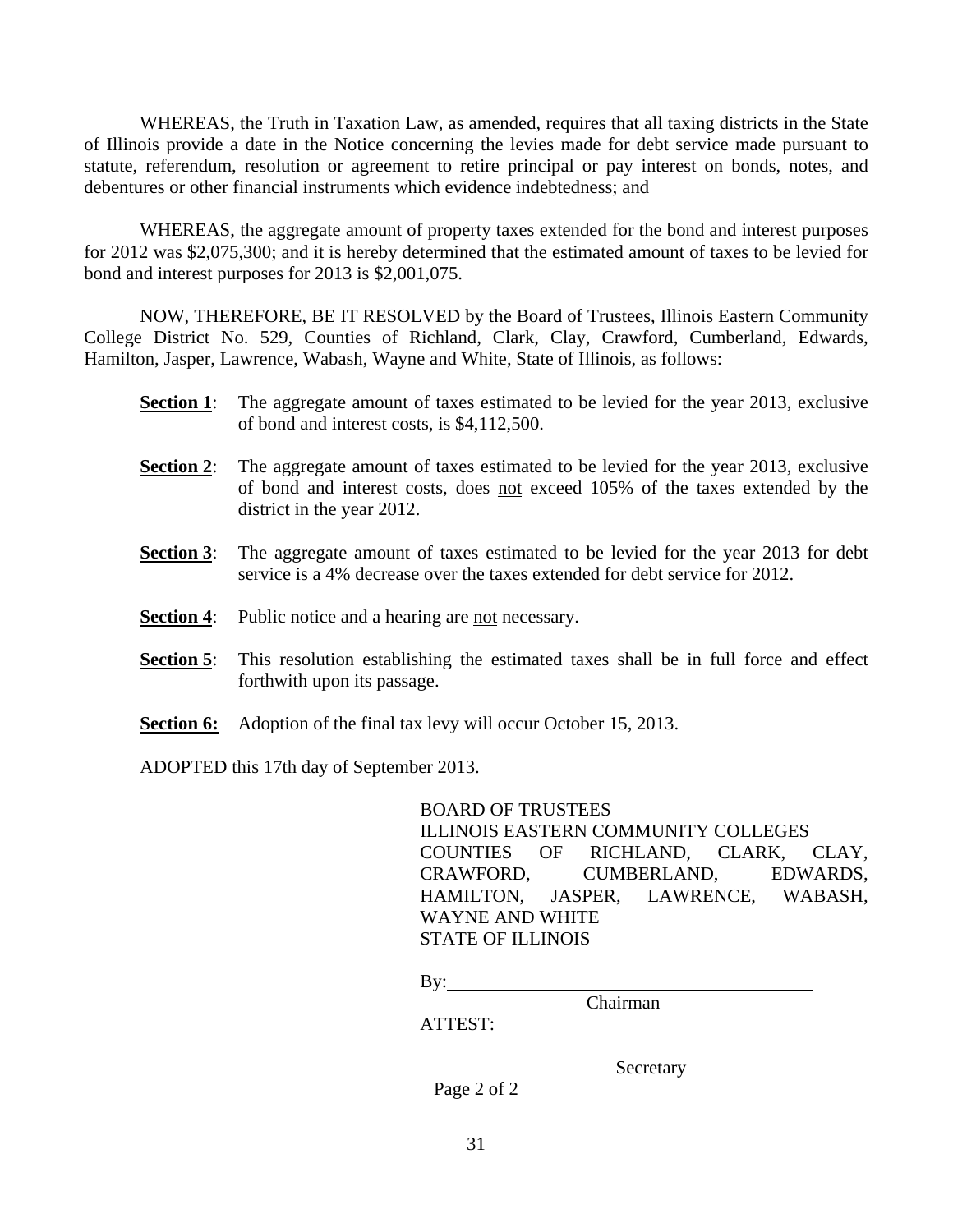# **Resolution No Tax Levy Hearing**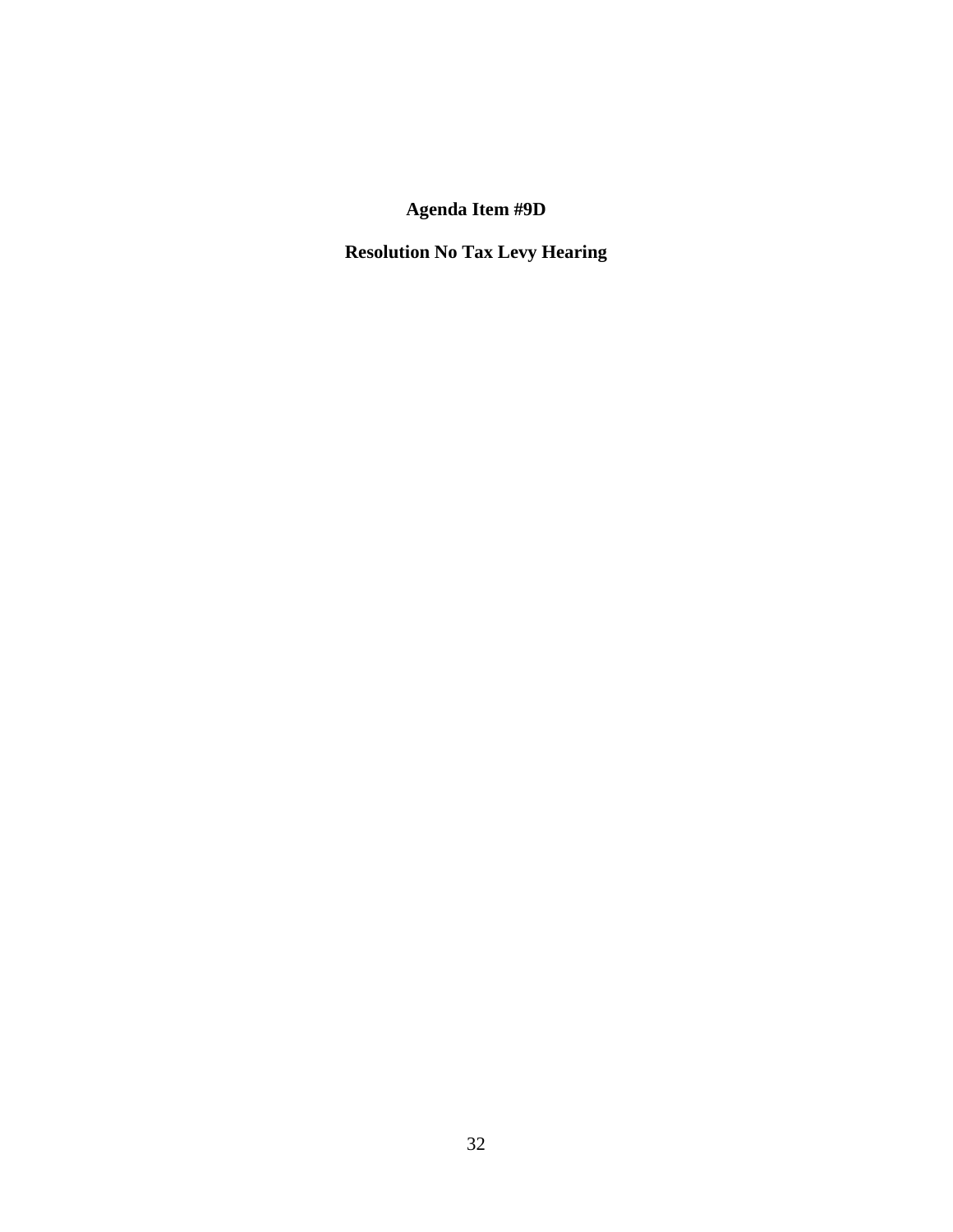## MEMORANDUM

TO: Board of Trustees

FROM: Terry L. Bruce

DATE: September 17, 2013

RE: Resolution - No Tax Levy Hearing Required – Levy Adoption October 15th

The Board of Trustees annually adopts a resolution establishing the District's estimated tax levy. If the adoption of that estimated tax levy resolution results in a greater than 5% increase in the proposed property tax levy over the previous year's extension (exclusive of bond and interest costs), a tax levy hearing must be held.

The 2013 estimated tax levy does not exceed 105% of the previous year's extension, exclusive of bond and interest costs, therefore publication of a notice of a hearing and a hearing are not necessary.

I ask the approval of the Resolution that a Tax Levy Hearing is not required and final adoption of the Tax Levy will occur October 15, 2013.

TLB/akb

Attachment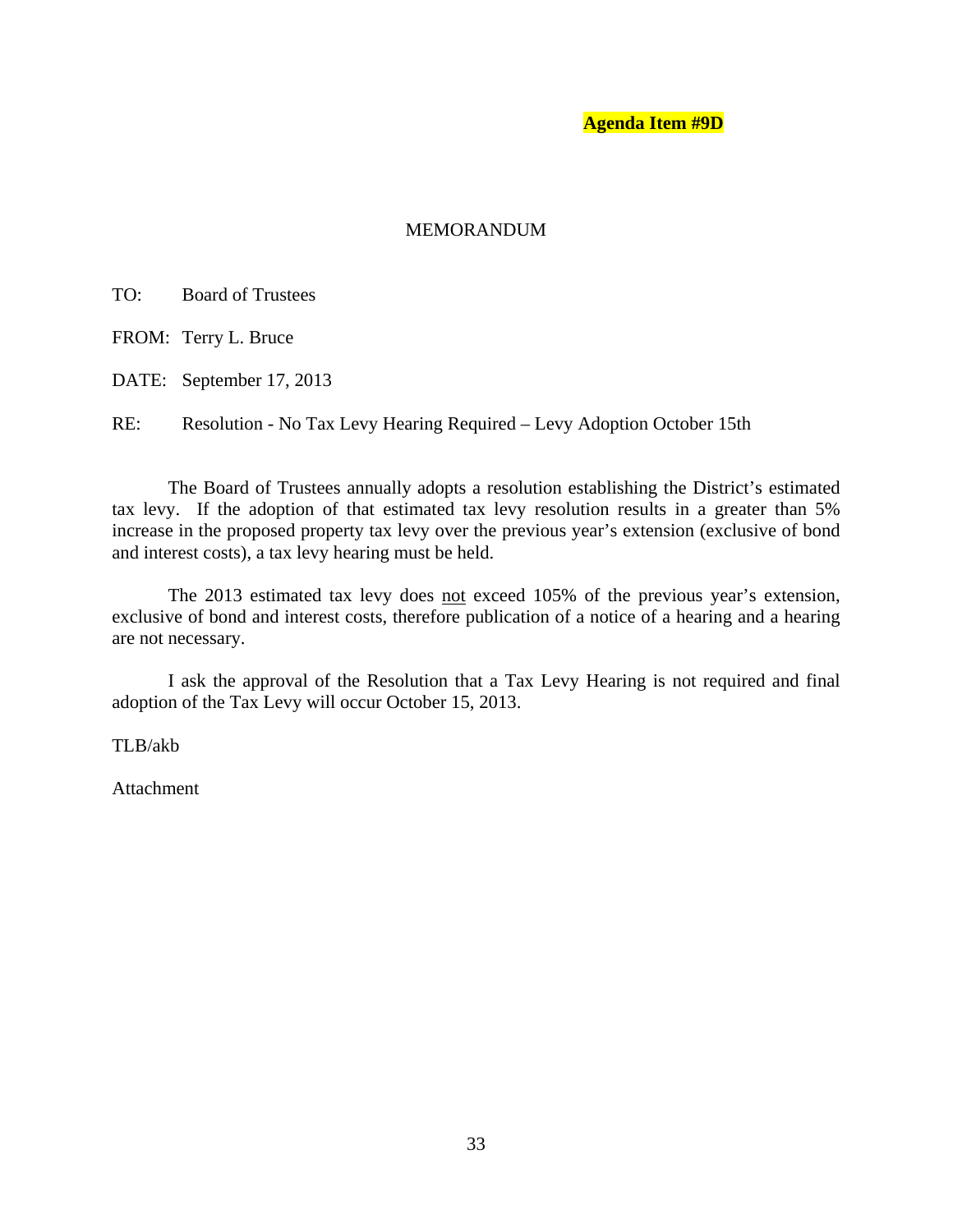## RESOLUTION NO TAX LEVY HEARING REQUIRED ADOPTION OF TAX LEVY OCTOBER 15, 2013

BE IT RESOLVED by the Board of Trustees of Illinois Eastern Community College District No. 529 of the State of Illinois, that the following requirements are hereby established relative to the tax levy for said community college district for 2013 for taxes due and collectible in 2014:

- 1. Date of Fiscal Year: July 1, 2014 June 30, 2015.
- 2. Publication of Notice of Public Hearing on Tax Levy: Publication not required.

\_\_\_\_\_\_\_\_\_\_\_\_\_\_\_\_\_\_\_\_\_\_\_\_\_\_\_\_\_\_\_\_\_\_\_ \_\_\_\_\_\_\_\_\_\_\_\_\_\_\_\_\_\_\_\_\_\_\_\_\_

\_\_\_\_\_\_\_\_\_\_\_\_\_\_\_\_\_\_\_\_\_\_\_\_\_\_\_\_\_\_\_\_\_\_\_ \_\_\_\_\_\_\_\_\_\_\_\_\_\_\_\_\_\_\_\_\_\_\_\_\_

- 3. Public Hearing on Tax Levy: Hearing not required.
- 4. Adoption of Tax Levy: October 15, 2013.

# BY ORDER OF THE BOARD OF TRUSTEES ILLINOIS EASTERN COMMUNITY COLLEGE DISTRICT NO. 529

Chairman, Board of Trustees Date

Secretary, Board of Trustees Date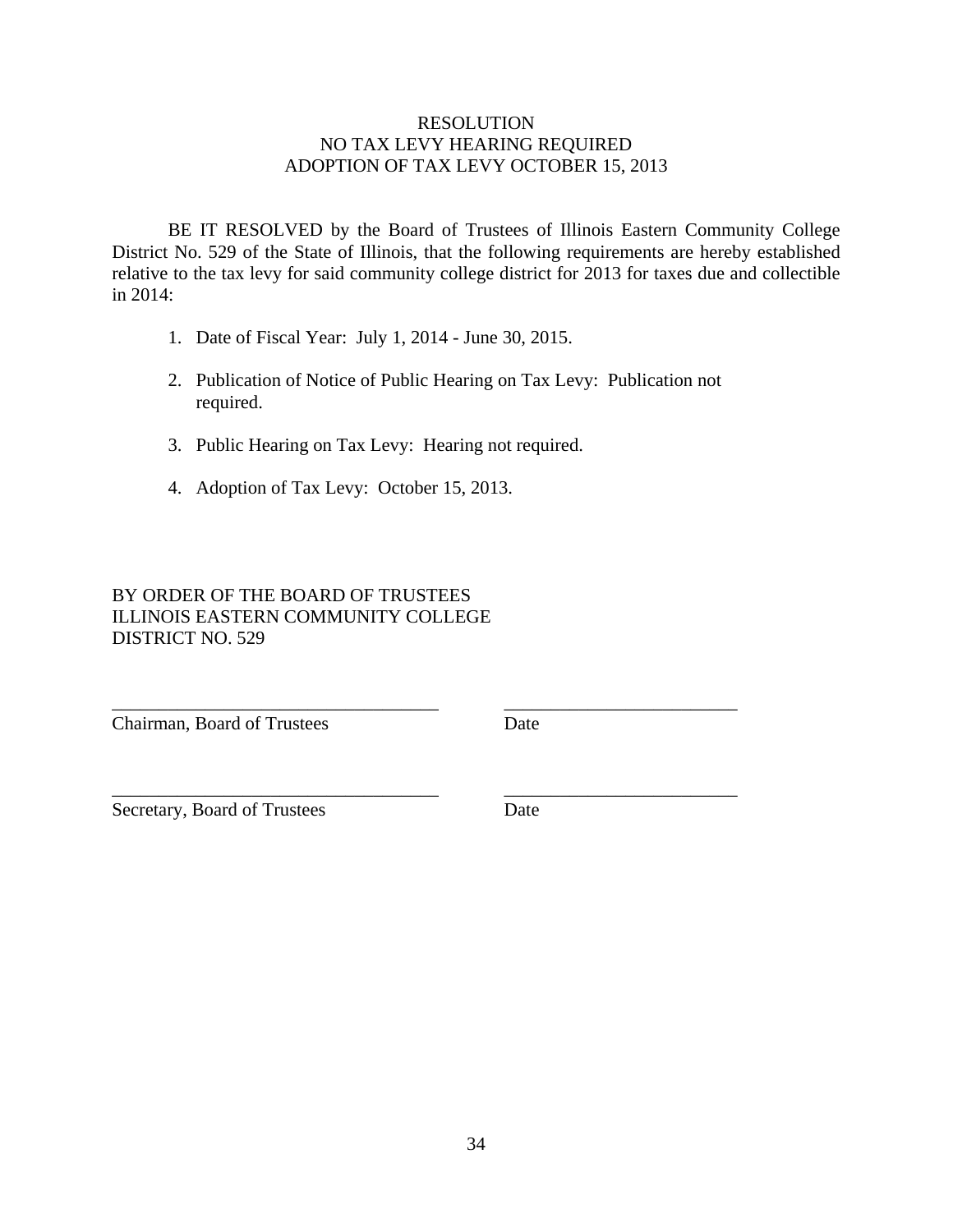**FY2014 Budget**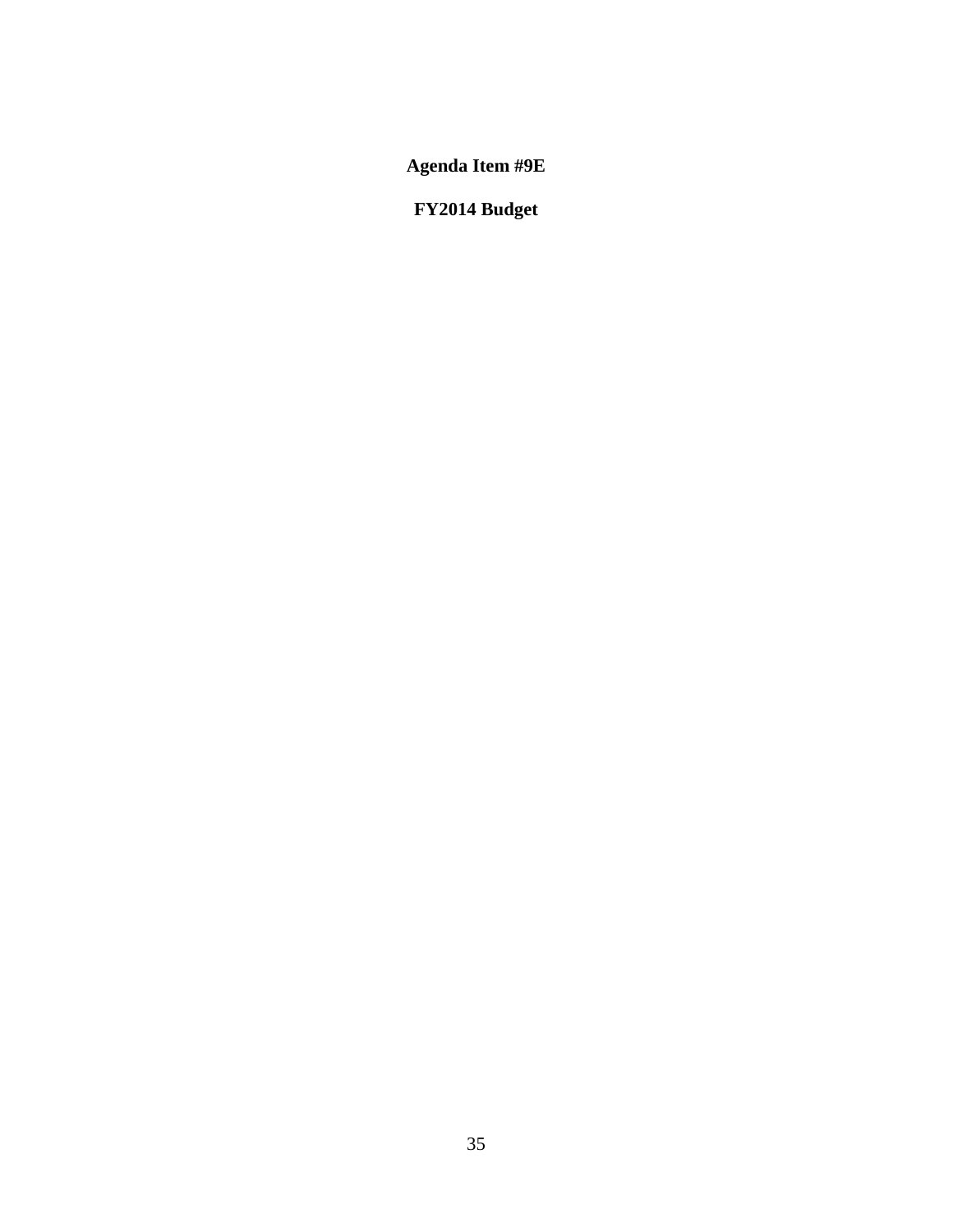### **Agenda Item #9E**

### MEMORANDUM

- TO: Board of Trustees
- FROM: Terry L. Bruce
- DATE: September 17, 2013
- RE: FY2014 Budget

The FY2014 Budget for Illinois Eastern Community College District No. 529 was mailed to each Board member. The preliminary budget was provided to the Board of Trustees at its last regular meeting. There are no significant changes from the tentative budget which was approved by the Board on August 20, 2013.

# FY 14 Budgeted Expenditures compared to FY 13 Budgeted Expenditures

|                                             | FY 13                                                |
|---------------------------------------------|------------------------------------------------------|
| \$28,846,138<br>\$3,292,227<br>\$32,183,365 |                                                      |
|                                             | FY 14<br>\$28,912,054<br>\$3,204,263<br>\$32,116,317 |

The District has complied with all the notice and budget hearing requirements.

 I ask that the Board approve the FY2014 Budget for Illinois Eastern Community Colleges.

TLB/akb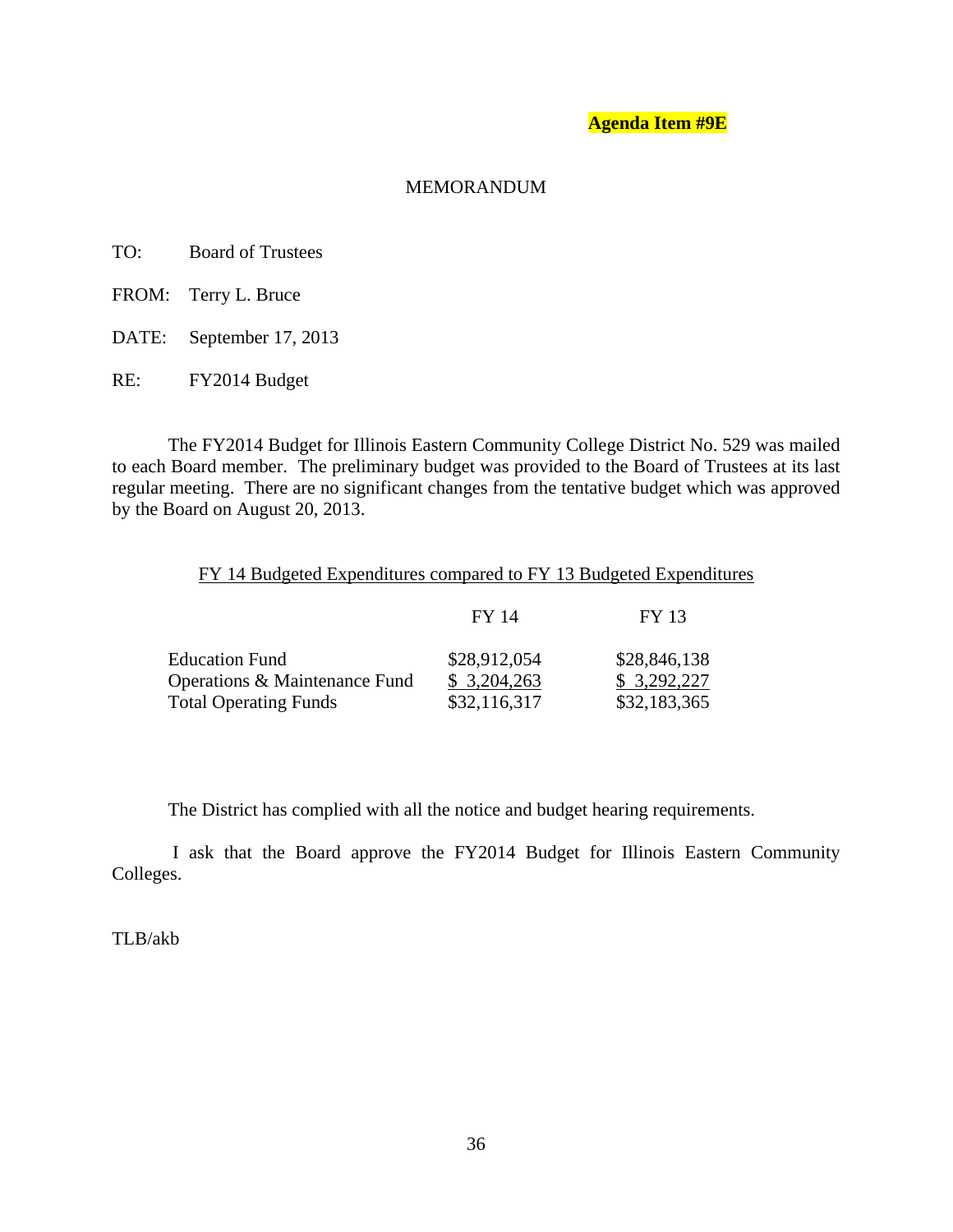**Agenda Item #9F** 

**FY2013 Audit**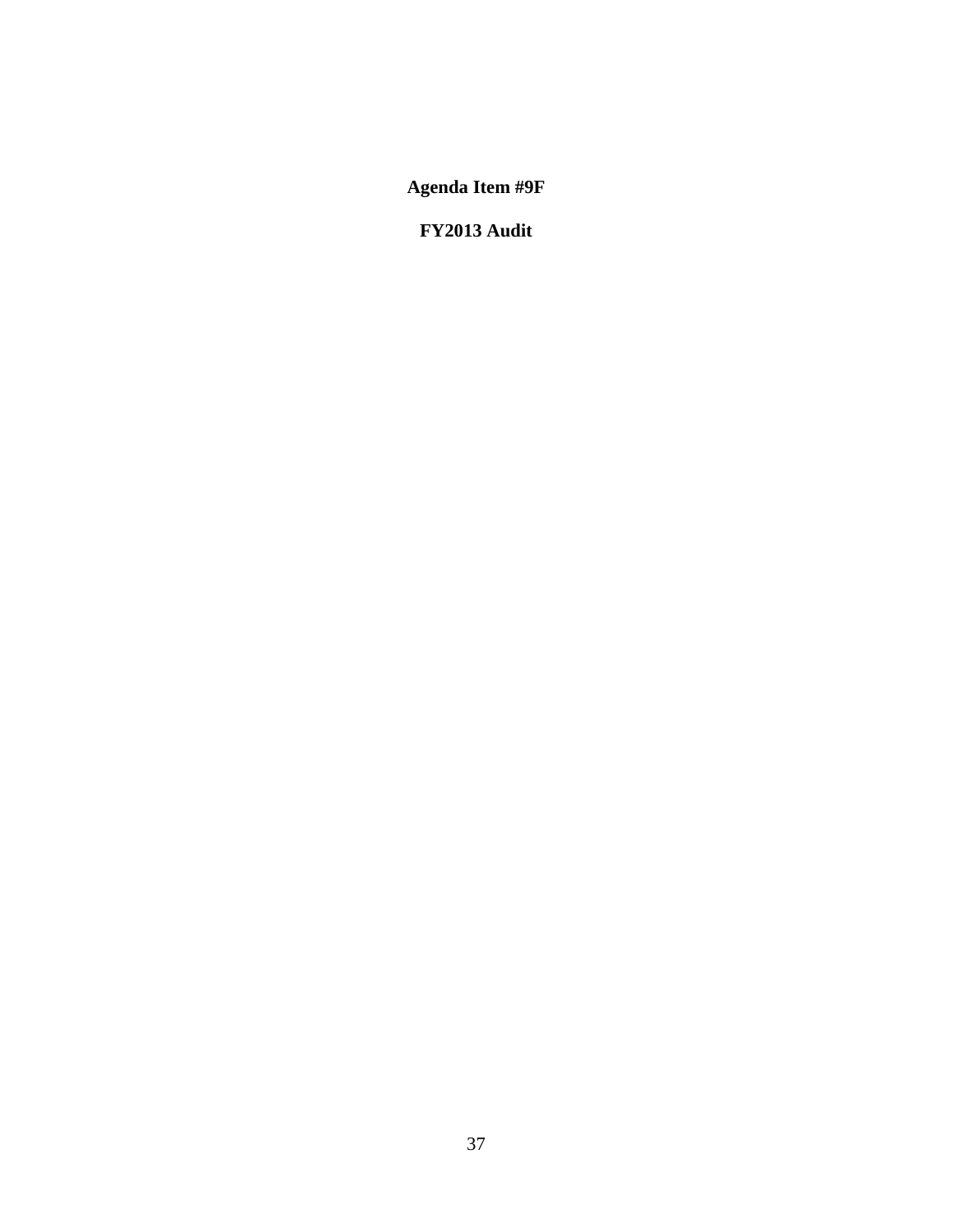#### **Agenda Item #9F**

#### **MEMORANDUM**

- TO: Board of Trustees
- FROM: Terry L. Bruce
- DATE: September 17, 2013

RE: FY2013 Audit

 The Illinois Community College Board (ICCB) requires the Board of Trustees to complete and approve an annual audit and that it be forwarded to the ICCB for filing by October 15th. The audit has been completed for the Board's consideration.

 The Audit Committee comprised of Trustee Marilyn Wolfe and Trustee John Brooks met with the Chief Executive Officer, the Chief Finance Officer, and the independent auditors on September 11, 2013. The audit was reviewed in detail. The audit contains an "unqualified" opinion on all required audit reports. The District complied with generally accepted accounting principles and there were no material weaknesses identified. The Audit Committee will report on its review of the audit and its meeting with the auditors at the Board meeting.

 The final audit will be provided to Board members prior to the September 17, 2013 Board meeting. I ask that the Board pass the attached resolution to accept the audit and to authorize the audit to be filed with the Illinois Community College Board.

TLB/rs

Attachment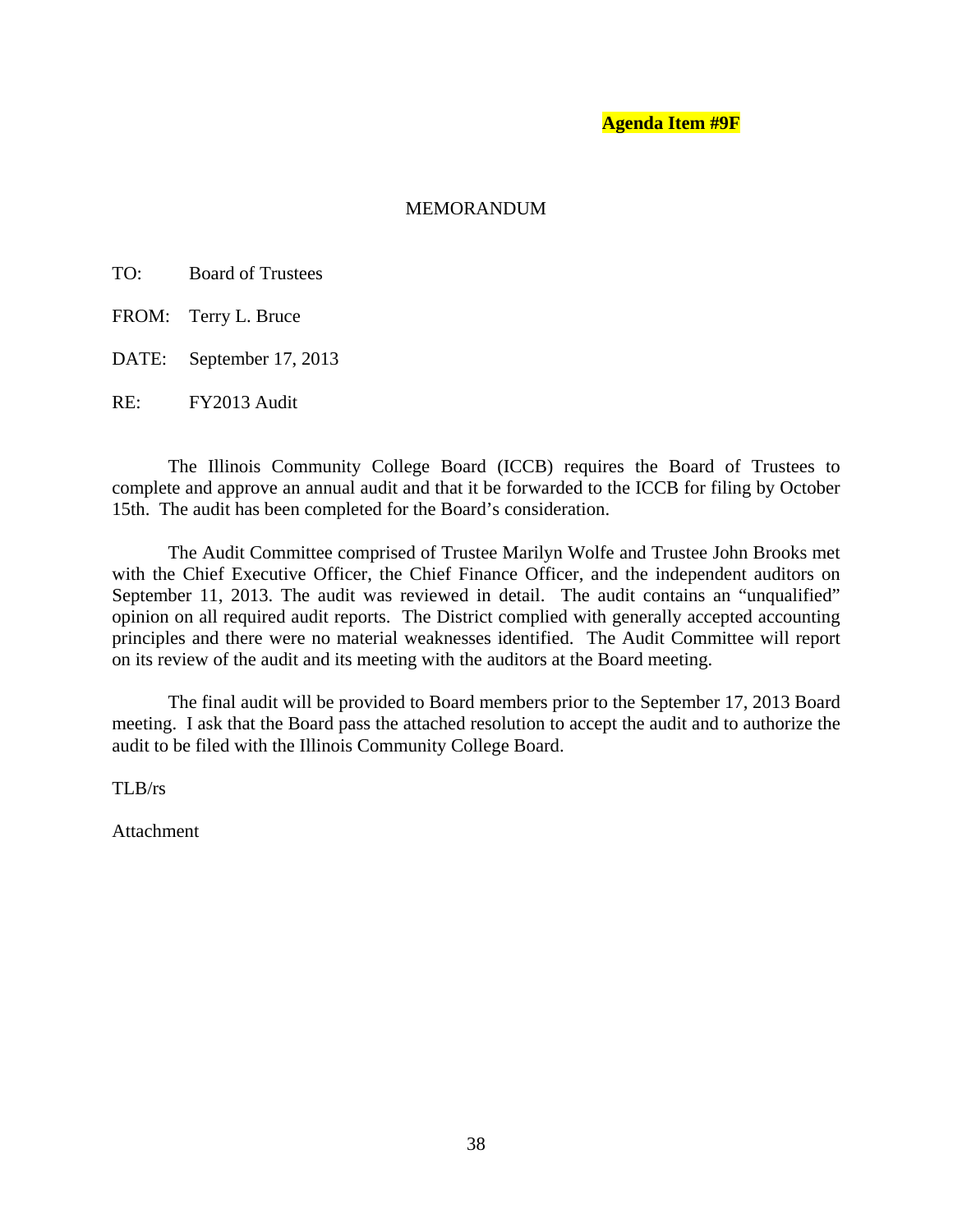# RESOLUTION OF THE BOARD OF TRUSTEES

# ANNUAL AUDIT

WHEREAS, 110 ILCS 805/3-22.1 of the Illinois Public Community College Act requires the conduct of an annual audit for Illinois Eastern Community College District 529,

WHEREAS, it is required that the Board of Trustees review and accept the annual audit.

WHEREAS, it is required that the audit be submitted to the Illinois Community College Board,

THEREFORE, SO BE IT RESOLVED, that the Board of Trustees of Illinois Eastern Community College District #529, has reviewed and accepts and approves the annual audit of the district as submitted by CliftonLarsonAllen LLP.

FURTHER, BE IT RESOLVED, that the Board of Trustees of Illinois Eastern Community Colleges District 529 authorizes the Chief Executive Officer to submit the audit to the Illinois Community College Board.

By order of the Board of Trustees.

# ILLINOIS EASTERN COMMUNITY COLLEGE DISTRICT #529

\_\_\_\_\_\_\_\_\_\_\_\_\_\_\_\_\_\_\_\_\_\_\_\_\_\_\_\_\_\_\_\_\_\_\_ \_\_\_\_\_\_\_\_\_\_\_\_\_\_\_\_\_\_\_

\_\_\_\_\_\_\_\_\_\_\_\_\_\_\_\_\_\_\_\_\_\_\_\_\_\_\_\_\_\_\_\_\_\_\_ \_\_\_\_\_\_\_\_\_\_\_\_\_\_\_\_\_\_\_

Chairman Date

Secretary Date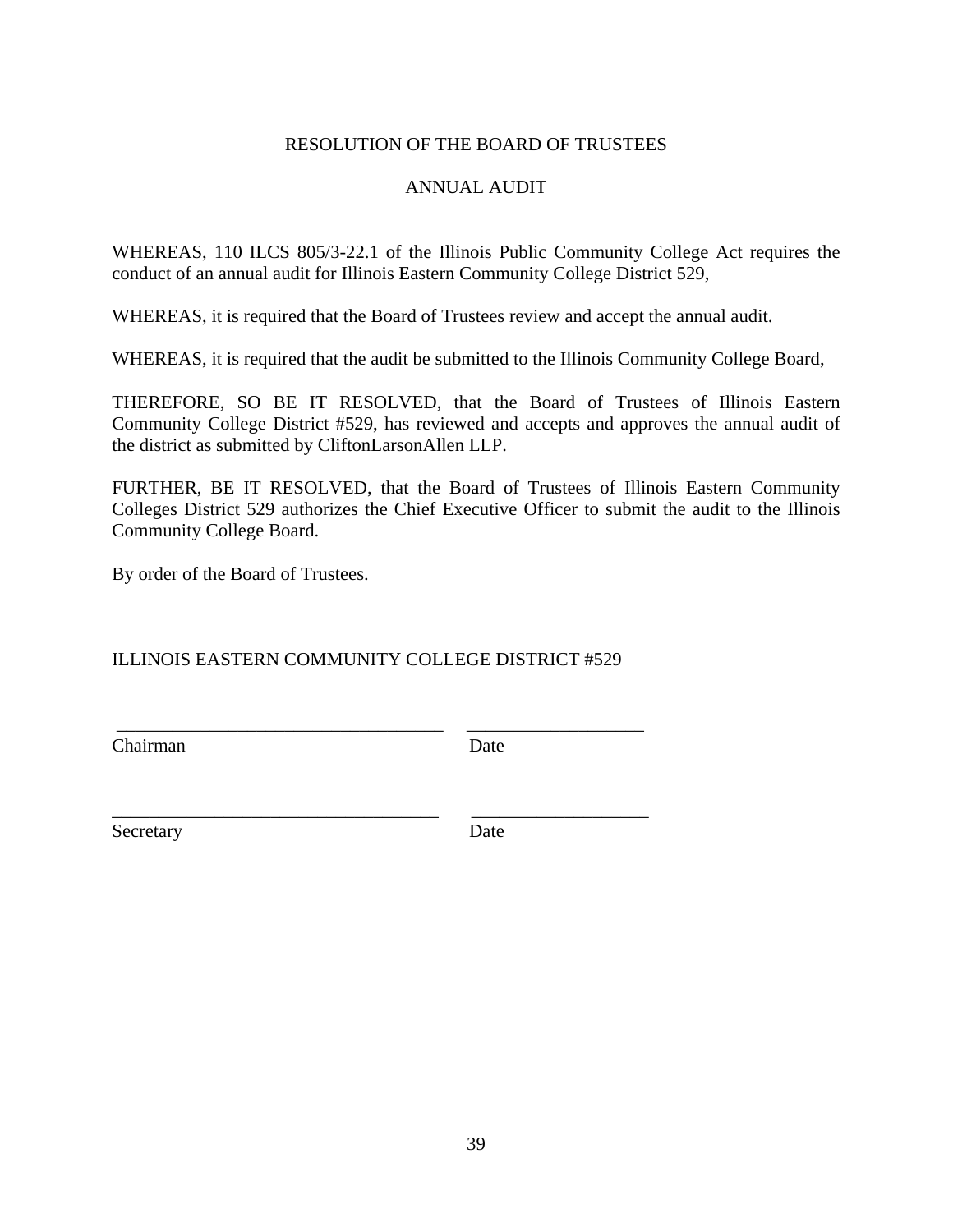# **Agenda Item #9G**

**Indemnification Agreement with Airtex Products**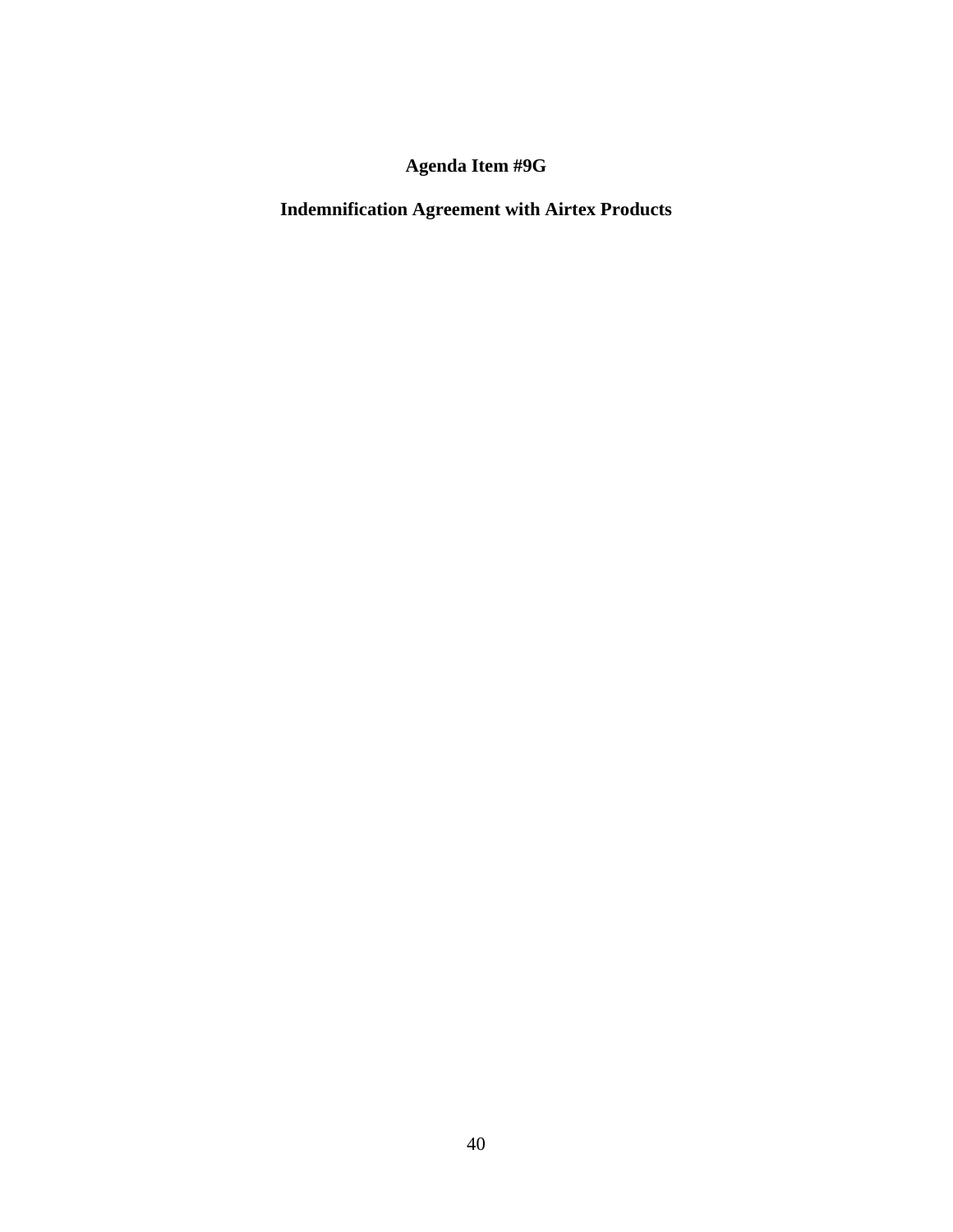# **Agenda Item #9G**

# MEMORANDUM

| TO:   | <b>Board of Trustees</b>                       |
|-------|------------------------------------------------|
| FROM: | Terry L. Bruce                                 |
| DATE: | September 17, 2013                             |
| RE:   | Indemnification Agreement with Airtex Products |

 Frontier Community College wishes to establish a soccer program and has been working with the City of Fairfield to secure a soccer field. Mayor Chuck Griswold aided the college in these efforts and has secured an agreement with Airtex to provide the needed land. This area has been used in the past as a soccer field.

 Airtex wishes to establish that the District will be liable for any injuries which may occur upon the soccer field and has provided an agreement that states the District assumes liability.

The District can easily add this property to the existing liability coverage.

I ask the board's approval for the Airtex liability agreement.

TLB/rs

Attachment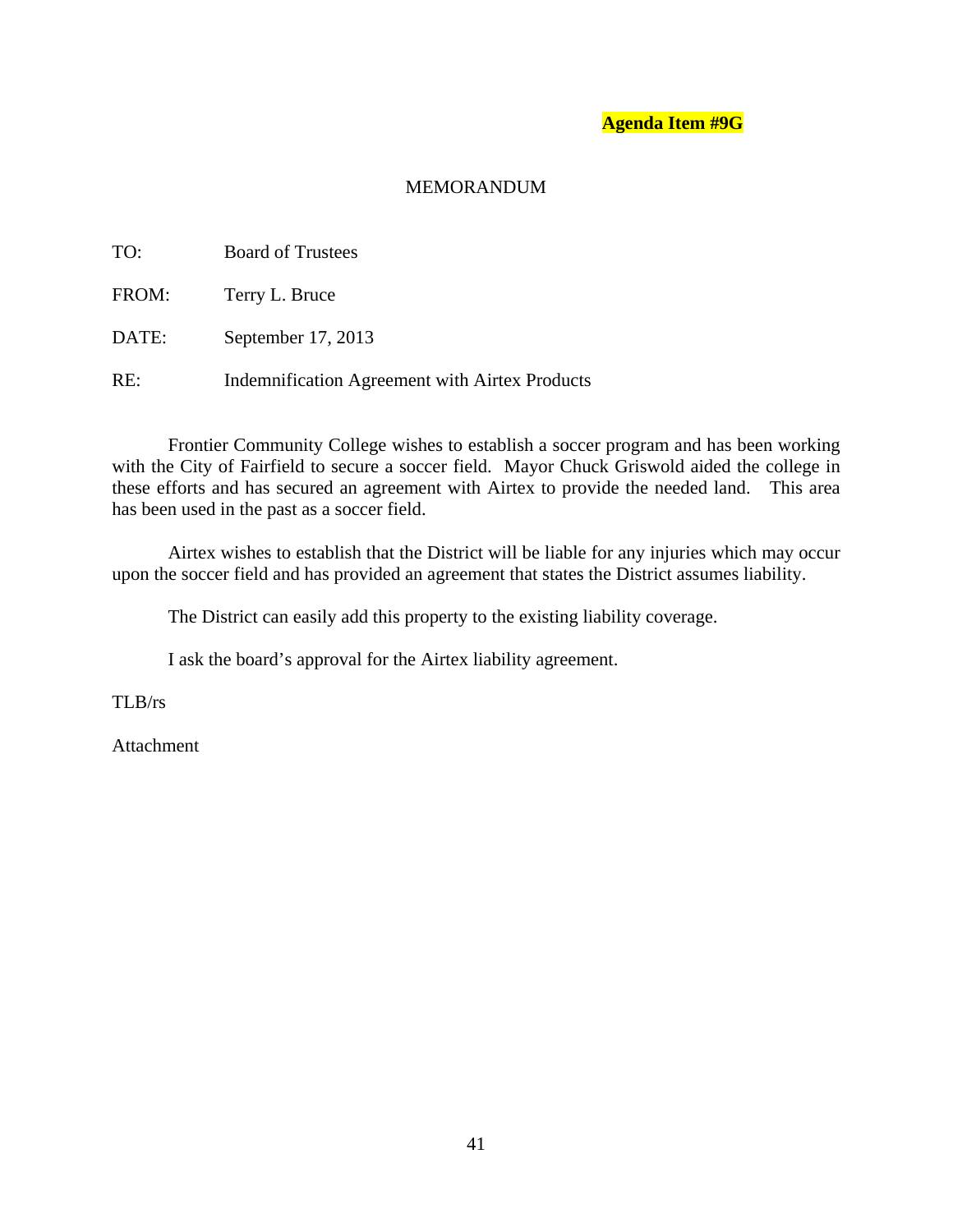#### **INDEMNIFICATION AGREEMENT**

In consideration for the use by the Frontier Community College, one of the colleges within the Illinois Eastern Community College District 529, operated by the Board of Trustees (Board) of the property of Airtex Products, LP ("Airtex") described on Exhibit A (the "Property"), Board agrees to indemnify and hold harmless Airtex and its parents, subsidiaries, affiliates, officers, directors, employees and shareholders (the "Airtex Indemnified Parties") from and against all claims, liability, loss, cost and expense (including injury or damage to person or property, reasonable attorney fees and expert witness fees) ("Claims") incurred by an Airtex Indemnified Party or a third party as a result of: (i) any injury sustained by any individual while on the Property; or (ii) any act or omission by Board or Board's students or agents or any of their employees. Any indemnification obligation required shall be effective provided that the Airtex indemnified Party gives notice of the claim to Board in a time and manner that does not unfairly prejudice defense of the claim. Board shall immediately assume control of the defense and all related settlement negotiations, provided, however, that Board shall not agree to any settlement with a non-monetary obligation imposed on an Airtex Indemnified Party without the prior written consent of the Airtex Indemnified Party to such non-monetary obligation. The Airtex Indemnified Parties will provide Board with the assistance reasonably necessary to perform the above defense; Board will promptly reimburse all reasonable out-of-pocket expenses incurred by the Airtex Indemnified Parties in providing such assistance. Airtex may terminate Board's access to the Property at any time and for any reason upon delivering 60 days' written notice to Board.

Dated: September \_\_\_\_, 2013

#### ILLINOIS EASTERN COMMUNITY AIRTEX PRODUCTS, LP COLLEGE DISTRICT #529

Chairman

By: \_\_\_\_\_\_\_\_\_\_\_\_\_\_\_\_\_\_\_\_\_\_\_\_\_\_\_\_\_ By: \_\_\_\_\_\_\_\_\_\_\_\_\_\_\_\_\_\_\_\_\_\_\_\_\_\_\_\_\_

 $\mathrm{By:}\_$ 

Secretary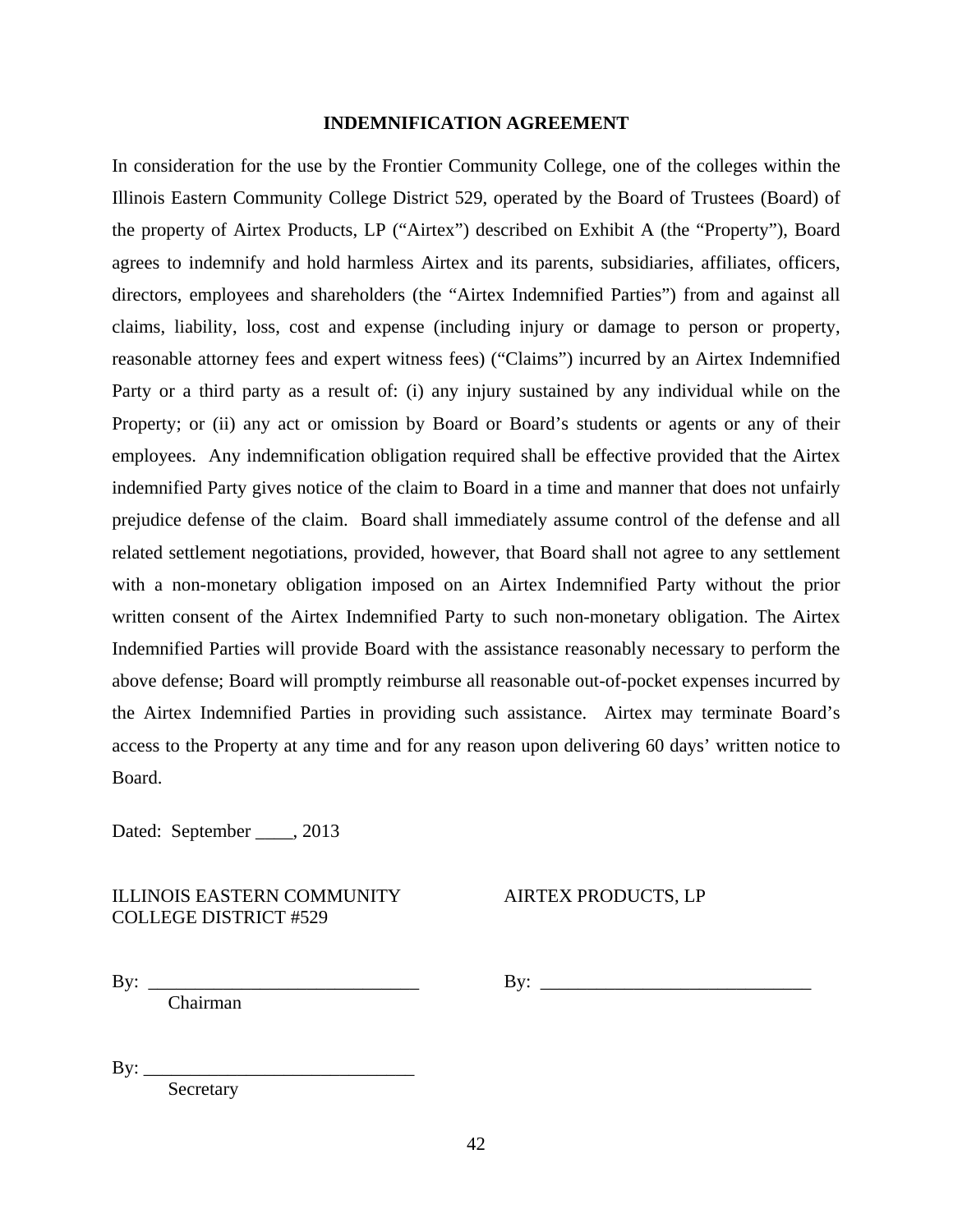# **Agenda Item #9H**

# **Ameren Settlement**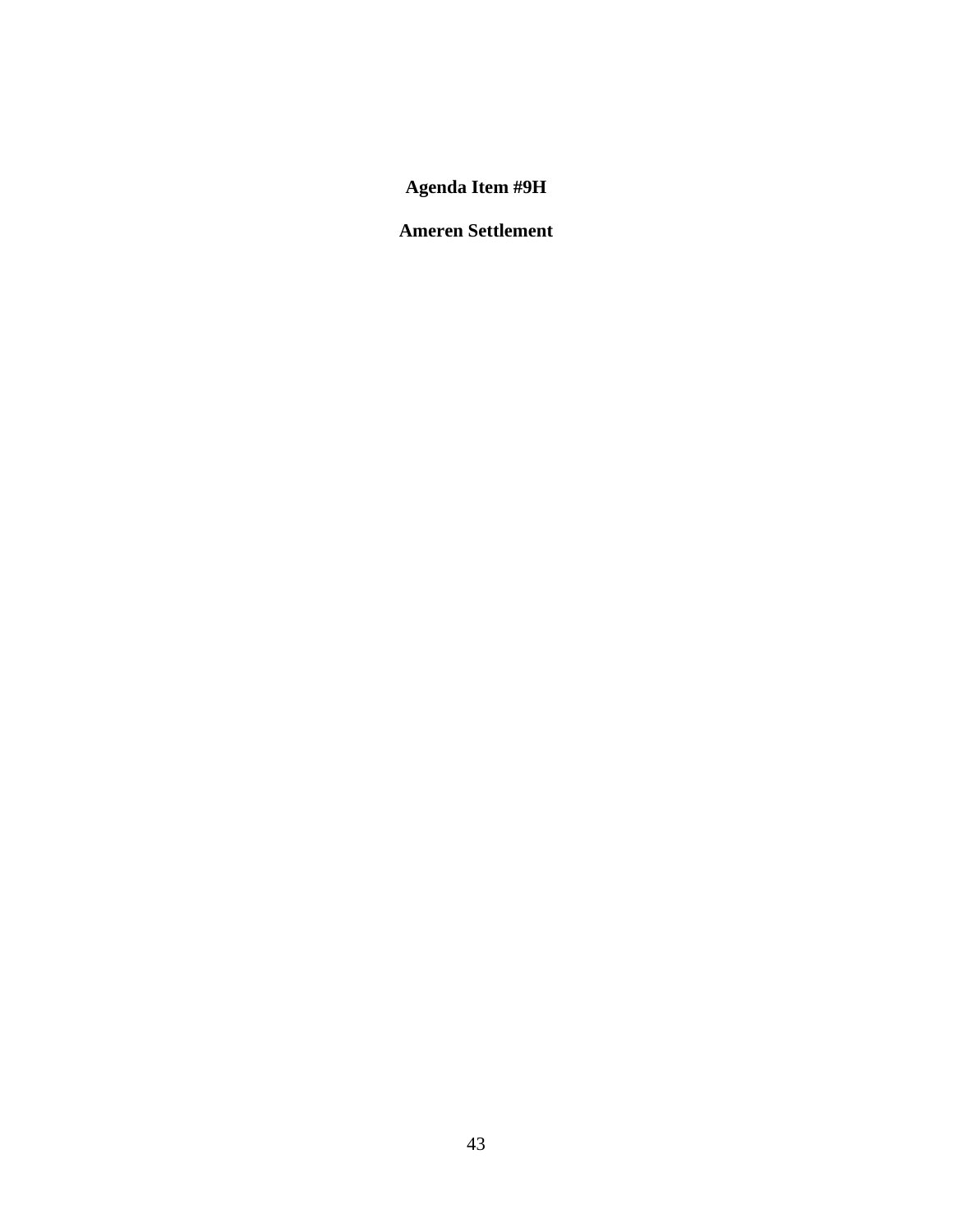#### MEMORANDUM

TO: Board of Trustees

FROM: Terry L. Bruce

DATE: September 17, 2013

RE: Intergovernmental Agreement - Ameren Settlement

 The taxing bodies of Jasper County and Ameren Electric Generating (AEG) have agreed to an acceptable assessment of the Ameren Power Plant located at Newton. The taxing year of 2009 has been in dispute. Ameren has appealed the Jasper County Board of Review's decision on assessment to the Illinois Property Tax Appeal Board (PTAB). The matter was set for hearing before PTAB on August 26, 2013 and that hearing has been suspended pending final adoption of an acceptable assessment.

Both the taxing bodies and AEG agreed to mediation of the assessment of 2009, 2010, 2011, and 2012 and that mediation hearing occurred on August 13 and 14, 2013 at the Ameren Office Building located in Collinsville.

 At the mediation hearing, the taxing bodies of Jasper County were represented by Dan Cox of the Jasper County School District, Ed Mitchell of the Jasper County Board, Paul Woods Jasper County Assessor, and Terry Bruce, CEO of Illinois Eastern Community Colleges. The other taxing bodies including Wade Fire Protection District, Newton Public Library District, South Muddy and Wade Township agreed to allow these individuals to represent their interest in the matter.

 The mediation lasted over two days with retired Judge Timothy J. Slavin acting as mediator and the mediation resulted in a written Memorandum of Understanding and was approved by all parties to the mediation.

The settlement agreed to by the parties includes the following:

- 1) AEG has agreed to dismiss and waive all pending property tax appeals of real estate for the tax assessment years of 2009, 2010, 2011, and 2012.
- 2) The taxing bodies agree to pay property tax refunds in the amount of \$4,000,000 (four million dollars).
- 3) The taxing bodies agree to make 8 (eight) equal installments of \$500,000 on or before the first day of December of each year beginning 12-01-2013.
- 4) AEG and the taxing bodies agree to set the equalized assessed value, after all multipliers, of the real estate at issue in the appeals for 2013, at \$90,000,000 (ninety million).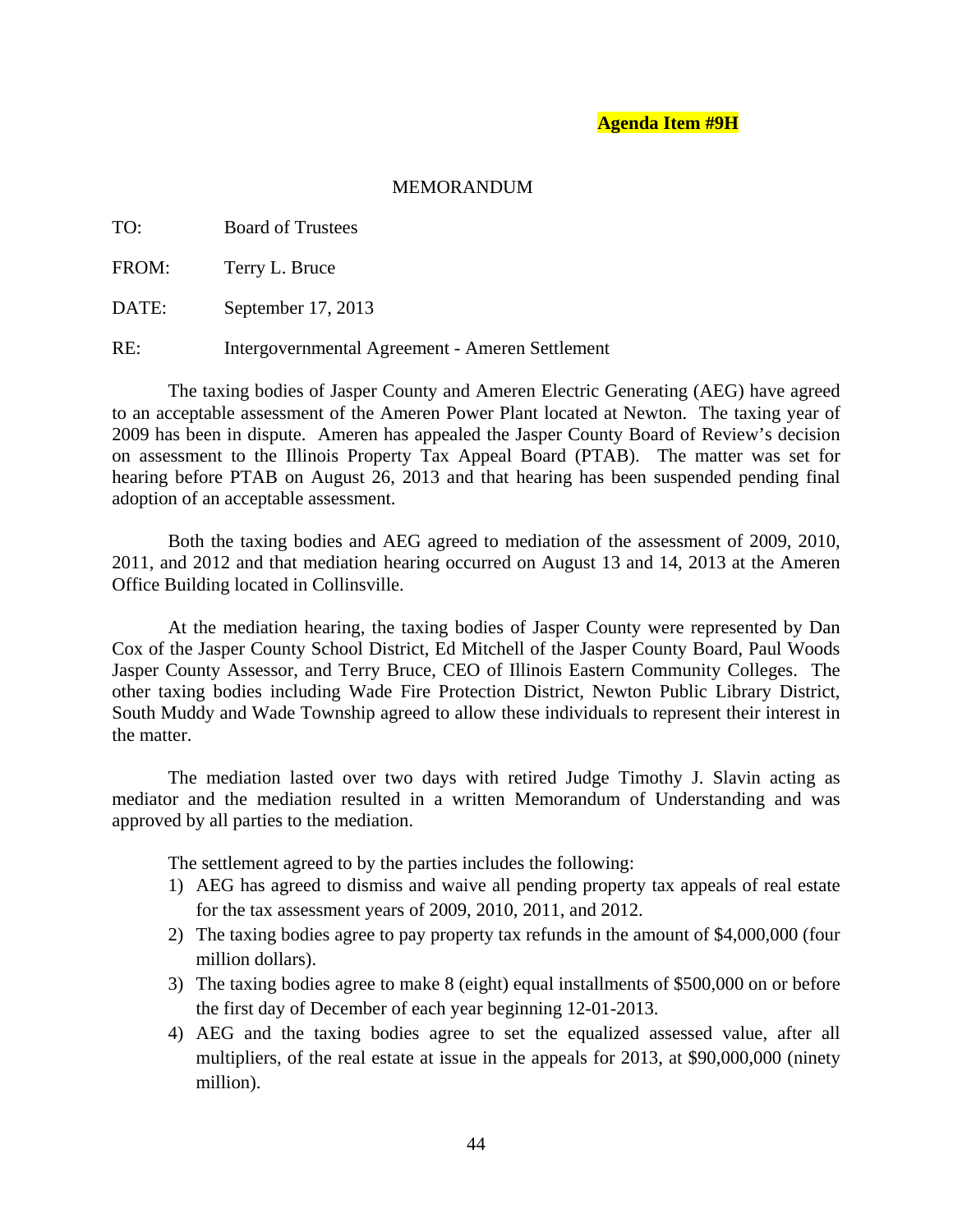- 5) The parties agree to work in good faith on a public statement concerning this settlement, which is both truthful and emphasizes the mutual benefits received under this settlement.
- 6) The parties agree to the execution and filing of a Property Tax Code Section 9-45 Agreement with the appropriate court. The taxing bodies and AEG have agreed to execute AN INTERGOVERNMENTAL AGREEMENT REGARDING AMEREN SETTLEMENT, which each taxing body has been requested to adopt.

In addition to the assessment amounts for 2009, 2010, 2011 and 2012, the agreement sets forth the amounts each taxing body would pay over the 8 year period. These payments would occur before December  $1<sup>st</sup>$  2013, and before November  $1<sup>st</sup>$  in 2014, 2015, 2016, 2017, 2018, 2019, and 2020.

 Following the adoption of this Intergovernmental Agreement, a final agreement with the taxing bodies and AEG will be drafted and submitted for action by each of the taxing bodies. This agreement will be filed with the appropriate court, and upon its filing, AEG will ask for the dismissal of its pending hearing before PTAB.

I ask the Board's approval of the attached Intergovernmental Agreement.

TLB/rs

Attachment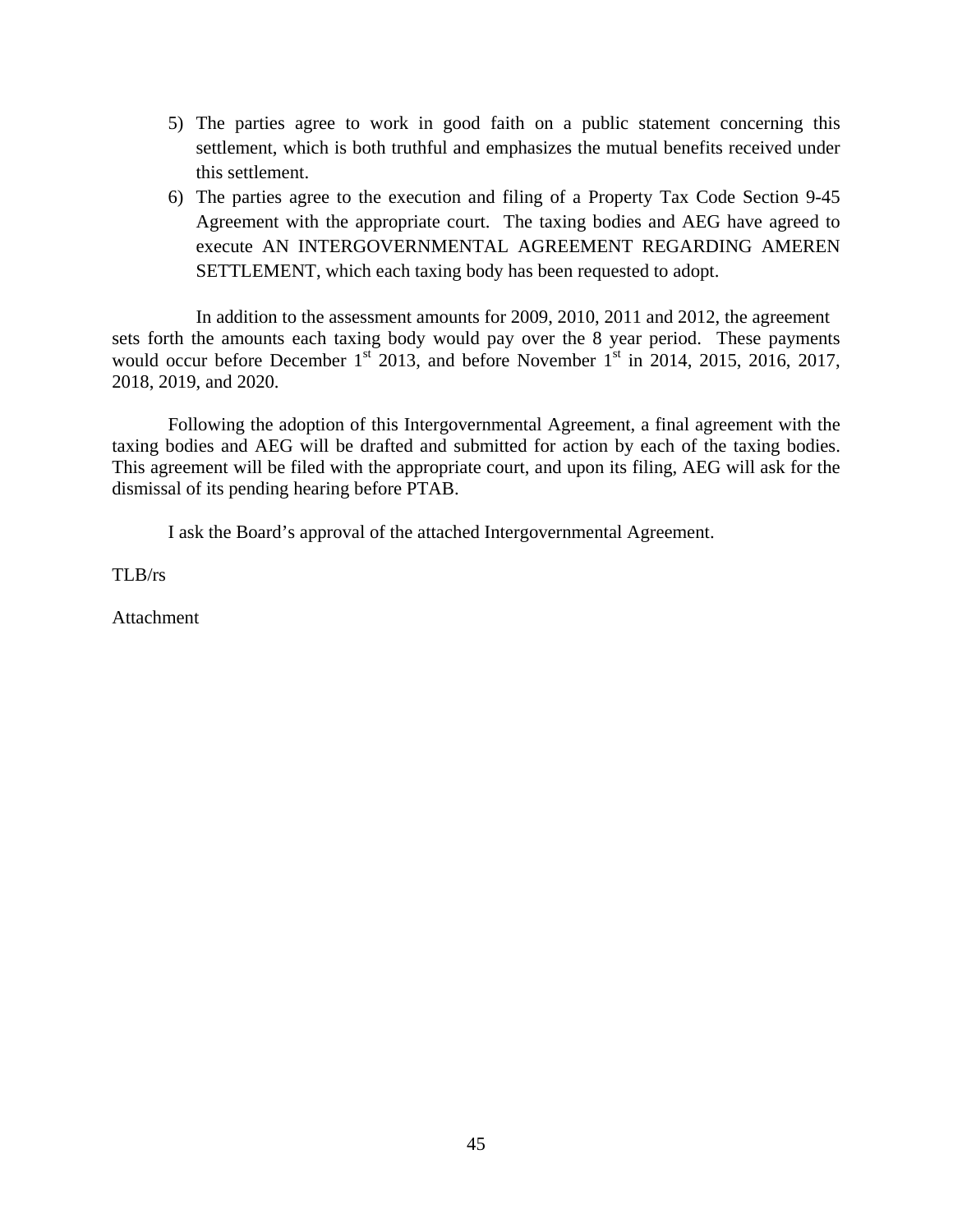#### **INTERGOVERNMENTAL AGREEMENT REGARDING AMEREN SETTLEMENT**

 THIS AGREEMENT made and entered into by and between Wade Township, Newton Public Library, South Muddy Township, Wade Fire Protection District, Jasper County, Illinois Eastern Community College No. 529, Jasper Unit #1, Multi-Township District B, North Muddy Township and University of Illinois Extension (hereinafter referred to in the aggregate as "TAXING DISTRICTS");

**WHEREAS**, each of the TAXING DISTRICTS is a governmental unit which exercises the power of taxation of real property and which depends in part upon tax revenues to carry out its duties and purposes; and

 **WHEREAS**, Ameren Energy Generating Company ("Ameren") has disputed with the Jasper County Board of Review and PTAB the assessments for the years 2009-2012 of various parcels of real property identified herein as Exhibit A that are owned by Ameren and situated within the County of Jasper (hereinafter referred to as "Subject Property"); and

**WHEREAS**, the TAXING DISTRICTS desire to resolve their protracted dispute concerning the assessment of the subject real property without further litigation, and to establish mutually acceptable procedures for satisfaction of existing and asserted tax refund liability; and

**WHEREAS**, pursuant to a settlement agreement reached with Ameren Energy Generating Company ("Ameren Settlement") concerning Ameren's current and future taxes, the Jasper County taxing bodies are or will be liable to Ameren for a payment totaling \$4,000,000 (four million dollars) to be paid by the TAXING DISTRICTS in eight equal annual installments of \$500,000 (five hundred thousand dollars), a proportionate share of which will be paid on an annual basis by each TAXING DISTRICT; and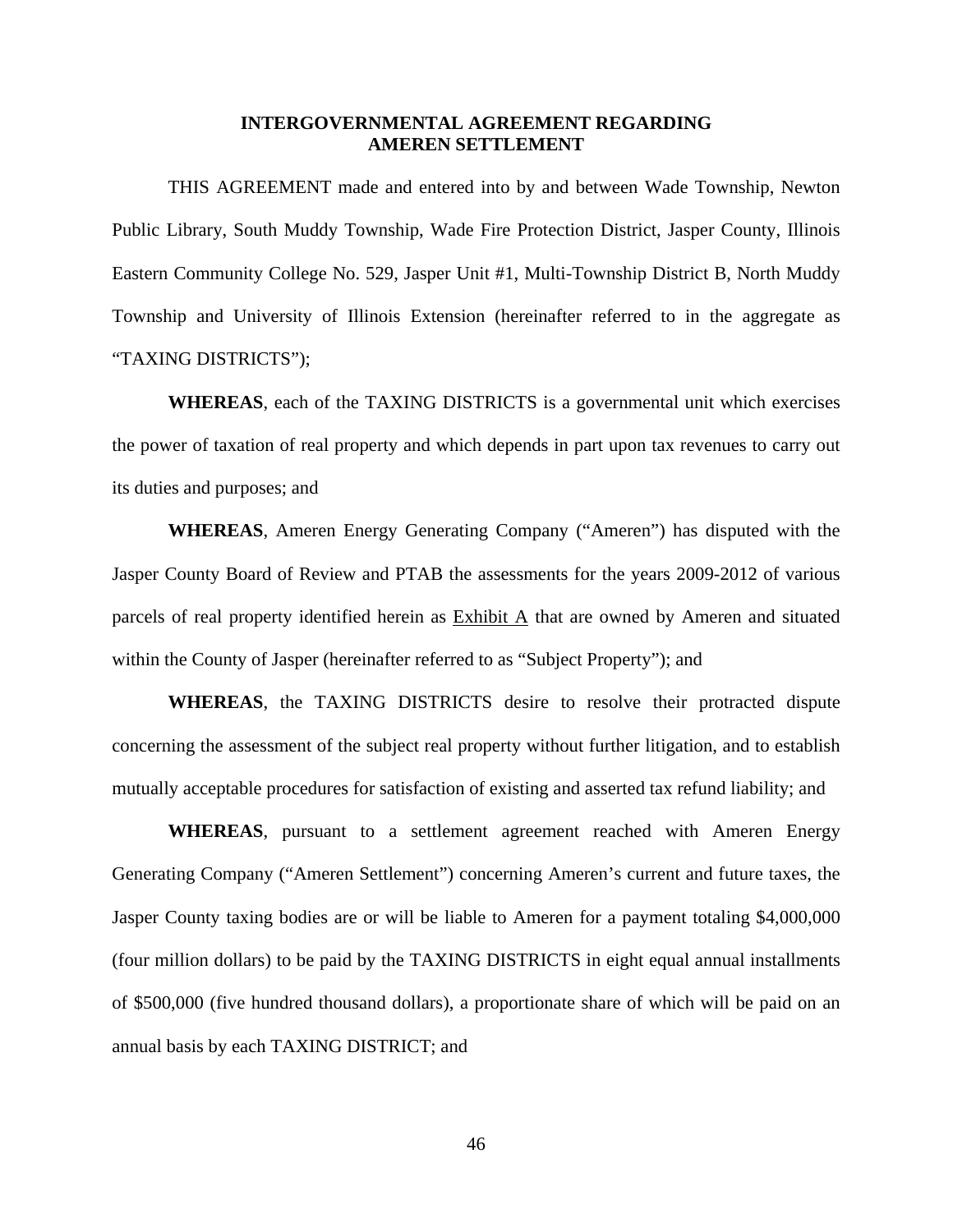**WHEREAS**, the Ameren Settlement is authorized and will be approved by a Court of competent jurisdiction under Section 9-45 of the Illinois Property Tax Code, 35 ILCS 200/9-45 (2013); and

**WHEREAS**, the Intergovernmental Cooperation Act, 5 ILCS 220/1, et seq., authorizes the TAXING DISTRICTS to enter into this intergovernmental agreement.

**NOW THEREFORE**, IT IS HEREBY MUTUALLY AGREED that the TAXING DISTRICTS do hereby enter into this agreement pursuant to the authority provided by the Intergovernmental Corporation Act as follows:

#### **TERMS OF AGREEMENT**

### **1. INCORPORATION OF RECITALS**

 The TAXING DISTRICTS reaffirm the above Preamble and incorporate them by reference into the terms of this Agreement.

#### **2. PURPOSE**

 The purpose of this agreement is to provide a mutually agreeable procedure by which the TAXING DISTRICTS shall make timely payment for their proportionate share under the Ameren Settlement.

#### **3. AGREED PROPORTIONATE ANNUAL REFUND LIABILITY**

 The Jasper County Supervisor of Assessments, Jasper County Treasurer and other Jasper County taxing and assessment authorities have calculated the estimated tax refund liability which would accrue to each TAXING DISTRICT in the event that the PTAB were to order an assessment reduction that would have resulted in a total refund of \$4,000,000, and have divided these amounts into eight equal installments without interest. Each TAXING DISTRICT agrees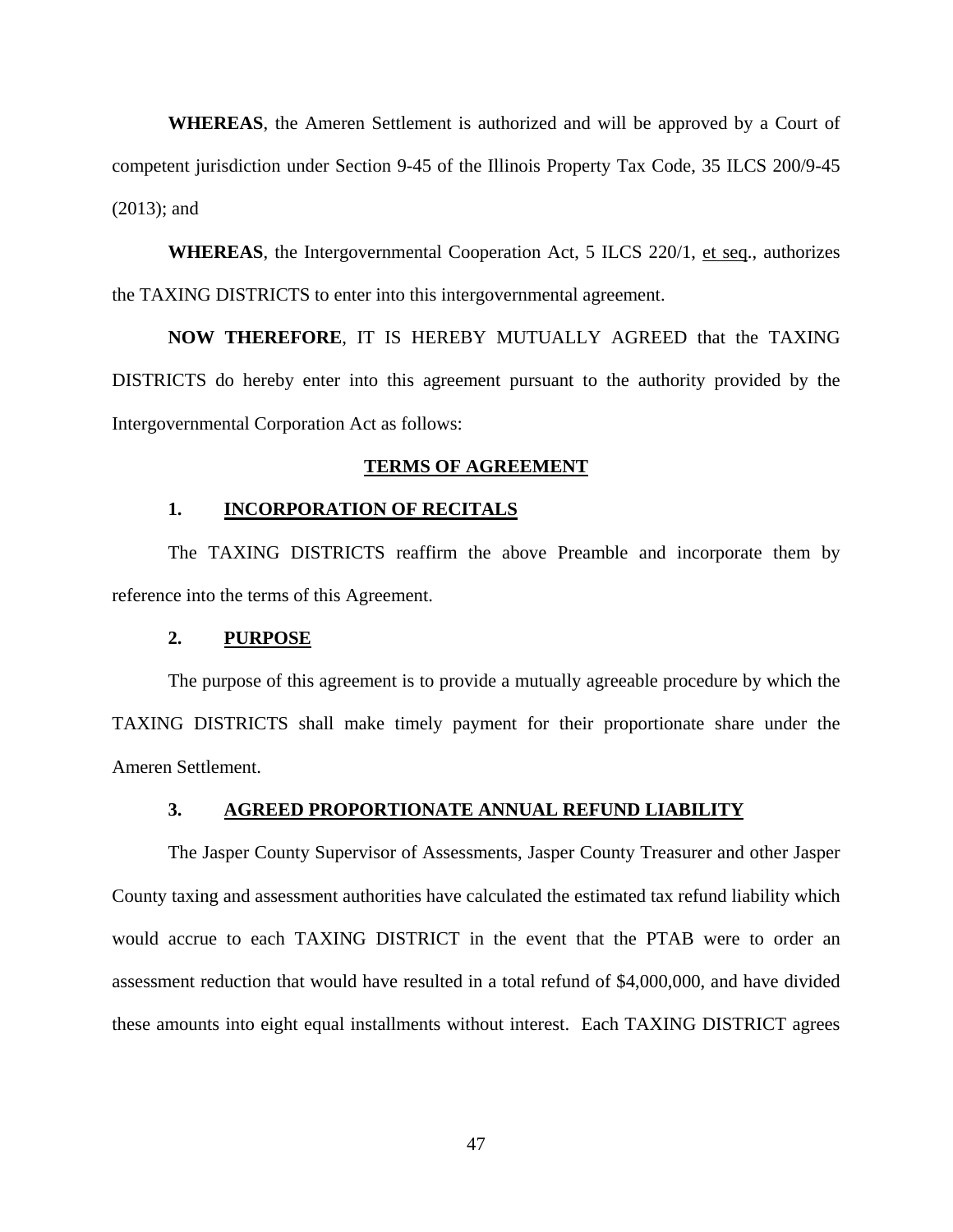that the amounts that follow are a substantially correct calculation of its proportionate liability.

Each TAXING DISTRICT agrees to pay its respective shares as shown below:

|                                                        |                        | <b>Annual Payment</b> |
|--------------------------------------------------------|------------------------|-----------------------|
| <b>Taxing District</b>                                 | <b>Total Liability</b> | $(2013 - 2020)$       |
| Jasper CUSD No. 1                                      | 2,426,840.00           | 303,355.00            |
| <b>Jasper County</b>                                   | 969,080.00             | 121,135.00            |
| Wade Fire Protection<br><b>District</b>                | 59,400.00              | 7,425.00              |
| South<br>Muddy<br>Township                             | 106,480.00             | 13,310.00             |
| North<br>Muddy<br>Township                             | 9,280.00               | 1,160.00              |
| Wade Township                                          | 10,120.00              | 1,265.00              |
| Newton Public Library                                  | 100,160.00             | 12,520.00             |
| Multi-Township<br><b>Assessment District 3</b>         | 4,840.00               | 605.00                |
| Illinois<br>Eastern<br>Community<br>College<br>No. 529 | 295,640.00             | 36,955.00             |
| CEXT - Jasper County<br>Unit                           | 18,160.00              | 2,270.00              |
| <b>TOTAL</b>                                           | \$4,000,000            | \$500,000             |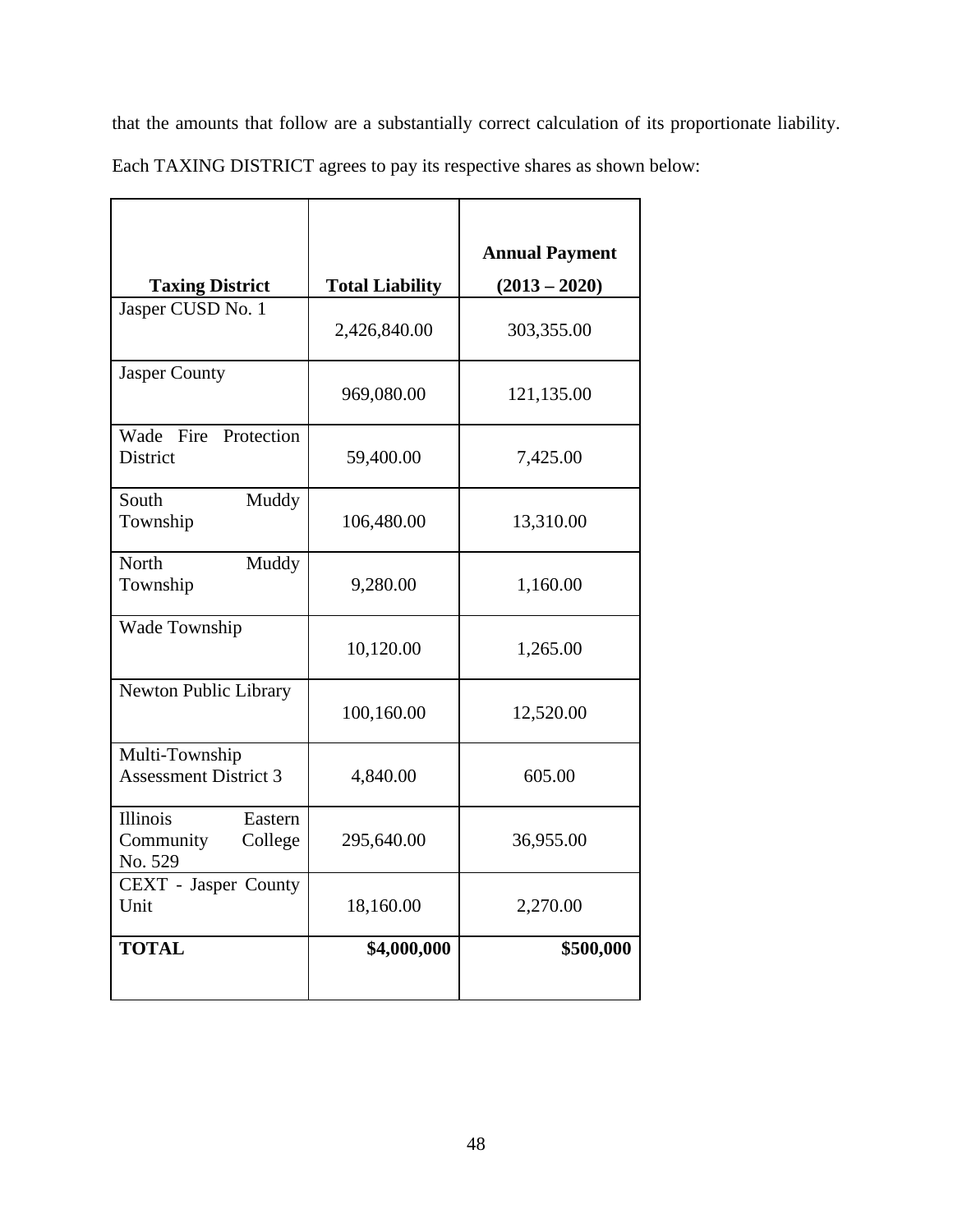# **4. AGREED PROCEDURES FOR SATISFACTION OF REFUND LIABILITY**

Pursuant to the Ameren Settlement, Ameren has agreed to accept, in full satisfaction of its claims, payment of sums aggregating to \$4,000,000, in installments due on December 1, in each of the years 2013, 2014, 2015, 2016, 2017, 2018, 2019 and 2020. Each TAXING DISTRICT agrees to satisfy its refund liability arising as a consequence of the Ameren Settlement by making payments on an annual basis in the amount set forth in Section 3. Each TAXING DISTRICT agrees to make the payment in the amount set forth in Section 3 on or before November 1 of each year, beginning with November 1, 2013 and continuing until November 1, 2020. In the event that any TAXING DISTRICT defaults in the payment of any such annual installment obligation, the County Treasurer shall withhold such annual installment obligation from the next tax collections that would otherwise be distributed to the defaulting TAXING DISTRICT.

#### **5. INDEMNIFICATION**

 The TAXING DISTRICTS agree to indemnify, defend and hold the other TAXING DISTRICTS, their directors, officers, employees and agents harmless for and against all losses, damages, claims, suits, liabilities, judgments, costs and expenses, including reasonable attorneys' fees, which may in any way accrue from that TAXING DISTRICT'S failure to make timely payment or perform any of its obligations under this Agreement.

#### **6. DURATION OF AGREEMENT**

 This agreement shall become effective upon the date of its approval by the governing bodies of each of the TAXING DISTRICTS which are parties hereto. It shall remain in effect indefinitely in full force and effect until the total settlement payment of \$4,000,000 has been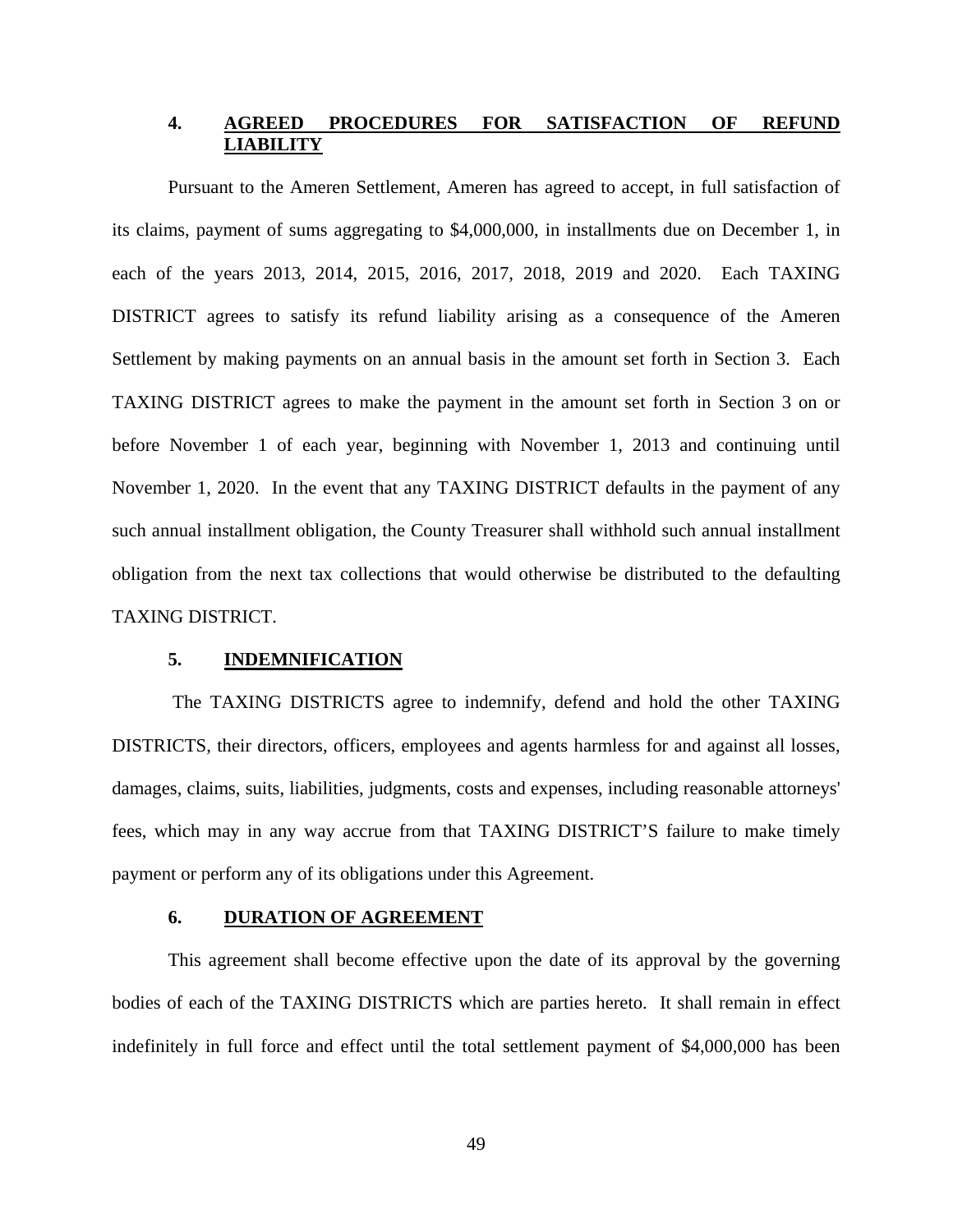made to Ameren. Termination of this agreement shall not act to discharge any liability incurred by the several governmental units who are parties to this agreement.

### **7. ADVICE OF COUNSEL**

 The parties acknowledge and agree that they have read and understood the terms of this Agreement and enter into it voluntarily, with advice of legal counsel and without any duress or undue influence on the part of or on behalf of any party.

#### **8. COMPLETE AGREEMENT**

 This Agreement represents the full and complete understanding of the parties and all prior Agreements, whether oral or written, which pertain to any of the subject matters expressed herein, are hereby deemed merged into this Agreement and superseded by the terms and conditions expressed herein.

#### **9. AMENDMENT OF AGREEMENT**

 This Agreement may only be modified in writing signed by a duly authorized representative of each of the signatory parties.

#### **10. BINDING ON SUCCESSORS AND ASSIGNS**

 This Agreement shall be binding on the TAXING DISTRICTS, their officers and administrators, and their successors and assigns.

#### **11. SAVINGS CLAUSE**

If any provision of this Agreement, or the application of such provision, shall be rendered or declared invalid by a court of competent jurisdiction, or by reason of its requiring any steps, actions or results, the remaining parts or portions of this Agreement shall remain in full force and effect.

#### **12. CAPTIONS AND PARAGRAPH HEADINGS.**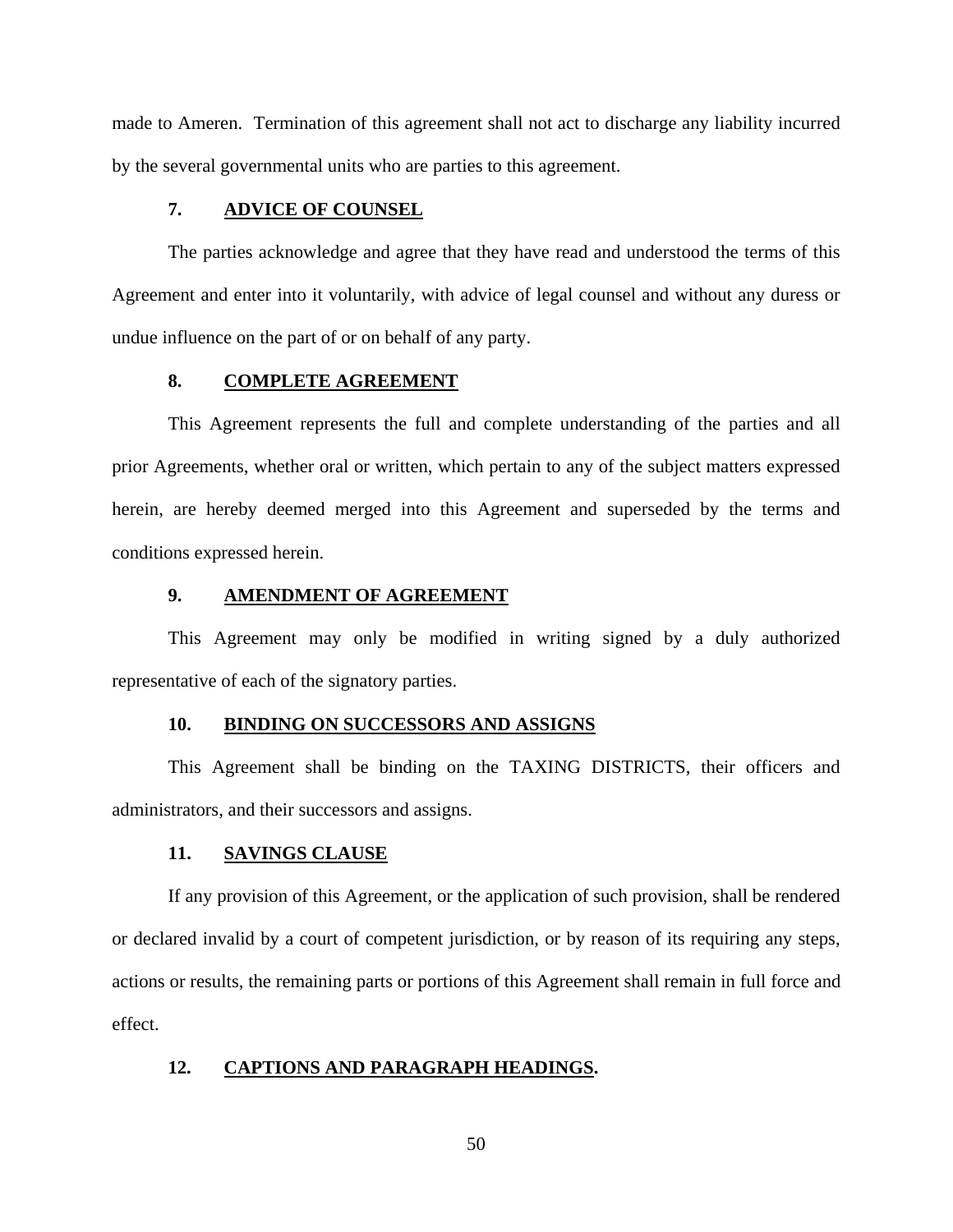Captions and paragraph headings are for convenience only and are not a part of this Agreement and shall not be used in construing it.

 **IN WITNESS WHEREOF**, the parties have caused this agreement to be approved by their respective governing bodies, and signed and attested by their proper officers, on the dates written below.

| <b>WADE TOWNSHIP</b>          | <b>NEWTON PUBLIC LIBRARY</b>                                                                                                                                                                                                                                                                                                                                                                                                                          |
|-------------------------------|-------------------------------------------------------------------------------------------------------------------------------------------------------------------------------------------------------------------------------------------------------------------------------------------------------------------------------------------------------------------------------------------------------------------------------------------------------|
|                               |                                                                                                                                                                                                                                                                                                                                                                                                                                                       |
|                               | Date: $\qquad \qquad$ Date:                                                                                                                                                                                                                                                                                                                                                                                                                           |
| <b>SOUTH MUDDY TOWNSHIP</b>   | WADE FIRE PROTECTION<br><b>DISTRICT</b>                                                                                                                                                                                                                                                                                                                                                                                                               |
|                               | $\text{By:}\n \begin{array}{c}\n \text{By:}\n \end{array}$                                                                                                                                                                                                                                                                                                                                                                                            |
| Date: $\qquad \qquad$         | Date: $\qquad \qquad$                                                                                                                                                                                                                                                                                                                                                                                                                                 |
| <b>JASPER COUNTY</b>          | ILLINOIS EASTERN<br>COMMUNITY COLLEGE NO.<br>529                                                                                                                                                                                                                                                                                                                                                                                                      |
|                               |                                                                                                                                                                                                                                                                                                                                                                                                                                                       |
|                               |                                                                                                                                                                                                                                                                                                                                                                                                                                                       |
| <b>JASPER UNIT S.D. NO. 1</b> | <b>MULTI-TOWNSHIP</b><br><b>ASSESSMENT DISTRICT 3</b>                                                                                                                                                                                                                                                                                                                                                                                                 |
|                               | $By: \begin{tabular}{ c c c } \hline \multicolumn{3}{ c }{\textbf{By:}} & \multicolumn{3}{ c }{\textbf{By:}} \\ \hline \multicolumn{3}{ c }{\textbf{By:}} & \multicolumn{3}{ c }{\textbf{By:}} \\ \hline \multicolumn{3}{ c }{\textbf{By:}} & \multicolumn{3}{ c }{\textbf{By:}} \\ \hline \multicolumn{3}{ c }{\textbf{By:}} & \multicolumn{3}{ c }{\textbf{By:}} \\ \hline \multicolumn{3}{ c }{\textbf{By:}} & \multicolumn{3}{ c }{\textbf{By:}}$ |
|                               |                                                                                                                                                                                                                                                                                                                                                                                                                                                       |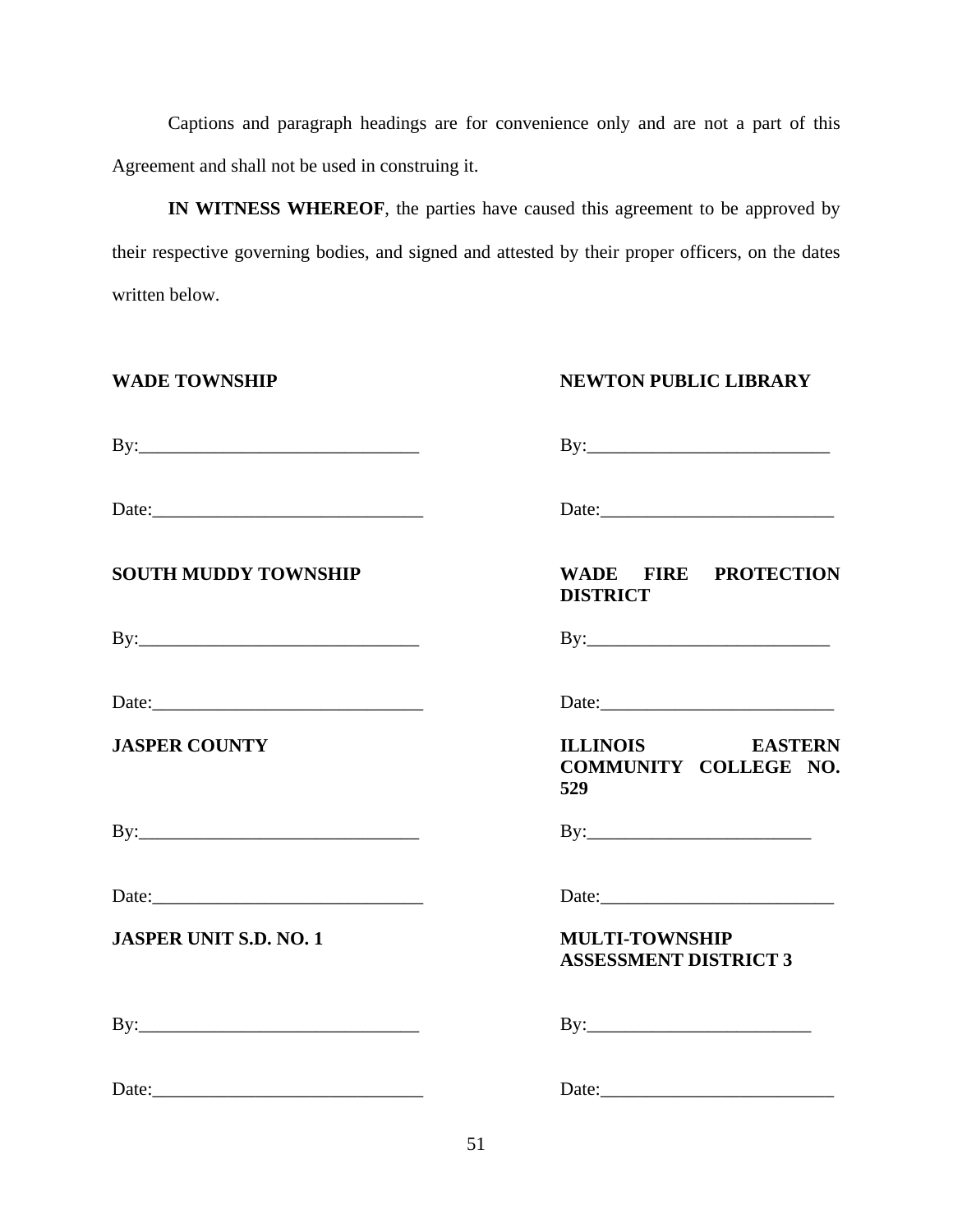# **NORTH MUDDY TOWNSHIP UNIVERSITY OF ILLINOIS EXTENSION**

By:\_\_\_\_\_\_\_\_\_\_\_\_\_\_\_\_\_\_\_\_\_\_\_\_\_\_\_\_\_\_ By:\_\_\_\_\_\_\_\_\_\_\_\_\_\_\_\_\_\_\_\_\_\_\_\_

Date:\_\_\_\_\_\_\_\_\_\_\_\_\_\_\_\_\_\_\_\_\_\_\_\_\_\_\_\_\_ Date:\_\_\_\_\_\_\_\_\_\_\_\_\_\_\_\_\_\_\_\_\_\_\_\_\_

# **JASPER COUNTY TREASURER**

By:\_\_\_\_\_\_\_\_\_\_\_\_\_\_\_\_\_\_\_\_\_\_\_\_\_\_\_\_\_\_

Date:\_\_\_\_\_\_\_\_\_\_\_\_\_\_\_\_\_\_\_\_\_\_\_\_\_\_\_\_\_ H:\PTAB\Jasper County\Intergovernmental Agreement\_Jasper County Ameren Settlement.docx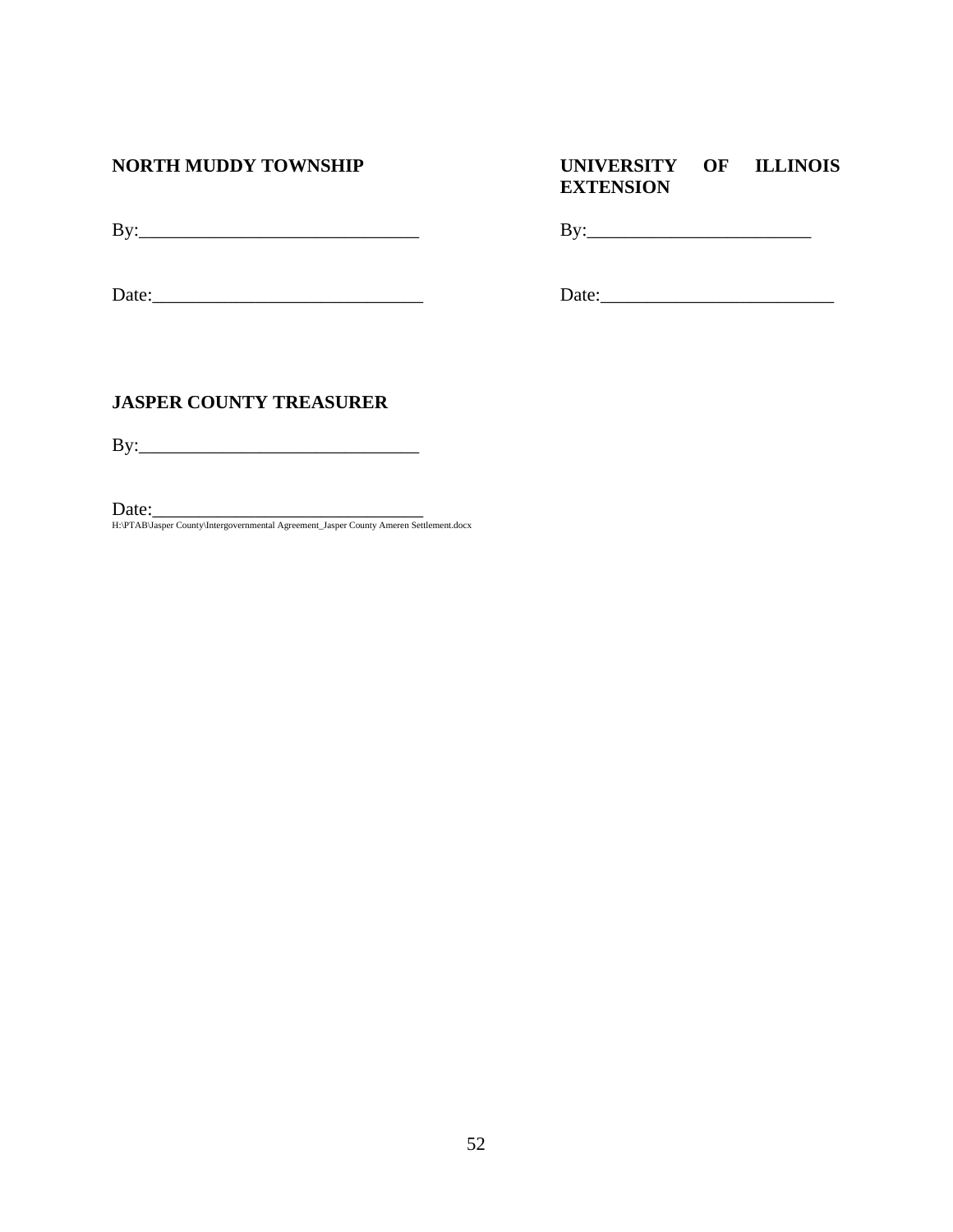**Agenda Item #9I** 

**Concealed Carry Course Fee**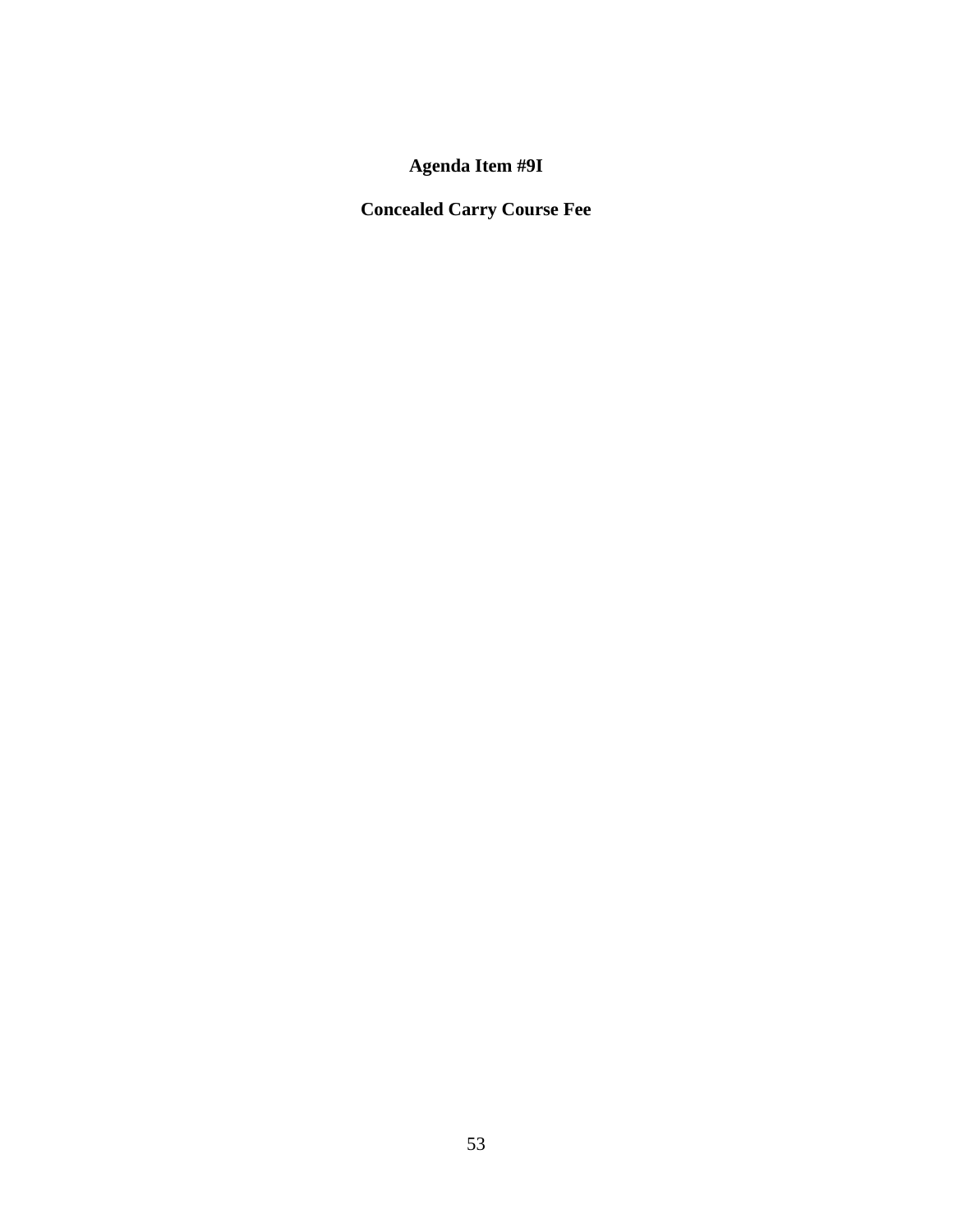# **Agenda Item #9I**

# MEMORANDUM

| TO:   | <b>Board of Trustees</b>          |
|-------|-----------------------------------|
| FROM: | Terry L. Bruce                    |
| DATE: | September 17, 2013                |
| RE:   | <b>Concealed Carry Course Fee</b> |

 Under Illinois law, individuals will be allowed to carry a concealed weapon if they complete an approved concealed carry course and receive a certificate from an approved provider.

 The District has submitted and had a course approved by the Illinois Community College Board and it is anticipated that certified instructors will be retained to teach this course. Other providers have been charging \$200. The District believes that a fee of \$130 should be appropriate, in addition to the standard tuition rate.

# **Miscellaneous Fees\* (page 36 of IECC catalog) – Effective Immediately**

 **Concealed Carry Course Fee (EPP 1203)**………………………………\$130

 I ask the Board's approval of a Concealed Carry Course Fee of \$130, effective immediately.

TLB/rs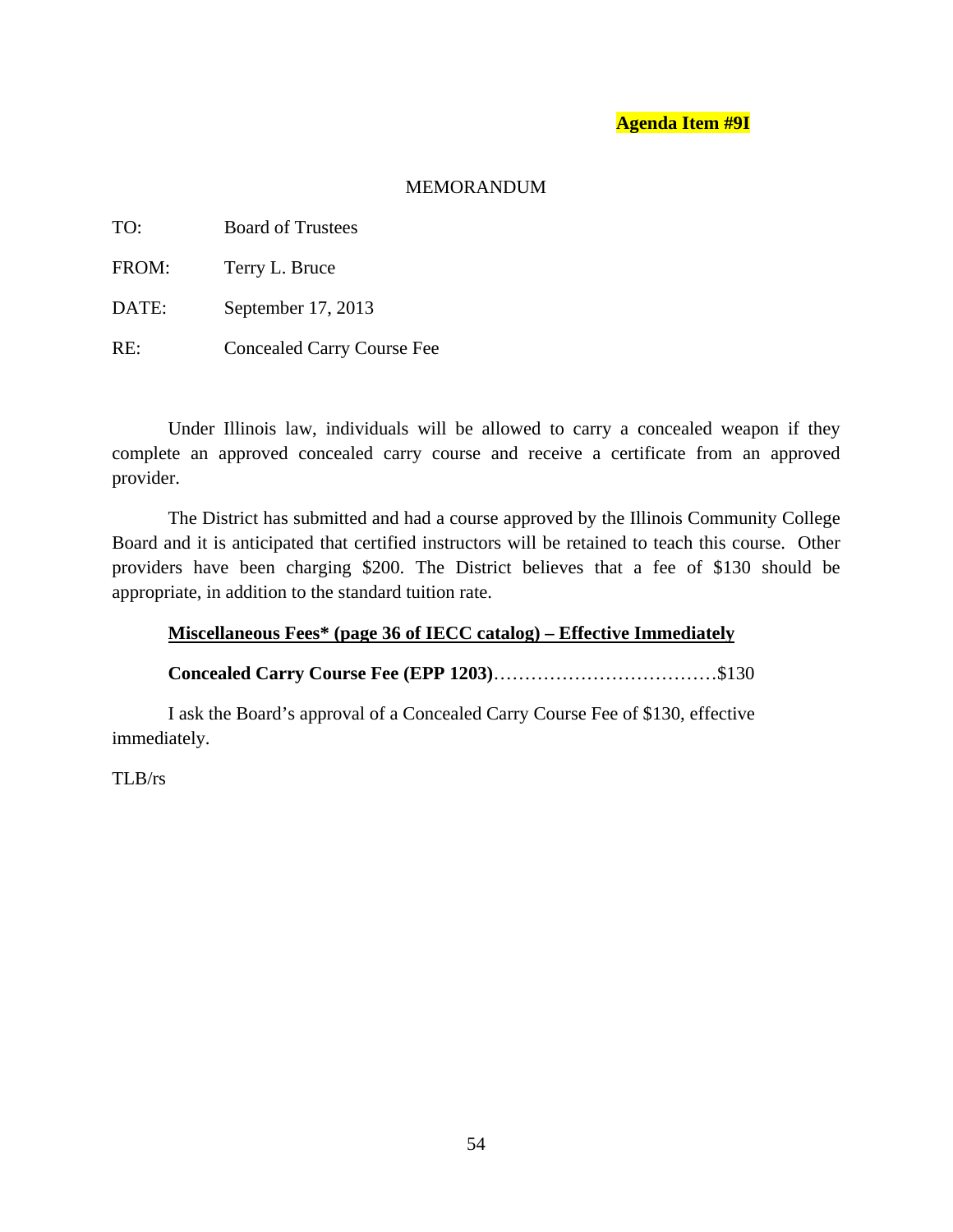# **Agenda Item #9J**

**Observation Agreement with Building Blocks Day Care**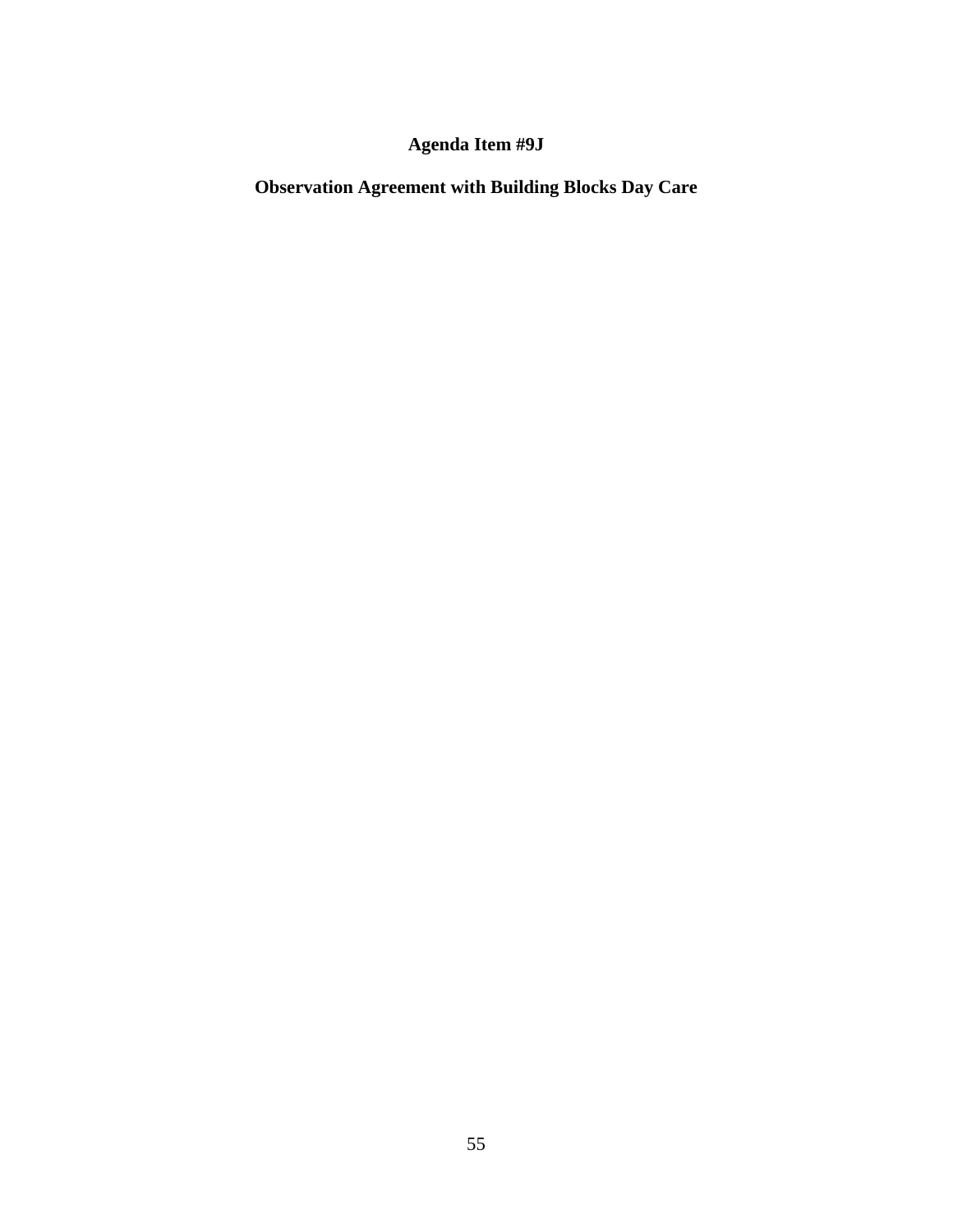# **Agenda Item #9J**

# MEMORANDUM

| TO:   | <b>Board of Trustees</b>                                         |
|-------|------------------------------------------------------------------|
| FROM: | Terry L. Bruce                                                   |
| DATE: | September 17, 2013                                               |
| RE:   | <b>Observation Agreement with Building Blocks Day Care - ADN</b> |

 IECC wishes to enter into an observation experience agreement with Building Blocks Day Care, located in Princeton, Indiana.

This observation agreement is for the Associate Degree in Nursing Program.

I ask the Board's approval of this observation agreement.

TLB/rs

Attachment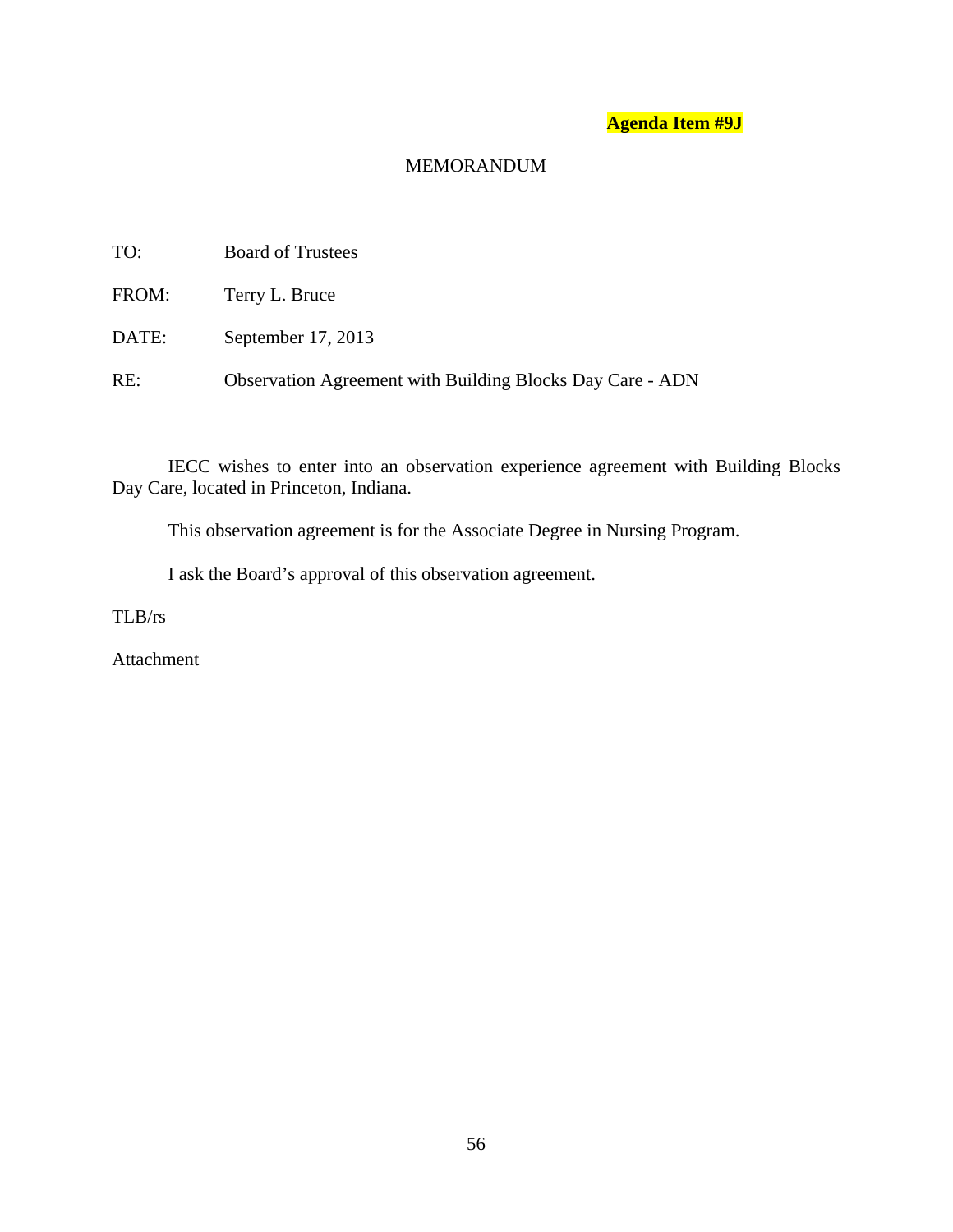#### **ILLINOIS EASTERN COMMUNITY COLLEGES, DISTRICT 529 OLNEY CENTRAL COLLEGE ASSOCIATE DEGREE NURSING/PRACTICAL NURSING CERTIFICATE PROGRAM FCC - LTC - OCC - WVC**

#### **OBSERVATION EXPERIENCE AGREEMENT**

Agreement made this  $14^{th}$  day of August , 2013 , between Building Blocks Day Care of Princeton, IN, hereinafter referred to as AGENCY, and ILLINOIS EASTERN COMMUNITY COLLEGES, DISTRICT 529, OLNEY CENTRAL

COLLEGE ASSOCIATE DEGREE NURSING/PRACTICAL NURSING CERTIFICATE PROGRAM (offered at

Frontier Community College, Lincoln Trail College, Olney Central College, and Wabash Valley College),

hereinafter referred to as DISTRICT #529.

Agreement is for the purpose of providing student observation experience in a facility other than the classroom or

clinical setting. An observation experience may be described as:

 An opportunity for the nursing student to visit an agency at a designated time to observe the functions of health team and the common well defined health problems of the client treated by said agency.

#### **DISTRICT #529 AGREES TO:**

- 1. Utilize AGENCY for student observation experiences as part of their clinical instruction. These experiences would be under the indirect supervision of a college instructor in that an instructor would not be on AGENCY premises with the students. The instructor will be available by telephone.
- 2. Provide the AGENCY with written objectives for each observation experience.
- 3. Comply with rules, regulations and policies of AGENCY that are applicable to AGENCY employees, including, but not limited to health, safety and confidentiality regulations.
- 4. Insure that students are covered by liability insurance.
- 5. Retain responsibility for student education.
- 6. Evaluate total clinical experience received by students from AGENCY.

#### **AGENCY AGREES TO:**

- 1. Retain responsibility for client care.
- 2. Encourage student learning experiences by providing opportunity for student to interact with staff.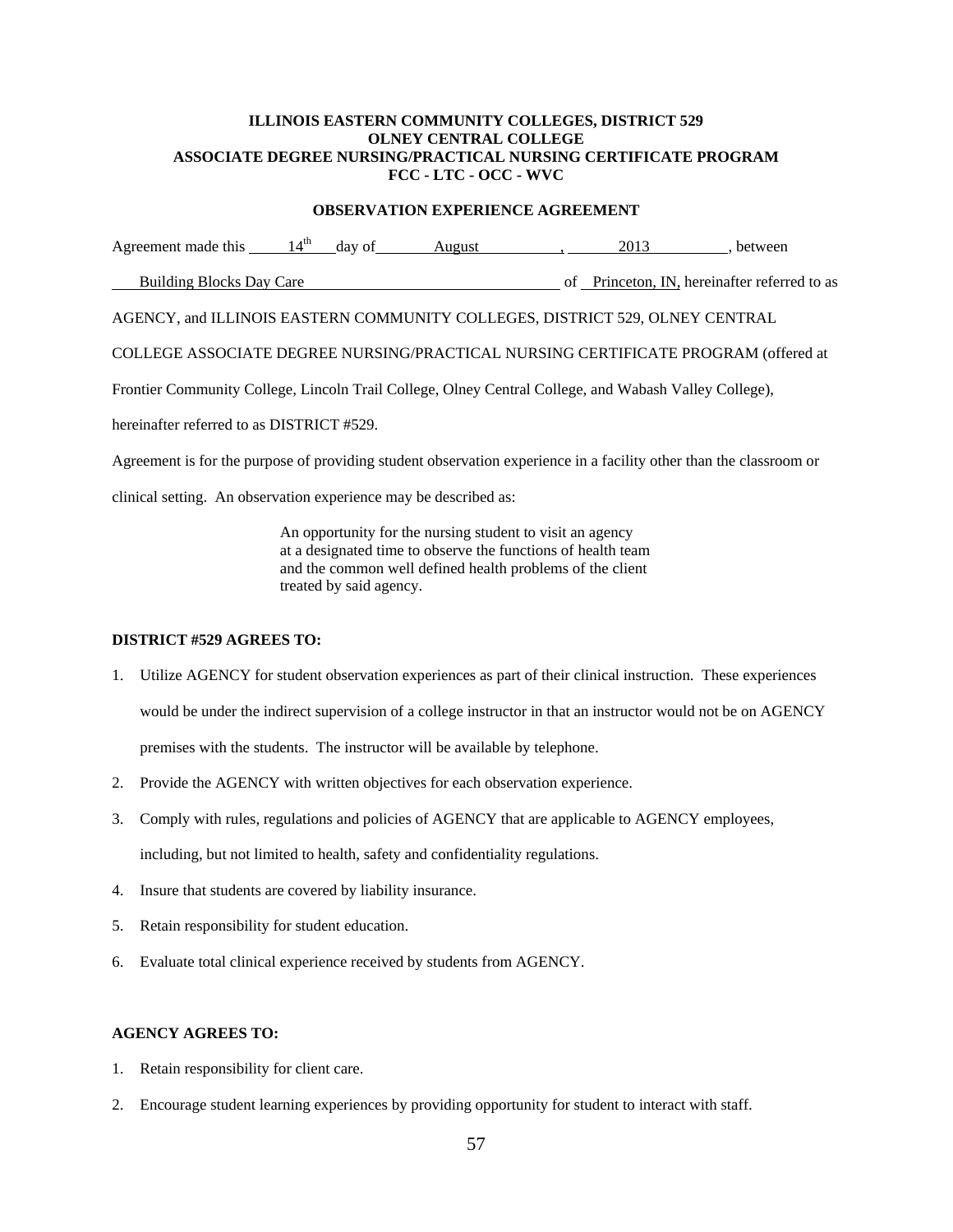- 3. Encourage student learning experiences by providing opportunity for student to observe patient care by AGENCY staff.
- 4. Evaluate total student observation experience.
- 5. The AGENCY will determine the number of students allowed for each assignment.
- 6. The AGENCY will determine what nursing functions the student may perform.

By\_\_\_\_\_\_\_\_\_\_\_\_\_\_\_\_\_\_\_\_\_\_\_\_\_\_\_\_\_\_\_\_\_\_\_\_\_\_ Department Head of Nursing

\_\_\_\_\_\_\_\_\_\_\_\_\_\_\_\_\_\_\_\_\_\_\_\_\_\_\_\_\_\_\_\_\_\_\_\_\_\_\_\_

AGENCY: ILLINOIS EASTERN COMMUNITY COLLEGES, DISTRICT 529, OLNEY CENTRAL COLLEGE Building Blocks Day Care ASSOCIATE DEGREE NURSING/PRACTICAL NURSE CERTIFICATE PROGRAM:

By\_\_\_\_\_\_\_\_\_\_\_\_\_\_\_\_\_\_\_\_\_\_\_\_\_\_\_\_\_\_\_\_\_\_\_\_\_\_\_

 $\mathbf{B} \mathbf{y}$  , and the set of  $\mathbf{B} \mathbf{y}$  , and the set of  $\mathbf{B} \mathbf{y}$  , and the set of  $\mathbf{B} \mathbf{y}$ 

Associate Dean of Nursing and Allied Health

 $\mathbf{B} \mathbf{y}$  , and the set of  $\mathbf{B} \mathbf{y}$  , and the set of  $\mathbf{B} \mathbf{y}$  , and the set of  $\mathbf{B} \mathbf{y}$ 

President, Olney Central College

 By\_\_\_\_\_\_\_\_\_\_\_\_\_\_\_\_\_\_\_\_\_\_\_\_\_\_\_\_\_\_\_\_\_\_\_\_\_\_\_ Chairman, IECC Board of Trustees

Illinois Eastern Community Colleges, District 529, does not discriminate on the basis of race, color, religion, gender, age, disability, national origin, or veteran status. Illinois Eastern Community Colleges adheres to the Federal Regulations of the Americans with Disabilities Act of 1990 and offers appropriate services or activities with reasonable accommodations to any qualified disabled individual upon request.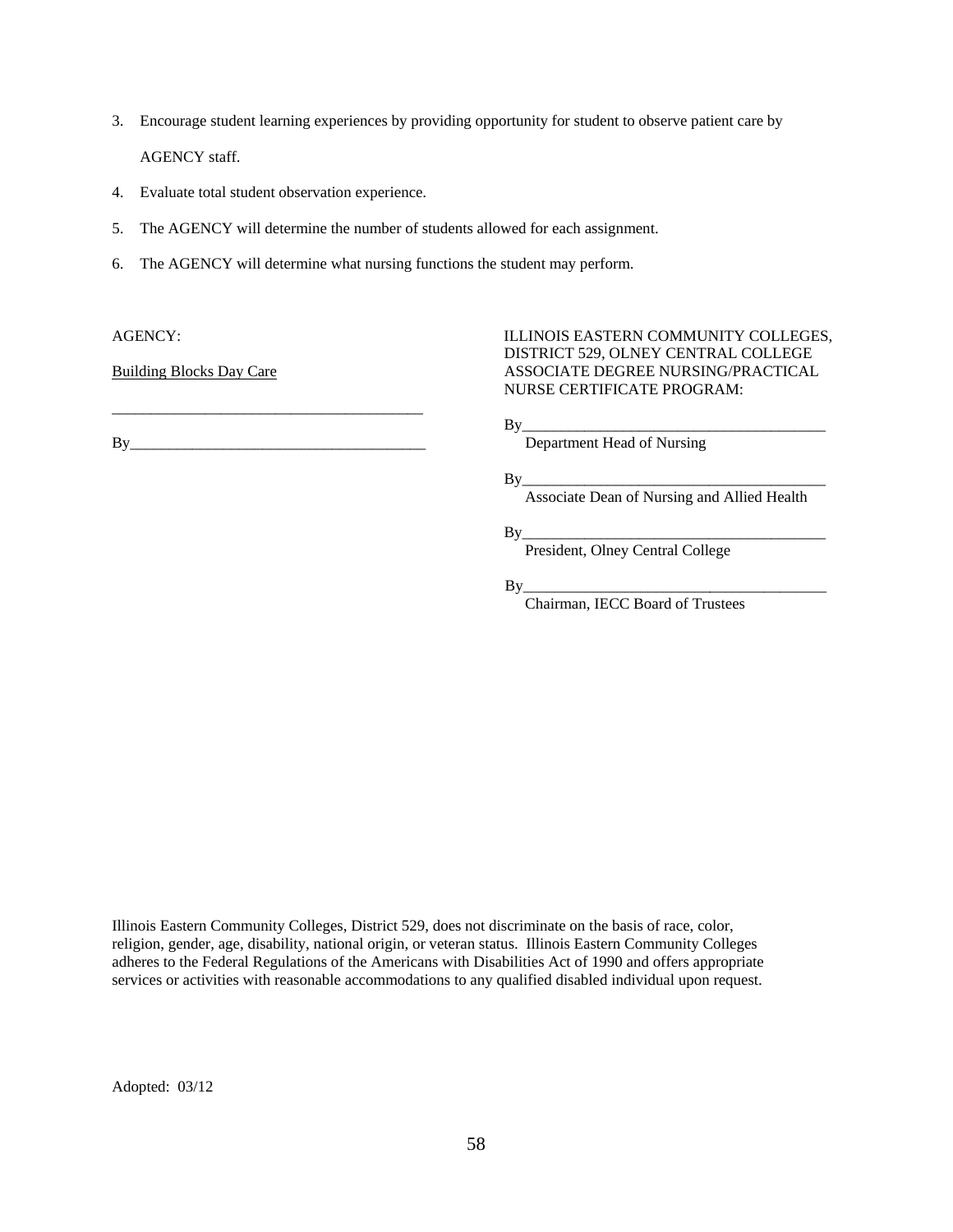# **Agenda Item #9K**

# **Affiliation Agreement with Crawford Memorial Hospital**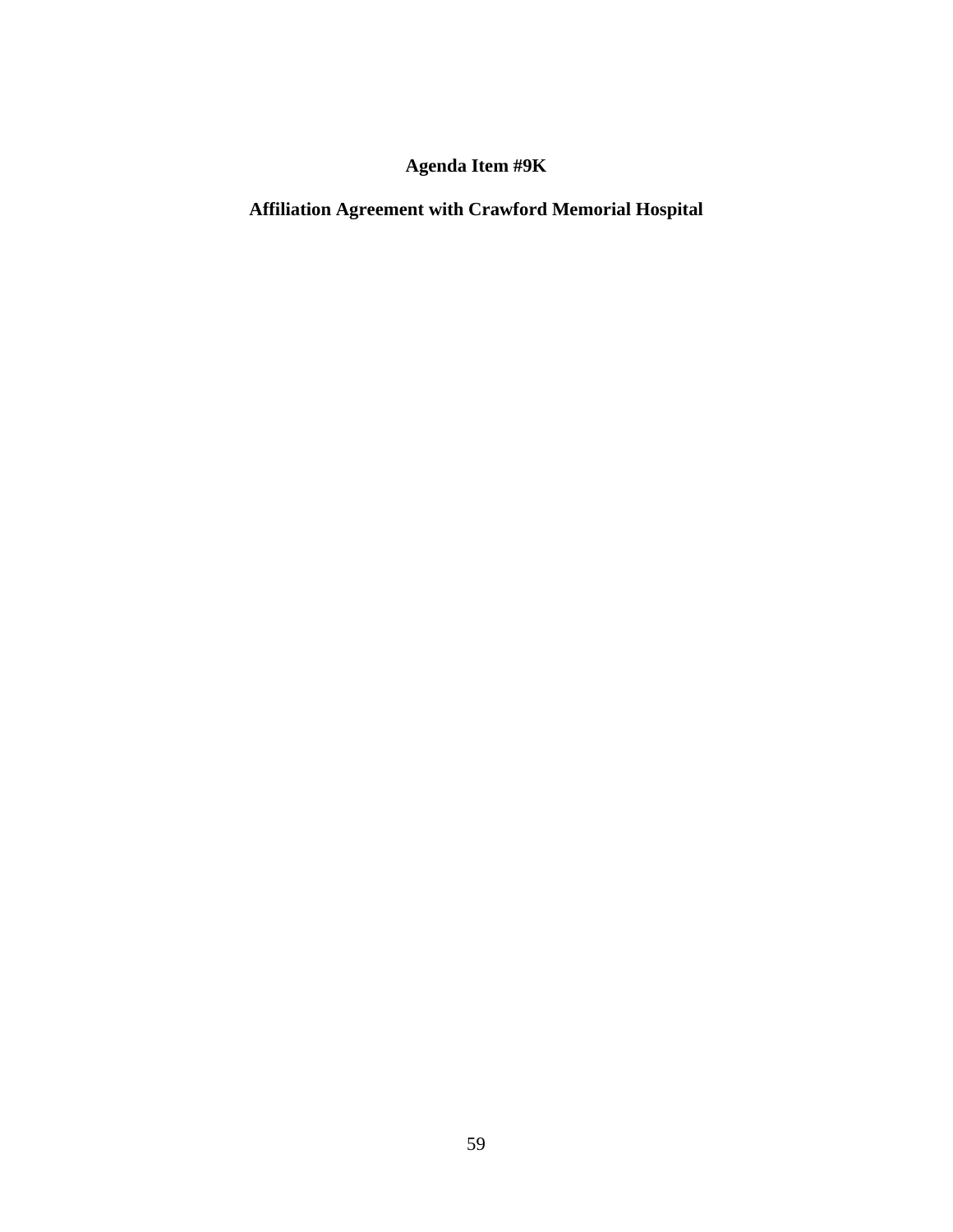# **Agenda Item #9K**

# MEMORANDUM

| TO:   | <b>Board of Trustees</b>                                           |
|-------|--------------------------------------------------------------------|
| FROM: | Terry L. Bruce                                                     |
| DATE: | September 17, 2013                                                 |
| RE:   | Affiliation Agreement with Crawford County Memorial Hospital - ADN |

 IECC wishes to enter into an affiliation agreement with Crawford Memorial Hospital, located in Robinson, Illinois.

This affiliation agreement is for the Associate Degree in Nursing Program.

I ask the Board's approval of this affiliation agreement.

TLB/rs

Attachment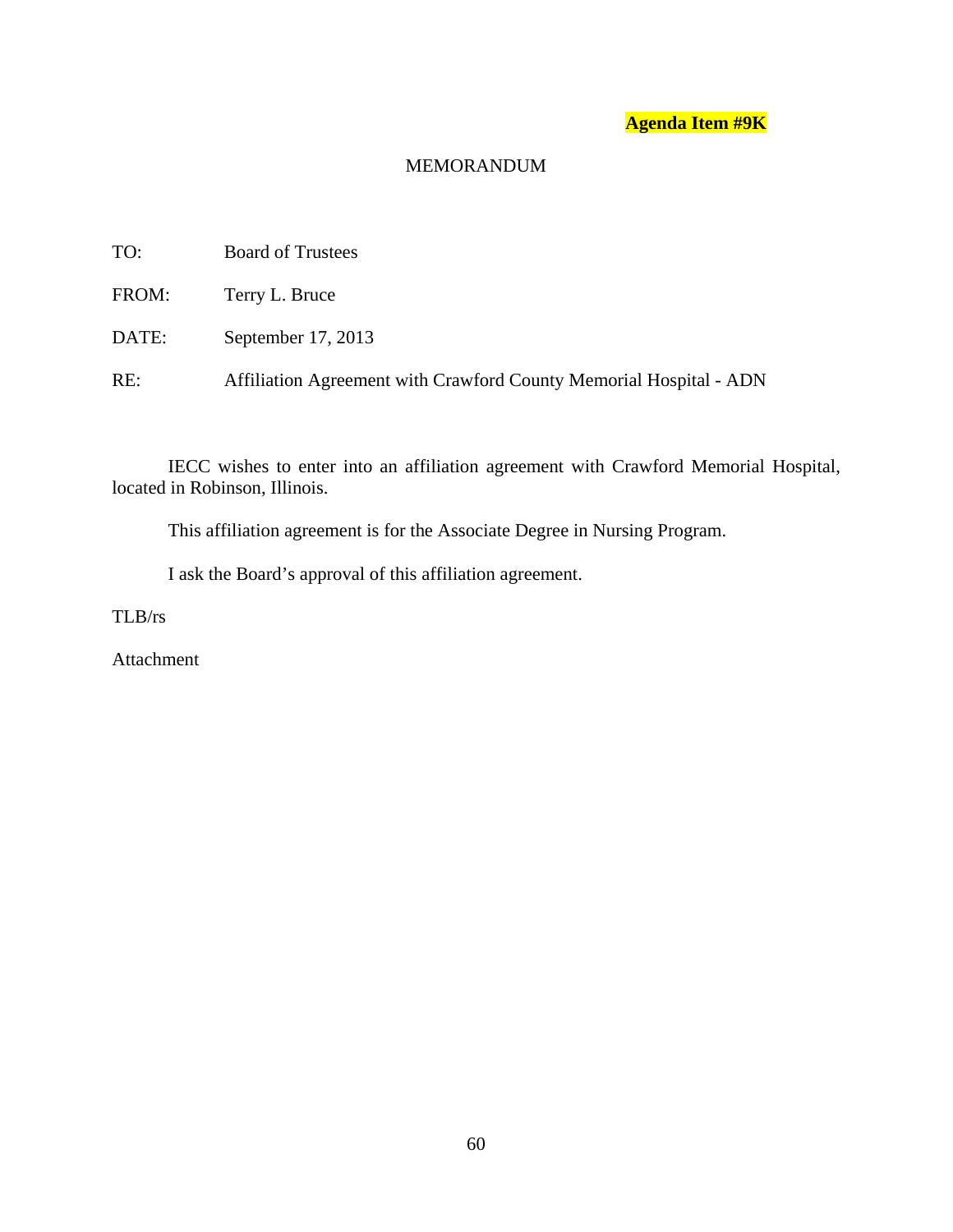#### **ILLINOIS EASTERN COMMUNITY COLLEGES, DISTRICT #529 OLNEY CENTRAL COLLEGE ASSOCIATE DEGREE NURSING/PRACTICAL NURSING CERTIFICATE PROGRAM FCC - LTC - OCC - WVC**

#### **AFFILIATION AGREEMENT**

THIS AGREEMENT made and entered into this  $1<sup>st</sup>$  day of September, 2013 by and between ILLINOIS EASTERN COMMUNITY COLLEGES, DISTRICT #529, OLNEY CENTRAL COLLEGE ASSOCIATE DEGREE NURSING/PRACTICAL NURSING CERTIFICATE PROGRAM (offered at Frontier Community College, Lincoln Trail College, Olney Central College, and Wabash Valley College), hereinafter referred to as DISTRICT #529 and **CRAWFORD MEMORIAL HOSPITAL, Robinson, IL**, hereinafter referred to as AGENCY:

WITNESSETH THAT:

 WHEREAS, DISTRICT #529 desires to make use of the AGENCY'S facilities for clinical nursing laboratory practice by students of the Nursing Program for DISTRICT #529, and

 WHEREAS, the AGENCY has agreed to make its facilities available to the nursing students and faculty of DISTRICT #529 for the desired purpose,

 NOW THEREFORE, for consideration of the mutual covenants and acts to be kept and performed by the parties hereto, the parties do herewith agree as follows:

 1. The AGENCY agrees to make its facilities available in all areas of patient care for observation and participation by the students and faculty of the DISTRICT #529, Nursing Program subject to the conditions and limitations contained herein.

 2. The arrangements for use of said facilities of the AGENCY will be made by the Associate Dean and/or Department Head of the Nursing Program on behalf of DISTRICT #529 and the Administrator, and the Director of Nursing Service on behalf of the AGENCY. The plan and program will be organized and agreed to by said persons prior to the commencement of the courses.

 3. DISTRICT #529 will be responsible for the teaching and guidance of the students in the clinical nursing laboratory practice, and will be available to the nursing students.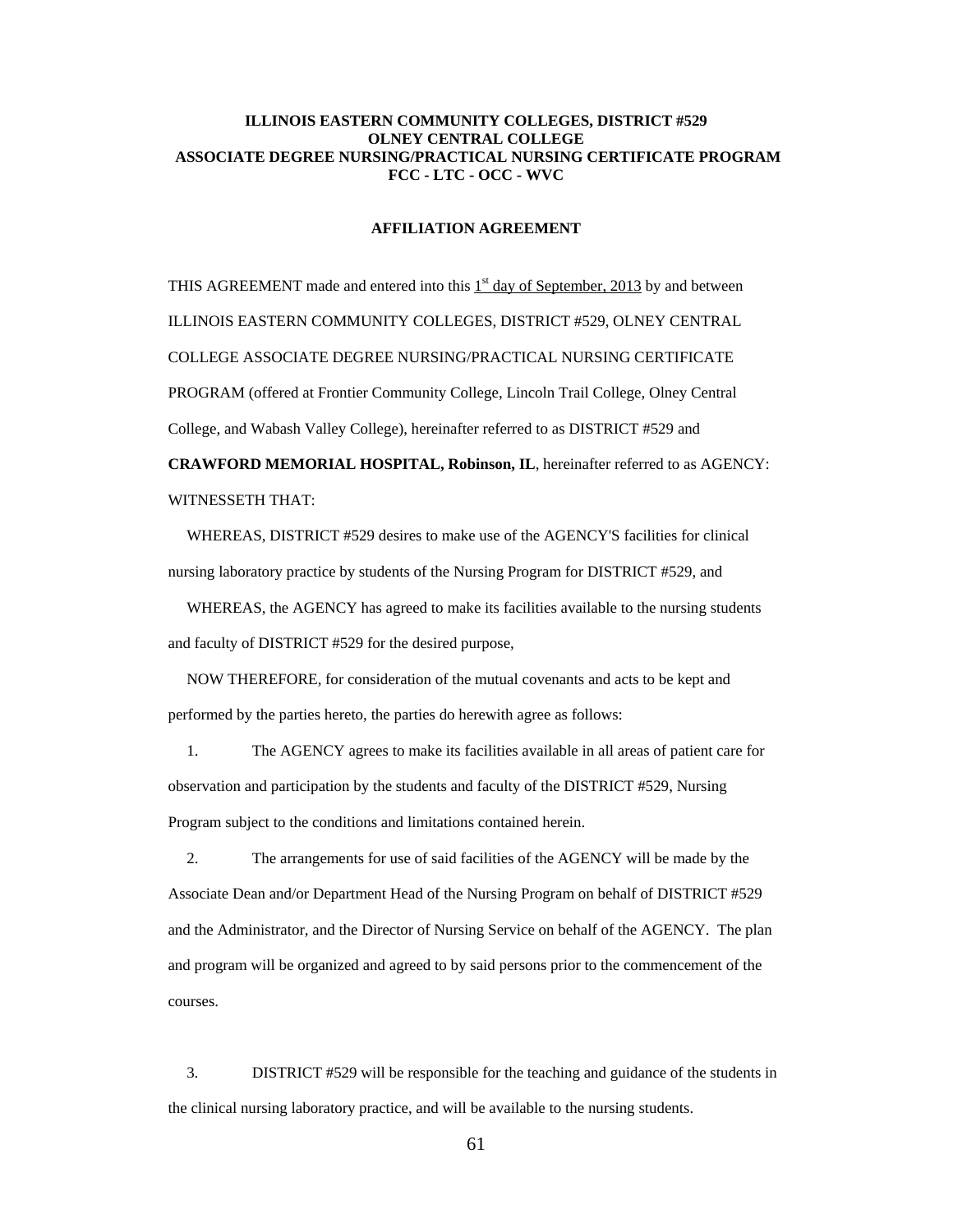The specific assignment of learning experiences to specific students will be made and arranged by the Nursing Faculty on behalf of DISTRICT #529, in consultation with the Head Nurse, Supervisor or Coordinator on behalf of the AGENCY. Nursing Faculty assumes full responsibility and supervision of the nursing students during their laboratory experience in the AGENCY.

 4. The use of AGENCY facilities will be consistent with, and in conformity with all applicable rules, regulations, and policies of the AGENCY; and the Nursing Faculty on behalf of DISTRICT #529 will be responsible for maintaining proper standards of nursing care and safeguard of patients assigned to students. The AGENCY nursing personnel will retain full and final decisions for patient care assigned to nursing students.

 5. Supervision of the health of all students making use of any of the AGENCY'S facilities, as contemplated herein; will be the responsibility of DISTRICT #529, and will comply with the policies of the health AGENCY.

 Nursing students and Nursing Faculty assigned to, or making use of any clinical area of the AGENCY under the contemplated program, will meet the health requirements of the AGENCY.

 This agreement forbids discrimination against any student on the basis of age, color, race, national origin, gender, religion, or disability unrelated to the reasonable physical requirements of the job.

 Prior to the use of any AGENCY facilities, under the contemplated program, DISTRICT #529 will furnish the AGENCY, upon request, a medical record for each participating student showing that said student fully complies with the health requirements required by the AGENCY.

 6. The faculty of DISTRICT #529 participating in the program will receive an orientation to the AGENCY by the appropriate AGENCY staff. DISTRICT #529 Nursing Faculty participating in the program may be included in demonstrations of new equipment and techniques. Each new Nursing Faculty member of DISTRICT #529 participating in the program will arrange with the Director of Nursing Service, on behalf of the AGENCY, for an orientation prior to the assignment of the new Nursing Faculty member to any clinical area.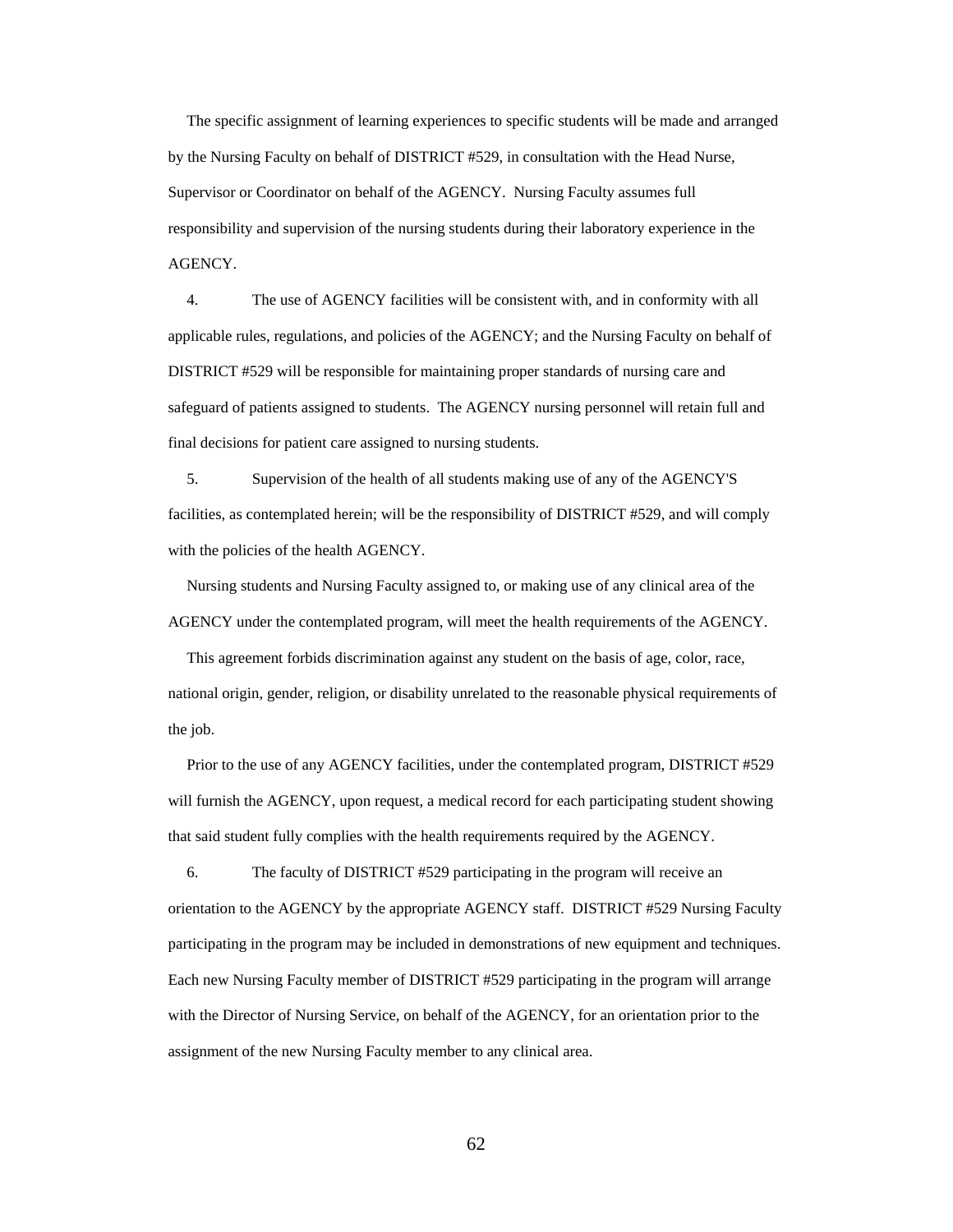7. DISTRICT #529 will provide orientation for the educational program for the AGENCY staff.

 8. The AGENCY'S facilities may be available for DISTRICT #529 continuing educational program on a pre-planned project basis; the arrangements for such to be made with the Director of Nursing Service, on behalf of the AGENCY, and by the Department Head and/or Associate Dean, on behalf of DISTRICT #529.

 9. The students and instructors will respect the confidential nature of all information which may come to them with regard to patients and AGENCY records.

 10. Neither party hereto will be paid any monetary reimbursement as such by the other party heretofore for the contemplated program, or for use of either party's facilities by the other party.

 11. Nursing Faculty and nursing students shall be covered by occurrence type professional liability insurance in the amount of one million (\$1,000,000) per occurrence and three million (\$3,000,000) annual aggregate prior to any assignment for practice at the AGENCY.

 12. Nursing Faculty and nursing students are responsible for health care costs related to nursing faculty or nursing student accidental injury or illness occurring in the clinical agencies.

 13. The AGENCY will supply dressing rooms and space for storage of clothing not in use while students are practicing at the AGENCY, and conference room facilities for use of faculty and students.

 14. The AGENCY may terminate a student from the facility when his or her performance is unsatisfactory to AGENCY or his or her behavior is deemed disruptive or detrimental to AGENCY and/or its patients. In such event, student participation in the AGENCY shall immediately cease. Only DISTRICT #529 can dismiss the student from the DISTRICT #529 nursing program.

 15. To the extent permitted by applicable law and without waiving any defenses, School shall indemnify and hold harmless Hospital and its officers, medical and nursing staff, representatives and employees from and against all liabilities, claims, damages and expenses, including reasonable attorneys' fees, relating to or arising out of any act or omission of the School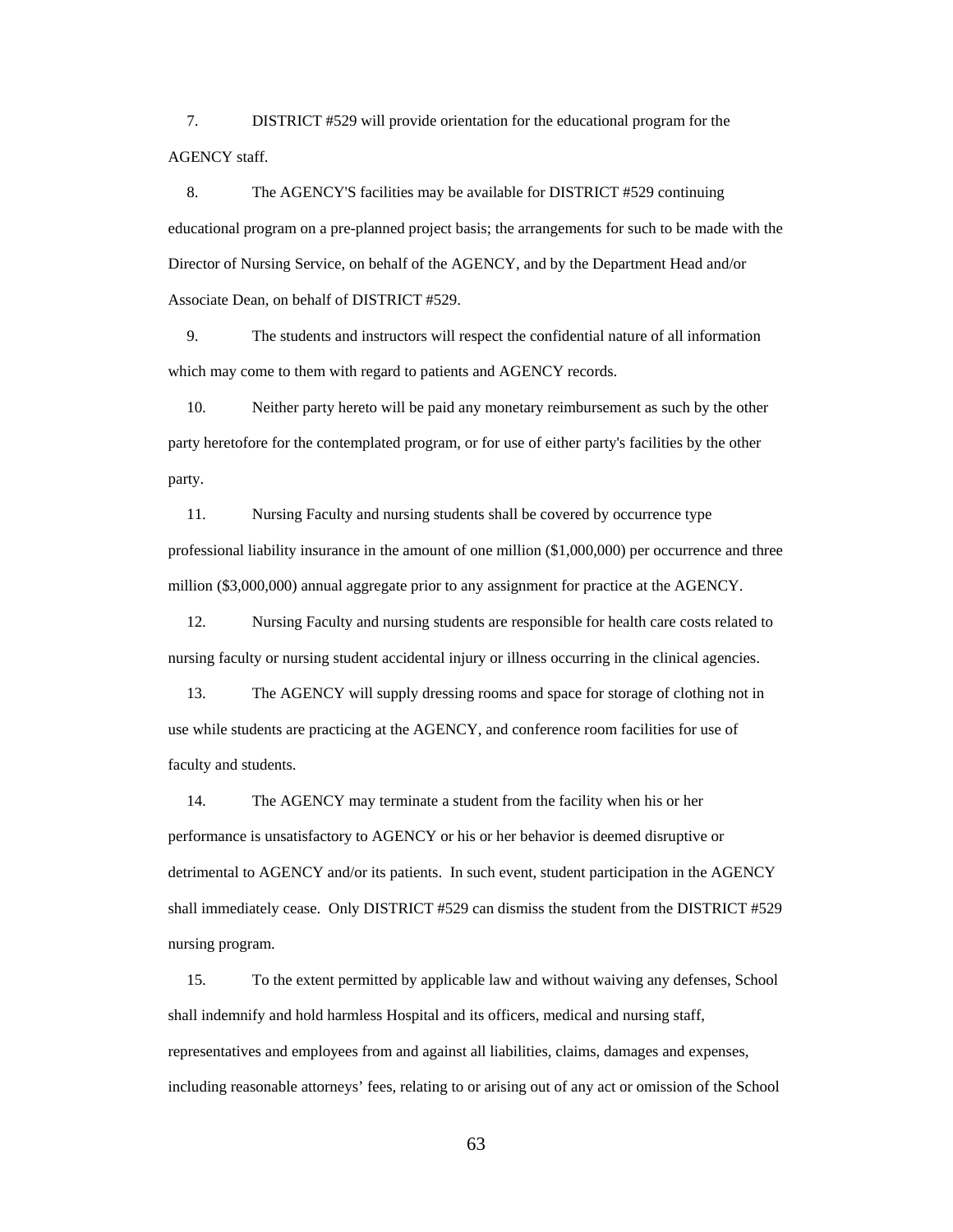or any of its faculty, Program Participants, agents, representatives and employees under this Agreement, including, but not limited to, claims for personal injury, professional liability, or with respect to the failure to make proper payment of required taxes, withholding, employee benefits or statutory or other entitlements. Hospital shall indemnify School against liabilities, claims, damages and expenses, including reasonable attorneys' fees, incurred by School in defending or compromising actions brought against School arising out of or related to the Hospital's performance of duties hereunder.

 16. An annual review of the agreement will be made each spring. Either party hereto may terminate this AGREEMENT upon at least ninety (90) days written notice to the other party. All students enrolled in DISTRICT #529's Nursing Program, and participating in the program contemplated herein at the time that notice to terminate this AGREEMENT is given by either party to the other, shall be permitted to complete their nursing laboratory experience needed for graduation at the AGENCY.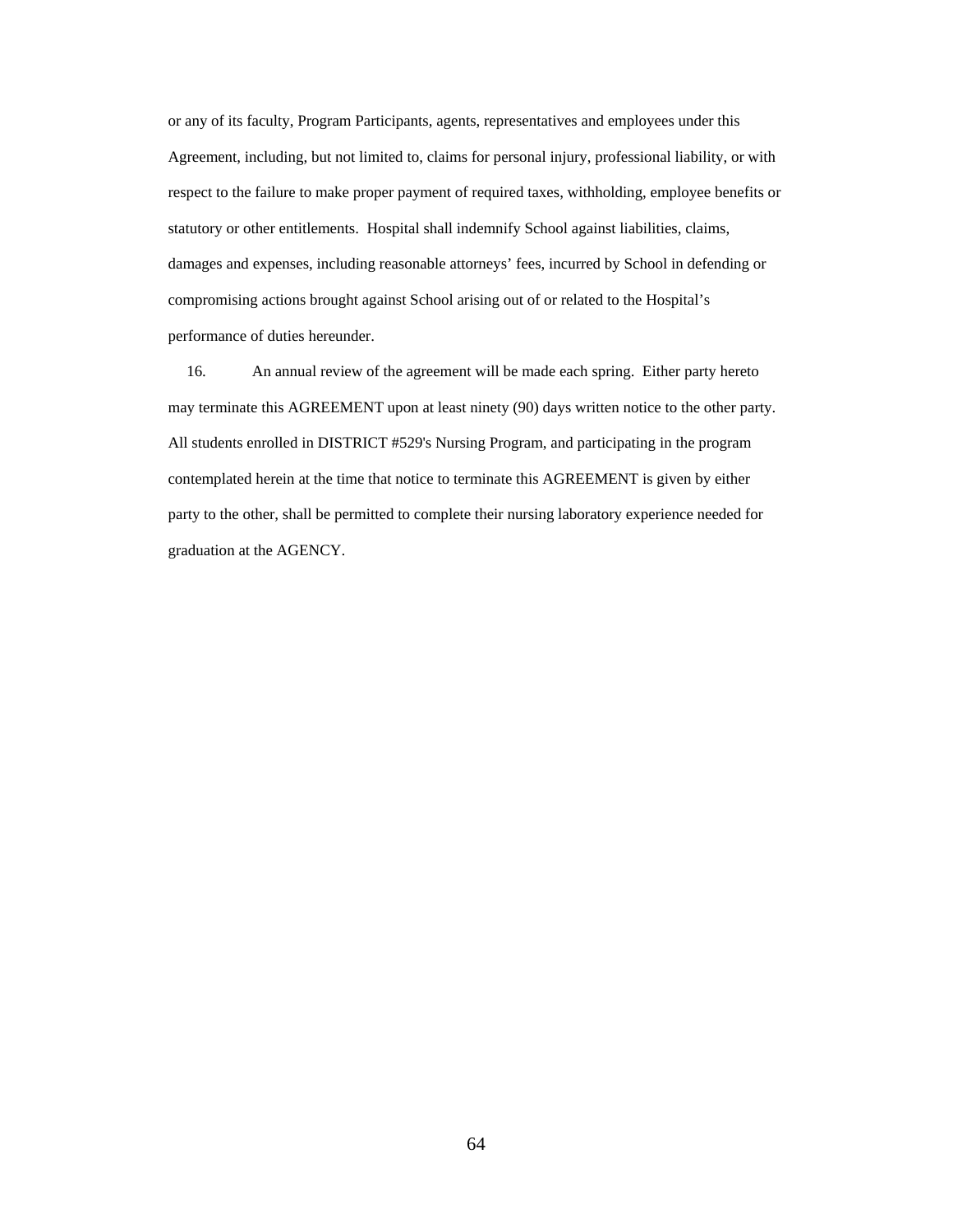IN WITNESS WHEREOF, the undersigned signatures have caused this instrument to be

\_\_\_\_\_\_\_\_\_\_\_\_\_\_\_\_\_\_\_\_\_\_\_\_\_\_\_\_ \_\_\_\_\_\_\_\_\_\_\_\_\_\_\_\_\_\_\_\_\_\_\_\_\_\_\_\_\_\_\_\_\_\_\_\_

 $\frac{1}{2}$  ,  $\frac{1}{2}$  ,  $\frac{1}{2}$  ,  $\frac{1}{2}$  ,  $\frac{1}{2}$  ,  $\frac{1}{2}$  ,  $\frac{1}{2}$  ,  $\frac{1}{2}$  ,  $\frac{1}{2}$  ,  $\frac{1}{2}$  ,  $\frac{1}{2}$  ,  $\frac{1}{2}$  ,  $\frac{1}{2}$  ,  $\frac{1}{2}$  ,  $\frac{1}{2}$  ,  $\frac{1}{2}$  ,  $\frac{1}{2}$  ,  $\frac{1}{2}$  ,  $\frac{1$ 

\_\_\_\_\_\_\_\_\_\_\_\_\_\_\_\_\_\_\_\_\_\_\_\_\_\_\_\_\_ \_\_\_\_\_\_\_\_\_\_\_\_\_\_\_\_\_\_\_\_\_\_\_\_\_\_\_\_\_\_\_\_\_\_\_\_

 $\frac{1}{2}$  , and the state of the state of the state of the state of the state of the state of the state of the state of the state of the state of the state of the state of the state of the state of the state of the state

executed by its duly authorized officials the \_\_\_\_\_\_\_\_\_\_\_ day of \_\_\_\_\_\_\_\_\_\_\_\_\_\_\_\_

AGENCY: ILLINOIS EASTERN COMMUNITY COLLEGES DISTRICT #529, OLNEY CENTRAL COLLEGE ASSOCIATE DEGREE NURSING/PRACTICAL NURSING CERTIFICATE PROGRAM:

Vice President or Department Head of Nursing Director of Nursing Services

Associate Dean of Nursing & Allied Health

Administrator, Hospital or Agency President, Olney Central College

Chairman, IECC Board of Trustees

Illinois Eastern Community Colleges, District 529, does not discriminate on the basis of race, color, religion, gender, age, disability, national origin, or veteran status. Illinois Eastern Community Colleges adheres to the Federal Regulations of the Americans with Disabilities Act of 1990 and offers appropriate services or activities with reasonable accommodations to any qualified disabled individual upon request.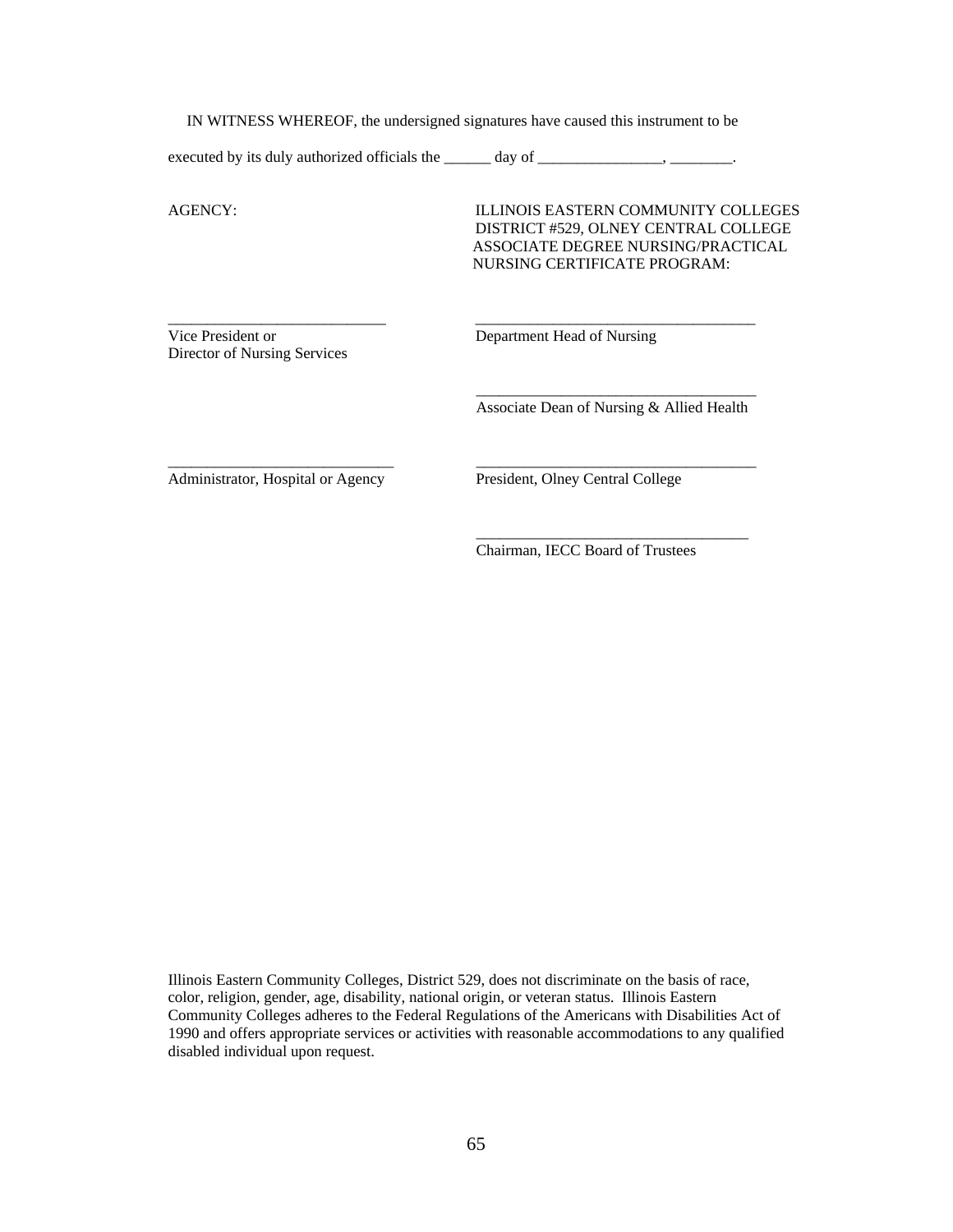**Agenda Item #10** 

**Bid Committee Report**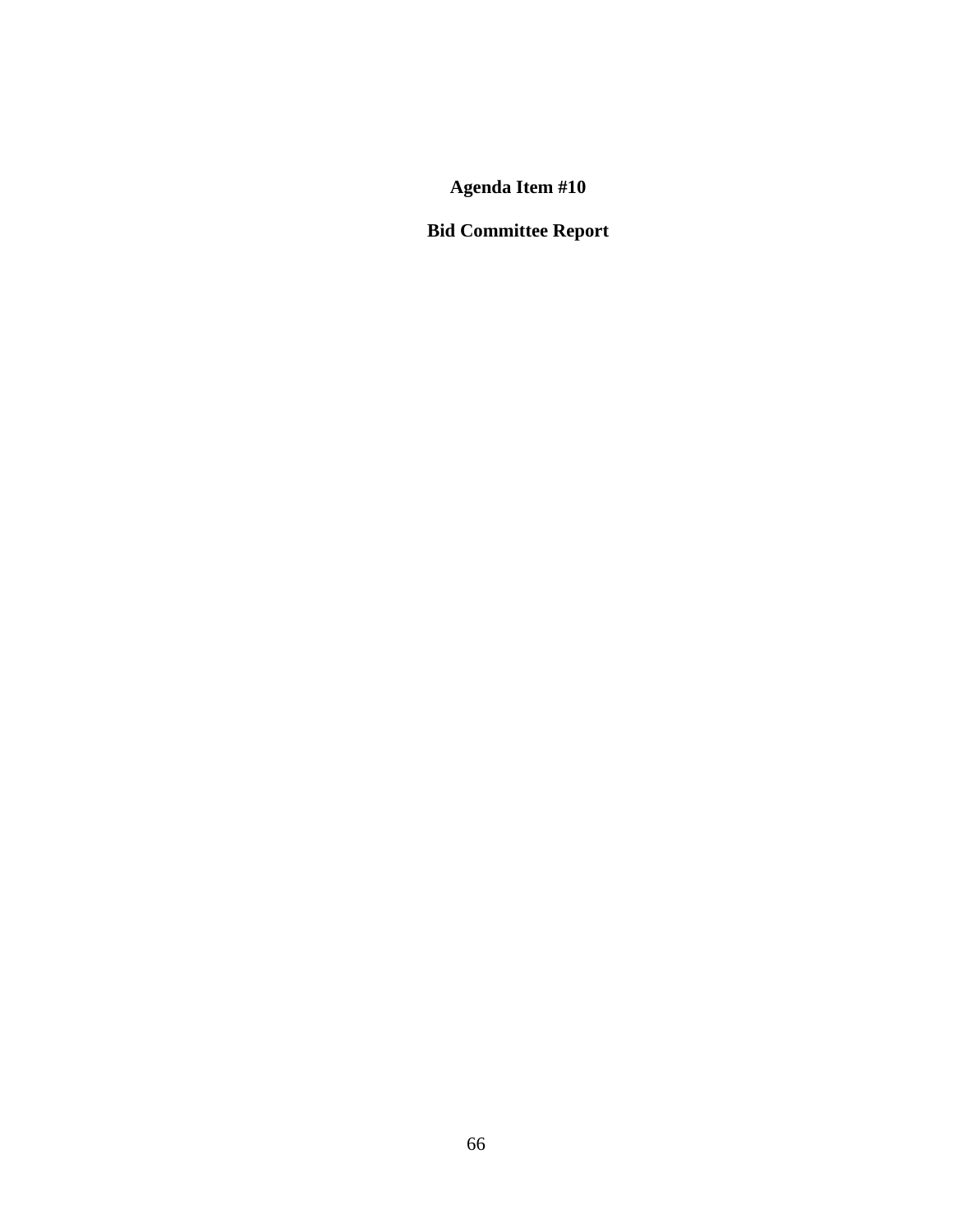# BID COMMITTEE REPORT September 17, 2013

**Workforce Education** 

1. Extrication Equipment

**Lincoln Trail College** 

1. CNC Machine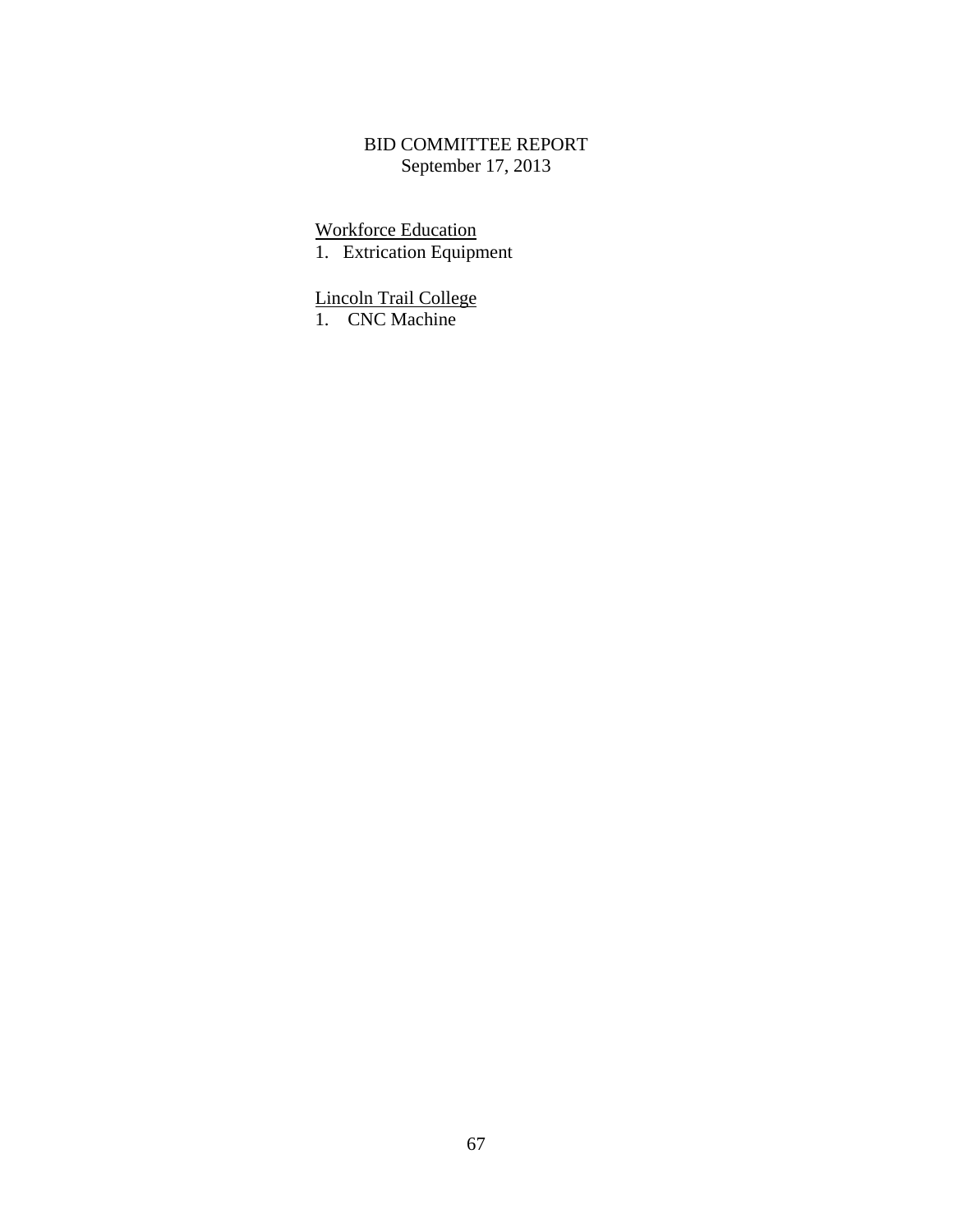| TO:   | <b>Board of Trustees</b>                                      |
|-------|---------------------------------------------------------------|
|       | FROM: Bid Committee                                           |
|       | <b>SUBJECT:</b> Extrication Equipment for Workforce Education |
| DATE: | September 17, 2013                                            |

The following bid recommendation is based upon the lowest responsible bid, considering conformity with specifications, terms of delivery, quality and serviceability.

The Bid Committee recommends acceptance of the low bid received that meets all specifications from Amkus Rescue Systems, for a total of \$16,947.75.

| <b>Extrication Equipment for Workforce Education</b> |                       |  |
|------------------------------------------------------|-----------------------|--|
| Company                                              | <b>Total Bid</b>      |  |
| <b>AMKUS Rescue Systems</b>                          | \$16,947.75           |  |
| <b>Downers Grove, IL</b>                             |                       |  |
| Equipment Manufacturing Co.                          | \$23,438.00 + freight |  |
| Channahon, IL                                        |                       |  |
| Mid America Fire & Safety LLC                        | \$26,291.25           |  |
| Evansville, IN                                       |                       |  |

Respectfully submitted,

 Roger Browning Harry Hillis, Jr. Scott Meserole Michael Thomas

Department: Fire Science Program

Source of Funds: WED Emergency Preparedness Department

Rationale for Purchase: The current equipment used is approximately 10 years old and has seen extreme use. Being used for educational/training, our equipment is subject to a lot of repetitive use and wear that the equipment would not be subject to in normal fire department use. Industry standards for this type of equipment are about 10/12 years under normal use. This type of equipment technology is constantly changing and as an educational provider we should offer the most current technology that is available to the students for their training benefit.

The "Advertisement for Bids" was placed in the Robinson Daily News for one (1) day. In addition, individual invitations to bid were sent directly to six (6) potential vendors.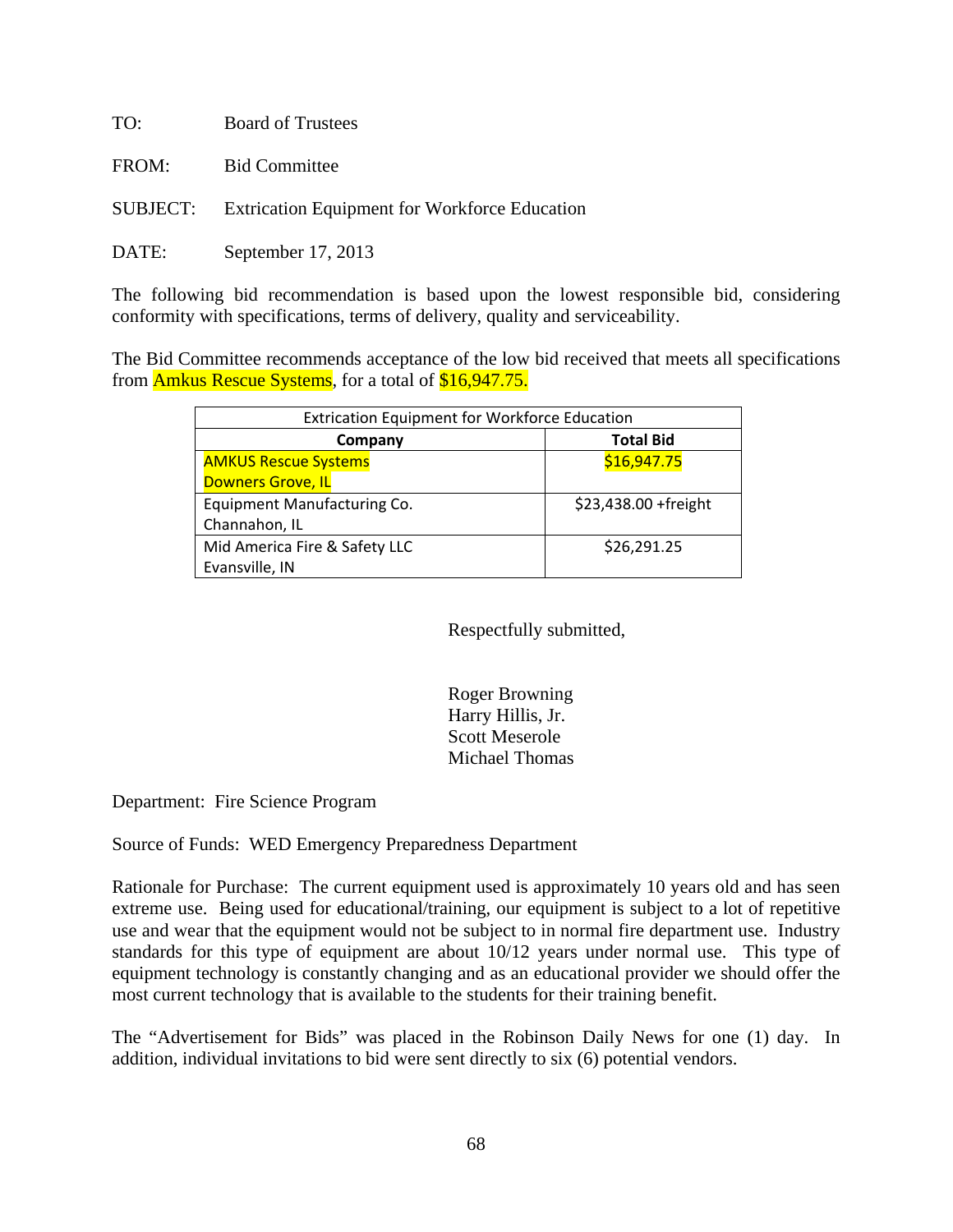Specifications for Workforce Education Extrication Equipment

- Two equipment updating exchanges during the life expectancy of the equipment free of charge.
- One hydraulic powered spreader set (min. 30 in spread).
- One hydraulic powered cutter set.
- One hydraulic powered ram (30 in to 40 in).
- One hydraulic powered ram (50 in to 60 in).
- One ram extension (10 in to 12 in).
- One chain set (works in conjunction with spreaders).
- One gasoline powered hydraulic power supply unit (with hoses and couplings).
- One manually operated hydraulic power supply (with hoses and couplings).
- Two sets of 30 ft hose extensions (with couplings).

**ALL FREIGHT, SHIPPING, DELIVERY, AND HANDLING CHARGES ARE TO BE INCLUDED IN BID TOTAL. DELIVERED TO FRONTIER COMMUNITY COLLEGE, 2 FRONTIER DRIVE, FAIRFIELD, ILLINOIS 62837. THE QUOTATION, AS SUBMITTED ON THIS FORM, WILL REMAIN FIRM FOR SIX WEEKS FROM THE DATE QUOTATION IS RECEIVED BY ILLINOIS EASTERN COMMUNITY COLLEGES.** 

| $\text{TOTAL BID} \text{ $$\text{---}$} \text{ \textbf{---} \textbf{---} \textbf{---} \textbf{---} \textbf{---} \textbf{---} \textbf{---} \textbf{---} \textbf{---} \textbf{---} \textbf{---} \textbf{---} \textbf{---} \textbf{---} \textbf{---} \textbf{---} \textbf{---} \textbf{---} \textbf{---} \textbf{---} \textbf{---} \textbf{---} \textbf{---} \textbf{---} \textbf{---} \textbf{---} \textbf{---} \textbf{---} \textbf{---} \textbf{---} \textbf{---} \textbf{---} \textbf{---} \text$ |  |
|----------------------------------------------------------------------------------------------------------------------------------------------------------------------------------------------------------------------------------------------------------------------------------------------------------------------------------------------------------------------------------------------------------------------------------------------------------------------------------------------------|--|
|                                                                                                                                                                                                                                                                                                                                                                                                                                                                                                    |  |
|                                                                                                                                                                                                                                                                                                                                                                                                                                                                                                    |  |
| PRINT NAME                                                                                                                                                                                                                                                                                                                                                                                                                                                                                         |  |
|                                                                                                                                                                                                                                                                                                                                                                                                                                                                                                    |  |
|                                                                                                                                                                                                                                                                                                                                                                                                                                                                                                    |  |
|                                                                                                                                                                                                                                                                                                                                                                                                                                                                                                    |  |
|                                                                                                                                                                                                                                                                                                                                                                                                                                                                                                    |  |
| $\begin{tabular}{c} DATE & \textbf{0} & \textbf{0} & \textbf{0} & \textbf{0} & \textbf{0} & \textbf{0} & \textbf{0} & \textbf{0} & \textbf{0} & \textbf{0} & \textbf{0} & \textbf{0} & \textbf{0} & \textbf{0} & \textbf{0} & \textbf{0} & \textbf{0} & \textbf{0} & \textbf{0} & \textbf{0} & \textbf{0} & \textbf{0} & \textbf{0} & \textbf{0} & \textbf{0} & \textbf{0} & \textbf{0} & \textbf{0} & \textbf{0} & \textbf{0}$                                                                    |  |

**NOTE: PLEASE SUBMIT BID IN DUPLICATE**.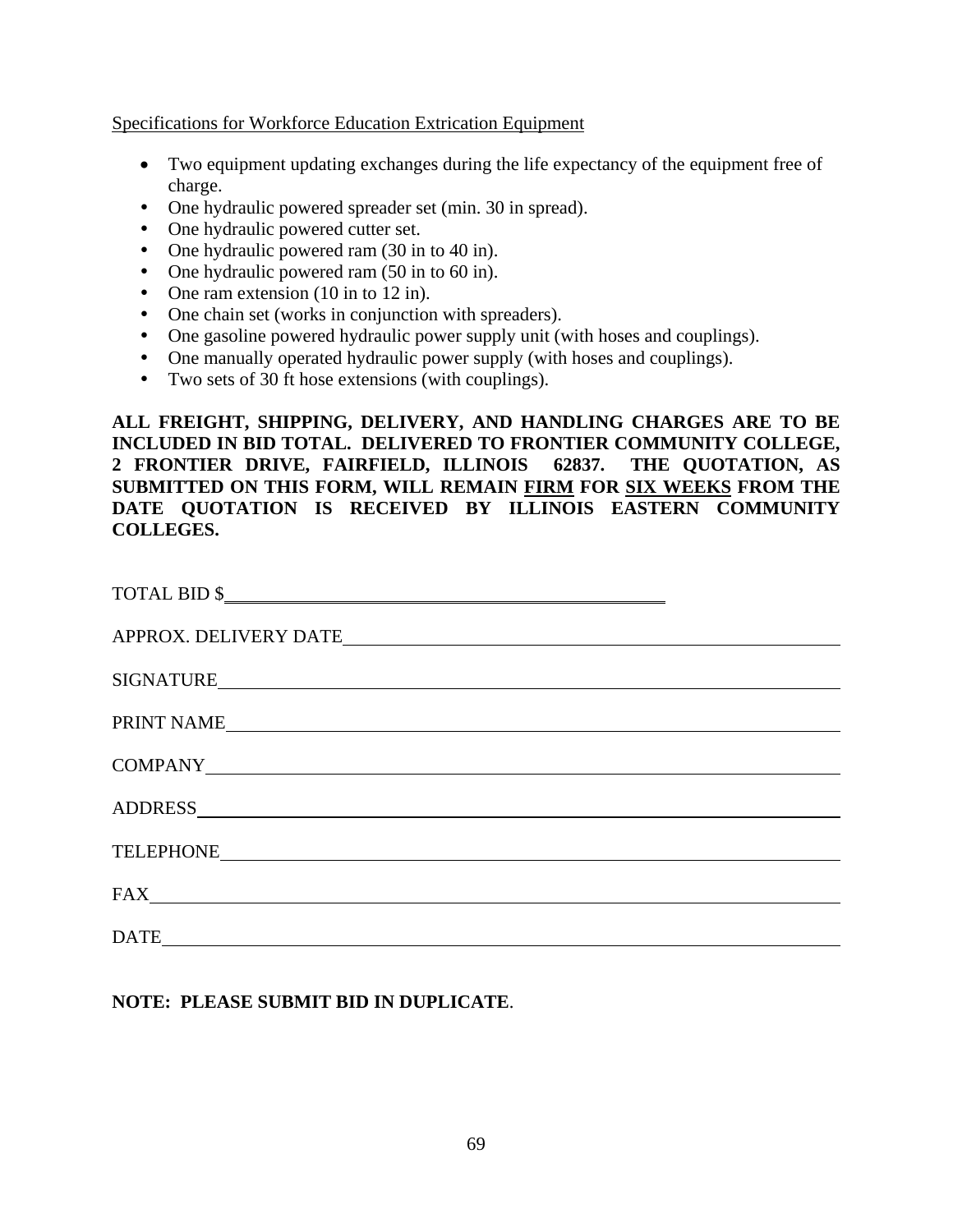| TO:   | <b>Board of Trustees</b>                                                |
|-------|-------------------------------------------------------------------------|
| FROM: | <b>Bid Committee</b>                                                    |
|       | <b>SUBJECT:</b> CNC Machine for Lincoln Trail College's Welding Program |
| DATE: | September 17, 2013                                                      |

The following bid recommendation is based upon the lowest responsible bid, considering conformity with specifications, terms of delivery, quality and serviceability.

The Bid Committee recommends acceptance of the low bid received that meets all specifications from Gano Welding Supply for a total bid of \$15,595.45.

| CNC Machine for the LTC Welding Program |                  |
|-----------------------------------------|------------------|
| Company                                 | <b>Total Bid</b> |
| Aidex Corporation                       | No bid           |
| Airgas                                  | \$20,344.00      |
| Vincennes, IN                           |                  |
| ARC Welding Supply Co.                  | \$15,953.28      |
| Vincennes, IN                           |                  |
| <b>Gano Welding Supply</b>              | \$15,595.45      |
| <b>Charleston, IL</b>                   |                  |
| <b>ILMO Products</b>                    | \$15,792.51      |
| Mt. Vernon, IL                          |                  |
| PlasmaCAM, Inc.                         | \$15,715.06      |
| Colorado City, CO                       |                  |
| <b>Stumpf Welding Supplies</b>          | \$15,770.74      |
| Mascoutah, IL                           |                  |

Respectfully submitted,

 Roger Browning Kathy Harris Harry Hillis, Jr. Gayle Zaring

Bid award is subject to grant approval by William Rainey Harper College.

Department: Welding Program

Source of Funds: Department of Labor – TAACCCT William Rainey Harper College Grant.

Rationale for Purchase: This particular piece of equipment will enable the students within the Lincoln Trail College Welding program to experience the technical advantages of a cutting system, the daily application within the workforce to assist with employment opportunities and will also enable the instructors of the welding program to utilize a faster cutting system for the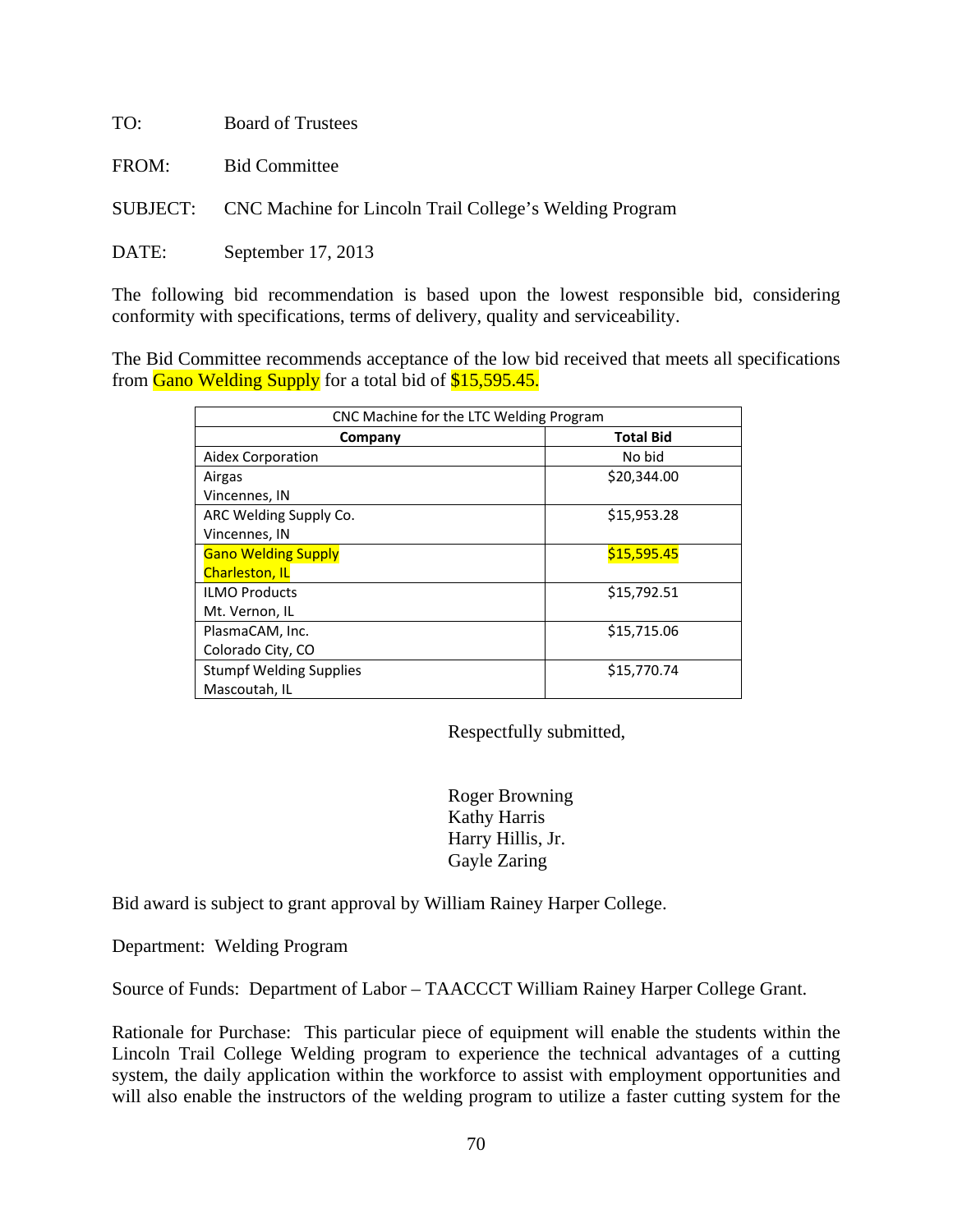daily needs of cutting metal and project supplies. In addition, this new equipment will also enable the instructors to introduce new class offerings and technical instruction to our local community members, businesses and industry members, thus strengthening the collaboration efforts of the program with our supporters and new student base.

The "Advertisement for Bids" was placed in the Robinson Daily News for one (1) day. In addition, individual invitations to bid were sent directly to twelve (12) potential vendors.

# **Specifications for LTC CNC Machine**

- Torchmate 4'x4' Growth Series Table Top CNC System Plasma Pro Package.
	- a. Table Top CNC System with Cable Carrier.
	- b. Arc Voltage Height Control w/ Magnetic Breakaway.
	- c. Waterbed for Fume Control and Material Support Table.
	- d. Plug n/ Play USB Electronics Box All Cabling Included.
	- e. CAD/CAM Software includes Nesting, Scanning and all Tool Path and Kerf Compensation.
	- f. Driver Software for all DXF files and Straight G-Code.
	- g. Detailed instructions.
- Upgrade TM CAD 8 to Unlimited Student CAD/CAM Educational Licenses with 1 Master Teacher License – including Protext Compose Module.
- Bob CAD DXF Clip Art Package.
- Hypertherm Powermax 65 Plasma Cutter w/ 25' Machine Torch and CNC Interface Cable.
- Shipping and handling to Lincoln Trail College, Robinson, Illinois 62454.
- Free Unlimited Phone and Email Tech Support via a trained support staff.

**ALL FREIGHT, SHIPPING, DELIVERY, HANDLING AND INSTALLATION CHARGES ARE TO BE INCLUDED IN BID TOTAL. DELIVERED TO LINCOLN TRAIL COLLEGE, 11220 STATE HIGHWAY 1, ROBINSON, IL 62454. THE QUOTATION, AS SUBMITTED ON THIS FORM, WILL REMAIN FIRM FOR SIX WEEKS FROM THE DATE QUOTATION IS RECEIVED BY ILLINOIS EASTERN COMMUNITY COLLEGES.** 

| COMPANY COMPANY |  |
|-----------------|--|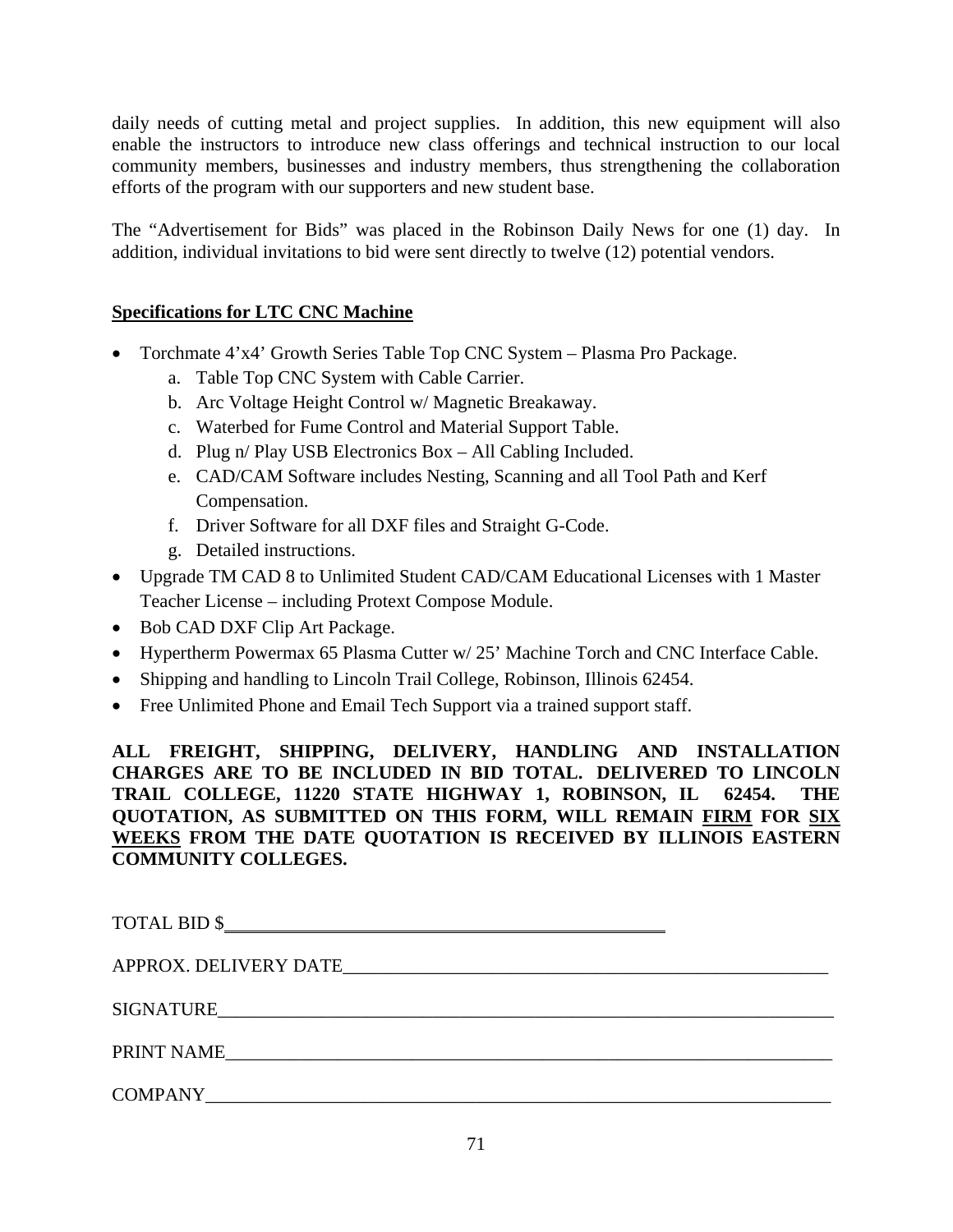| TELEPHONE   |
|-------------|
| <b>FAX</b>  |
| <b>DATE</b> |

NOTE: PLEASE SUBMIT BID IN DUPLICATE.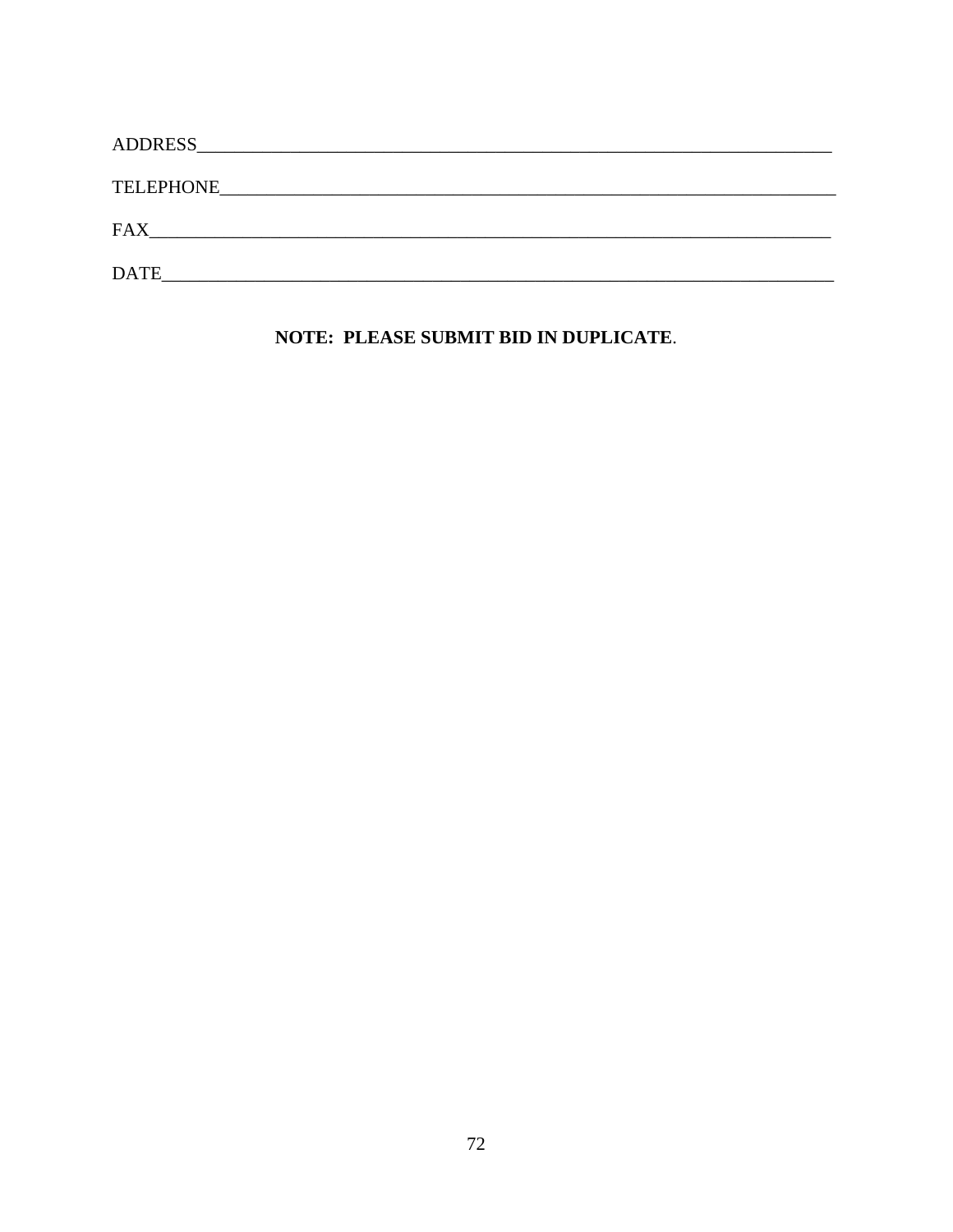### **District Finance**

**A. Financial Report B. Approval of Financial Obligations**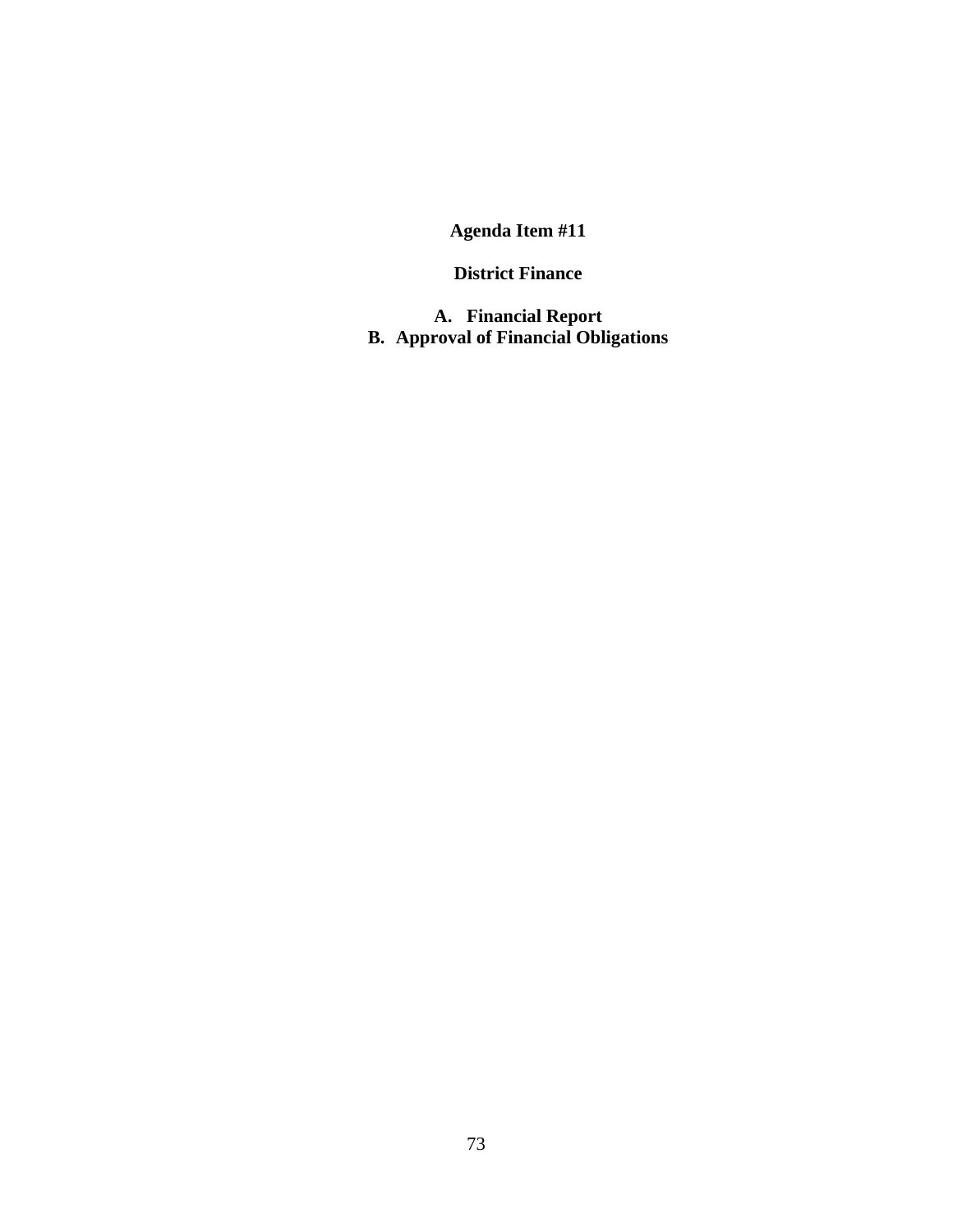## **ILLINOIS EASTERN COMMUNITY COLLEGES DISTRICT #529**

## **TREASURER'S REPORT August 31, 2013**

| <b>FUND</b>                                      | <b>BALANCE</b> |
|--------------------------------------------------|----------------|
|                                                  |                |
| <b>Educational</b>                               | \$5,107,013.23 |
| <b>Operations &amp; Maintenance</b>              | \$947,930.82   |
| <b>Operations &amp; Maintenance (Restricted)</b> | \$876,771.11   |
| <b>Bond &amp; Interest</b>                       | \$1,188,786.00 |
| <b>Auxiliary</b>                                 | (\$225,717.45) |
| <b>Restricted Purposes</b>                       | (\$206,980.97) |
| <b>Working Cash</b>                              | \$189,970.11   |
| <b>Trust &amp; Agency</b>                        | \$417,778.36   |
| Audit                                            | \$7,804.59     |
| <b>Liability, Protection &amp; Settlement</b>    | \$366,080.88   |
| <b>TOTAL ALL FUNDS</b>                           | \$8,669,436.68 |
|                                                  |                |

**Respectfully submitted,**

**Roger Browning, Treasurer**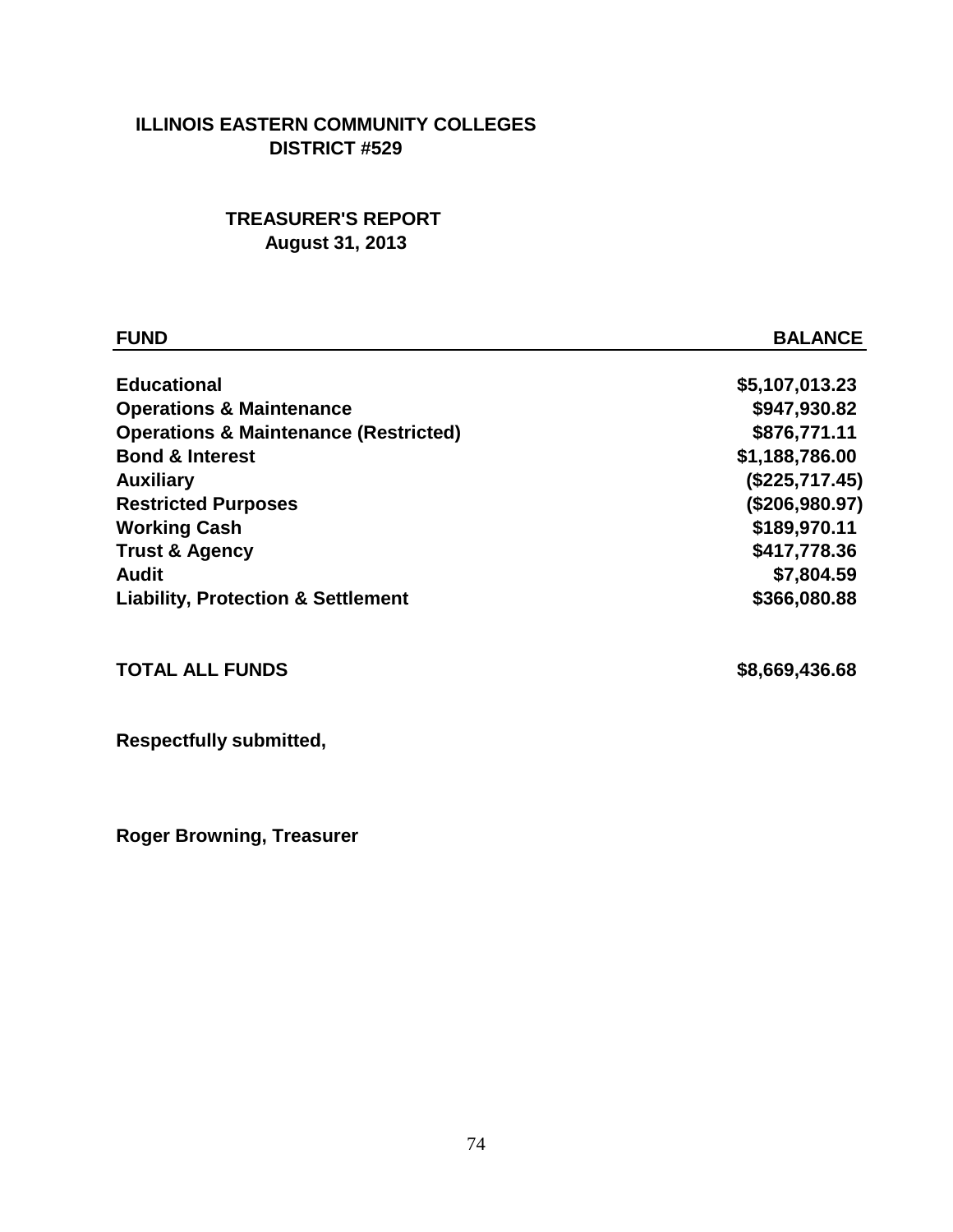#### **ILLINOIS EASTERN COMMUNITY COLLEGES Combined Balance Sheet - All Funds August 31, 2013**

**ALL FUNDS**

## **Fiscal Year 2014** ASSETS:  $\begin{array}{ccc} \text{CASH} & & \text{8,669,437} \end{array}$  IMPREST FUND 21,900 CHECK CLEARING 2.500 INVESTMENTS 22,590,000 RECEIVABLES 6,663,537 ACCRUED REVENUE AND THE SERVE OF THE SERVE OF THE SERVE OF THE SERVE OF THE SERVE OF THE SERVE OF THE SERVE OF INTERFUND RECEIVABLES - INVENTORY 692,699 OTHER ASSETS 464,726 TOTAL ASSETS AND OTHER DEBITS: 39,114,799 LIABILITIES: PAYROLL DEDUCTIONS PAYABLE 306,200 ACCOUNTS PAYABLE 152,058 ACCRUED EXPENSES AND THE SERVICE SERVICE SERVICE SERVICE SERVICE SERVICE SERVICE SERVICE SERVICE SERVICE SERVICE SERVICE SERVICE SERVICE SERVICE SERVICE SERVICE SERVICE SERVICE SERVICE SERVICE SERVICE SERVICE SERVICE SERVI **INTERFUND PAYABLES FIND ASSAULTS**  DEFERRED REVENUE 300,000 OTHER LIABILITIES 243,119 TOTAL LIABILITIES: 1,001,377 EQUITY AND OTHER CREDITS: INVESTMENT IN PLANT **AND SET ASSAULT** 2,199,772 PR YR BDGTED CHANGE TO FUND BALANCE (141,002) FUND BALANCES: FUND BALANCE 22,332,246 RESERVE FOR ENCUMBRANCES 12,722,406 TOTAL EQUITY AND OTHER CREDITS **38,113,422** TOTAL LIABILITIES, EQUITY, AND OTHER CREDITS 39,114,799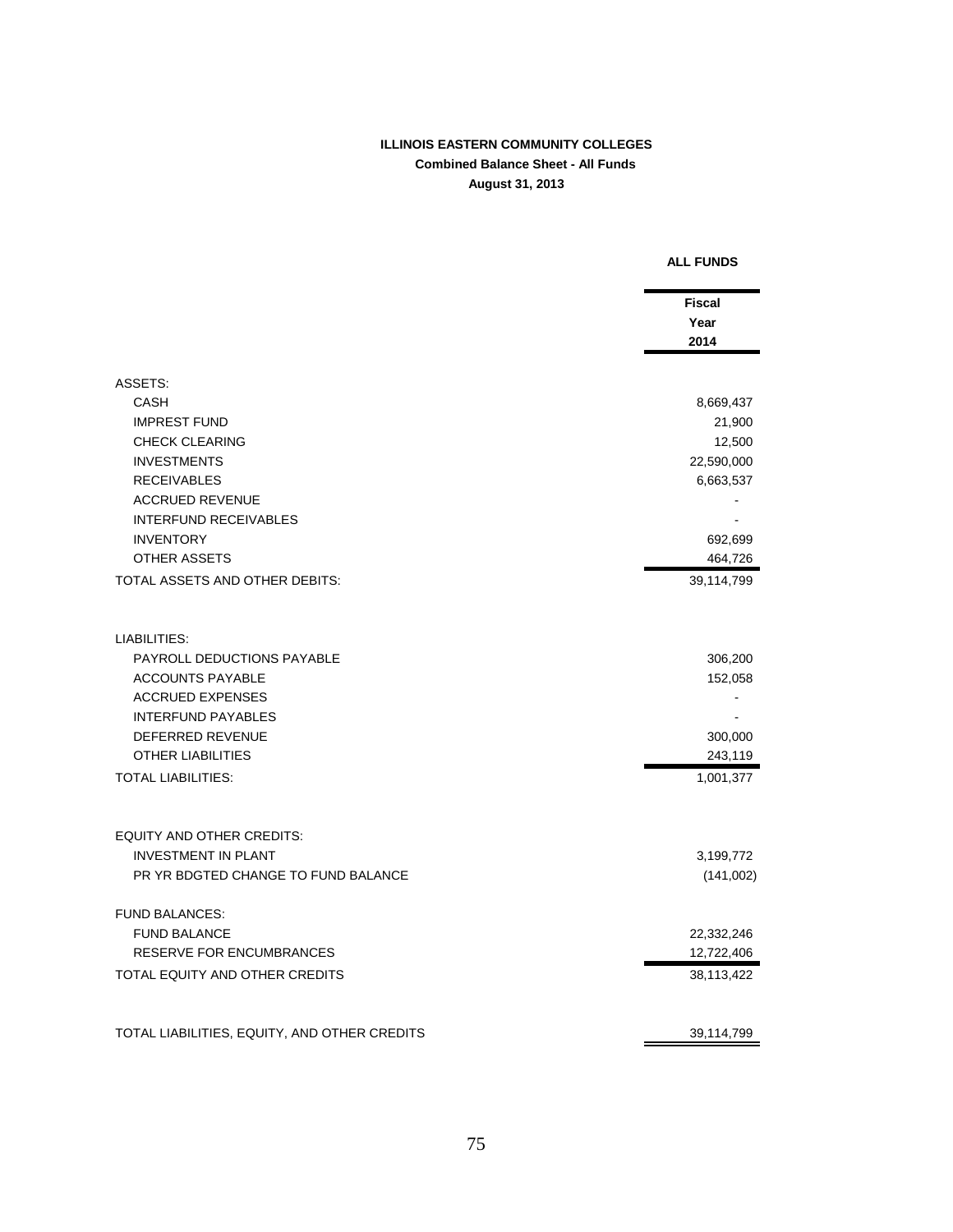### **ILLINOIS EASTERN COMMUNITY COLLEGES Combined Statement of Revenues, Expenses, and Changes in Net Assets AS OF August 31, 2013**

**ALL FUNDS**

|                                            | FY<br>2014          |
|--------------------------------------------|---------------------|
|                                            | <b>YEAR-TO-DATE</b> |
| <b>REVENUES:</b>                           |                     |
| LOCAL GOVT SOURCES                         | 2,408,795           |
| STATE GOVT SOURCES                         | 0                   |
| STUDENT TUITION & FEES                     | 5,416,663           |
| SALES & SERVICE FEES                       | 1,121,717           |
| <b>FACILITIES REVENUE</b>                  | 1,560               |
| <b>INVESTMENT REVENUE</b>                  | 16,088              |
| <b>OTHER REVENUES</b>                      | 37,000              |
| TOTAL REVENUES:                            | 9,001,823           |
|                                            |                     |
| <b>EXPENDITURES:</b>                       |                     |
| <b>INSTRUCTION</b>                         | 1,379,985           |
| <b>ACADEMIC SUPPORT</b>                    | 78,655              |
| STUDENT SERVICES                           | 237,110             |
| PUBLIC SERV/CONT ED                        | 9,700               |
| OPER & MAINT PLANT                         | 363,640             |
| INSTITUTIONAL SUPPORT                      | 2,050,277           |
| <b>SCH/STUDENT GRNT/WAIVERS</b>            | 1,401,082           |
| <b>AUXILIARY SERVICES</b>                  | 1,320,014           |
| TOTAL EXPENDITURES:                        | 6,840,463           |
|                                            |                     |
| TRANSFERS AMONG FUNDS:                     |                     |
| <b>INTERFUND TRANSFERS</b>                 | 0                   |
| TOTAL TRANSFERS AMONG FUNDS:               | $\Omega$            |
| <b>NET INCREASE/DECREASE IN NET ASSETS</b> | 2,161,360           |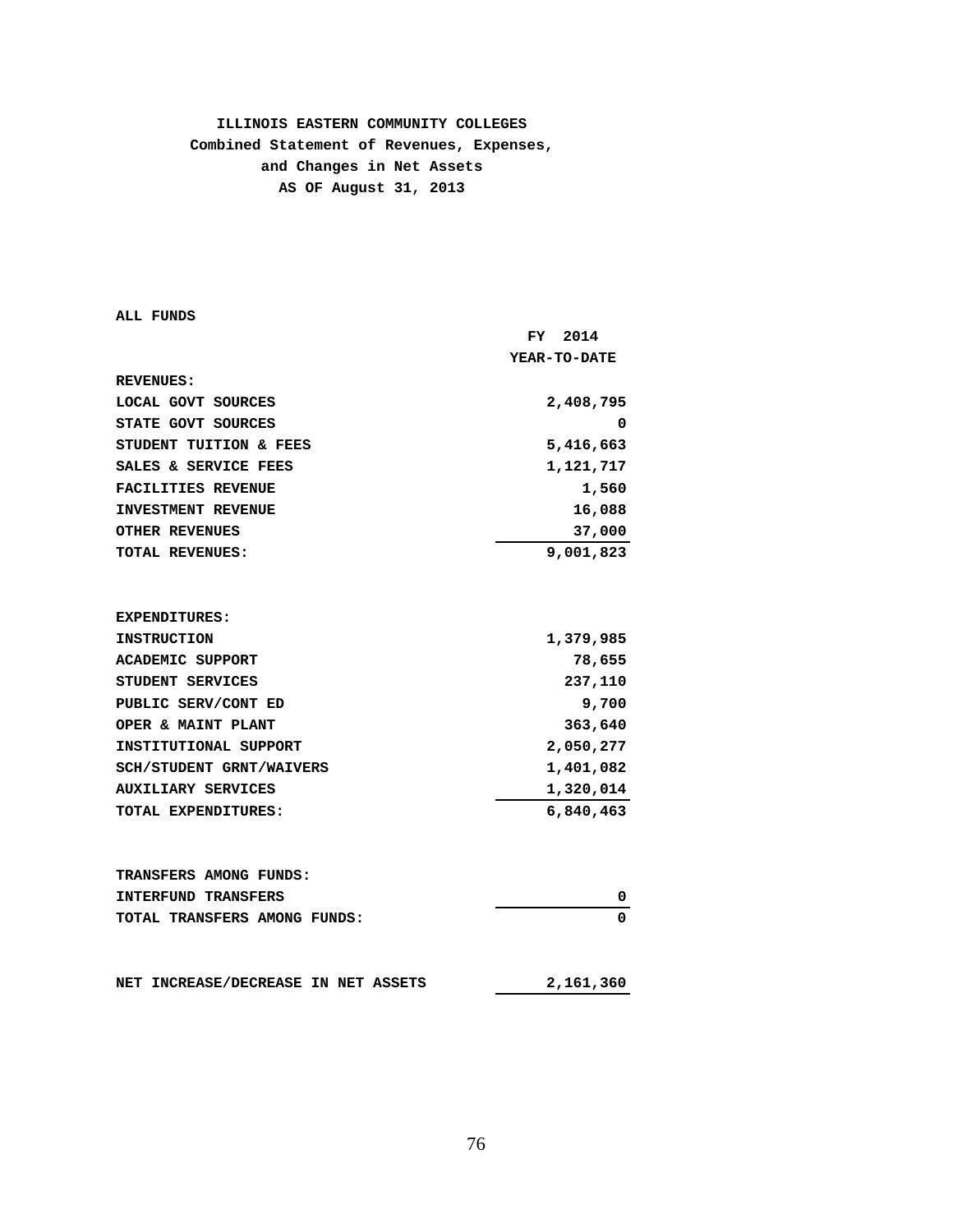#### **Illinois Eastern Community Colleges Operating Fund Analysis CASH BASISJuly 1, 2013 -- June 30, 2014**

| <b>REVENUES:</b>                           | Education<br>Fund | <b>O &amp; M</b><br>Fund | Total<br>Operating<br><b>Funds</b> |
|--------------------------------------------|-------------------|--------------------------|------------------------------------|
| <b>Local Government Sources</b>            | 890,225           | 393,537                  | 1,283,762                          |
| State Government Sources - Current Year    |                   |                          |                                    |
| State Government Sources - Prior Year      | 1,653,148         |                          | 1,653,148                          |
| Net Tuition and Fees                       | 887,767           |                          | 887,767                            |
| Sales & Service Fees                       | 4,215             |                          | 4,215                              |
| <b>Facilities Revenue</b>                  |                   | 1,305                    | 1,305                              |
| <b>Investment Revenue</b>                  | 9,809             | 1,234                    | 11,043                             |
| <b>Other Revenues</b>                      | 20,000            |                          | 20,000                             |
| <b>TOTAL REVENUES:</b>                     | 3,465,164         | 396,076                  | 3,861,240                          |
| <b>EXPENDITURES:</b>                       |                   |                          |                                    |
| <b>Salaries</b>                            | 1,879,788         | 132,371                  | 2,012,159                          |
| <b>Employee Benefits</b>                   | 276,699           | 22,875                   | 299,574                            |
| <b>Contractual Services</b>                | 126,941           | 34,965                   | 161,906                            |
| <b>Materials</b>                           | 261,461           | 35,053                   | 296,514                            |
| Travel & Staff Development                 | 22,187            | 1,186                    | 23,373                             |
| <b>Fixed Charges</b>                       | 90,976            | 9,711                    | 100,687                            |
| Utilities                                  | 14,999            | 111,757                  | 126,756                            |
| Capital Outlay                             | 4,895             | 2,583                    | 7,478                              |
| Other                                      | 8,529             |                          | 8,529                              |
| <b>TOTAL EXPENDITURES:</b>                 | 2,686,475         | 350,501                  | 3,036,976                          |
| <b>TRANSFERS:</b>                          |                   |                          |                                    |
| Interfund Transfers                        |                   |                          |                                    |
| <b>TOTAL TRANSFERS:</b>                    |                   |                          |                                    |
| <b>NET INCREASE/DECREASE IN NET ASSETS</b> | 778.689           | 45,575                   | 824.264                            |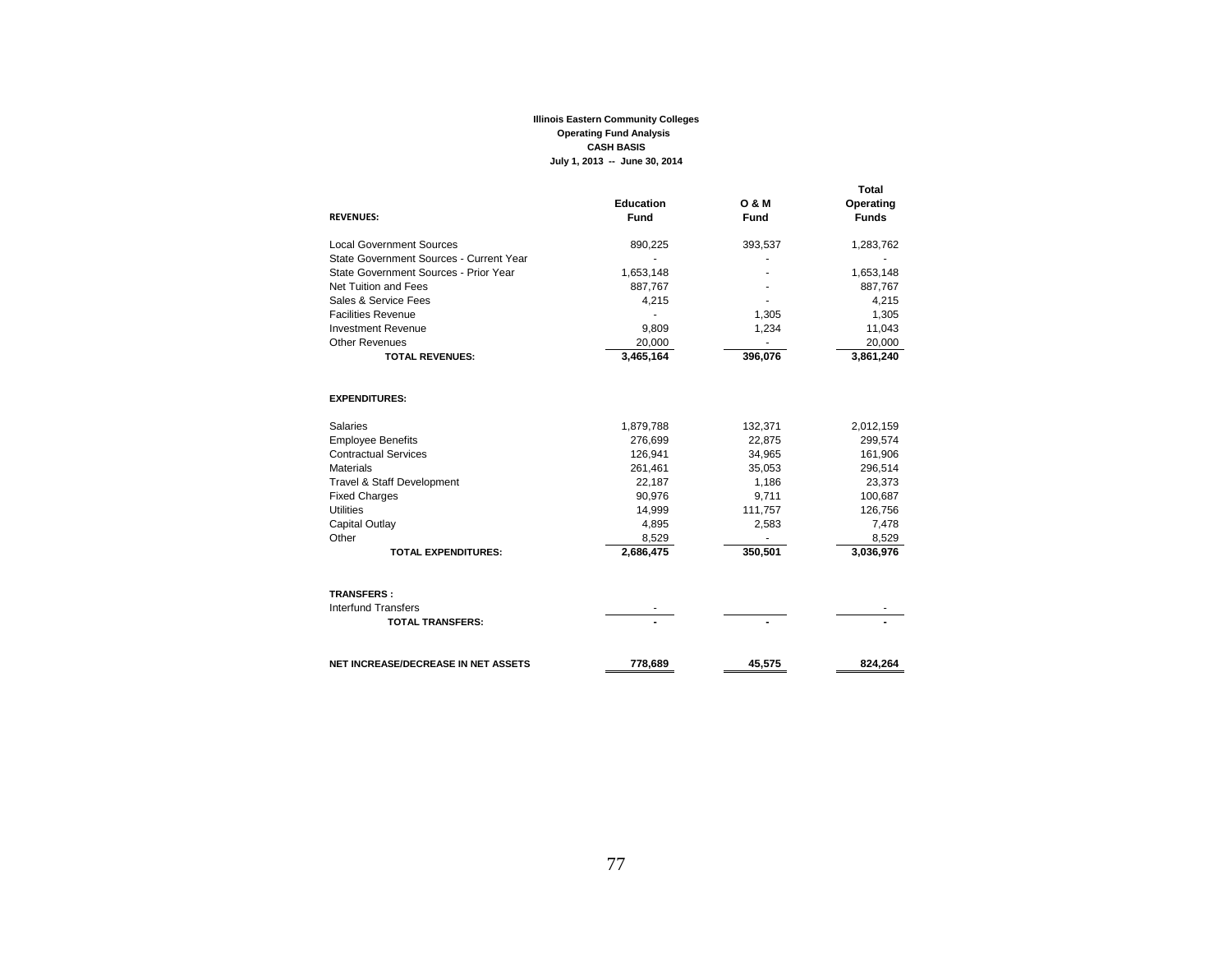#### **OPERATING FUNDSCOMPARISON REPORT FY12-14**

|                        |               | FISCAL YEAR 2012 |               | FISCAL YEAR 2013 |                  |                 | FISCAL YEAR 2014 |                  |               |     |                     |
|------------------------|---------------|------------------|---------------|------------------|------------------|-----------------|------------------|------------------|---------------|-----|---------------------|
|                        |               | Anticipated      | Spent Thru    |                  | Anticipated      | Spent Thru      |                  | Anticipated      | Spent Thru    |     |                     |
| College                | Category      | <b>Budget</b>    | August        | % of Bdgt        | <b>Budget</b>    | August          | % of Bdgt        | <b>Budget</b>    | August        |     | % of Bdgt % of Year |
| Frontier               | <b>Bills</b>  |                  | \$<br>300,961 |                  |                  | 284,362<br>\$   |                  |                  | \$<br>275,727 |     |                     |
|                        | Payroll       |                  | 207,686       |                  |                  | 248,028         |                  |                  | 233,989       |     |                     |
|                        | Totals        | \$4,378,358      | 508,647       |                  | 12% \$4,312,683  | 532,390         |                  | 12% \$4,308,802  | 509,716       | 12% | 17%                 |
| Lincoln Trail          | <b>Bills</b>  |                  | 327,983       |                  |                  | 344,854         |                  |                  | 399,766       |     |                     |
|                        | Payroll       |                  | 209,617       |                  |                  | 298,156         |                  |                  | 308,874       |     |                     |
|                        | Totals        | \$4,566,700      | 537,600       |                  | 12% \$4,498,201  | 643,010         |                  | 14% \$4,494,153  | 708,640       | 16% | 17%                 |
| <b>Olney Central</b>   | <b>Bills</b>  |                  | 397,322       |                  |                  | 594,015         |                  |                  | 629,169       |     |                     |
|                        | Payroll       |                  | 399,827       |                  |                  | 568,326         |                  |                  | 633,944       |     |                     |
|                        | Totals        | \$7,434,923      | 797,149       |                  | 11% \$7,323,399  | 1,162,341       |                  | 16% \$7,316,808  | 1,263,113     | 17% | 17%                 |
| Wabash Valley          | <b>Bills</b>  |                  | 538,212       |                  |                  | 672,263         |                  |                  | 586,258       |     |                     |
|                        | Payroll       |                  | 254,592       |                  |                  | 345,352         |                  |                  | 368,719       |     |                     |
|                        | Totals        | \$6,115,012      | 792,804       |                  | 13% \$ 6,023,287 | 1,017,615       |                  | 17% \$ 6,017,866 | 954,977       | 16% | 17%                 |
| Workforce Educ.        | <b>Bills</b>  |                  | 705,720       |                  |                  | 629,076         |                  |                  | 148,594       |     |                     |
|                        | Payroll       |                  | 157,763       |                  |                  | 160,434         |                  |                  | 201,338       |     |                     |
|                        | <b>Totals</b> | \$5,377,687      | 863,483       |                  | 16% \$5,297,022  | 789,510         |                  | 15% \$ 5,292,255 | 349,932       | 7%  | 17%                 |
| <b>District Office</b> | <b>Bills</b>  |                  | 25,521        |                  |                  | 34,030          |                  |                  | 41,398        |     |                     |
|                        | Payroll       |                  | 106,345       |                  |                  | 142,440         |                  |                  | 150,476       |     |                     |
|                        | Totals        | \$1,285,431      | 131,866       |                  | 10% \$1,266,150  | 176,470         |                  | 14% \$1,289,241  | 191,874       | 15% | 17%                 |
| <b>District Wide</b>   | <b>Bills</b>  |                  | 413,606       |                  |                  | 281,092         |                  |                  | 344,985       |     |                     |
|                        | Payroll       |                  | 89,289        |                  |                  | 147,118         |                  |                  | 114,819       |     |                     |
|                        | Totals        | \$3,519,446      | 502,895       |                  | 14% \$3,462,623  | 428,210         | 12%              | \$3,397,193      | 459,804       | 14% | 17%                 |
| <b>GRAND TOTALS</b>    |               | \$32,677,557     | \$4,134,444   |                  | 13% \$32,183,365 | 4,749,546<br>\$ |                  | 15% \$32,116,317 | \$4,438,056   | 14% | 17%                 |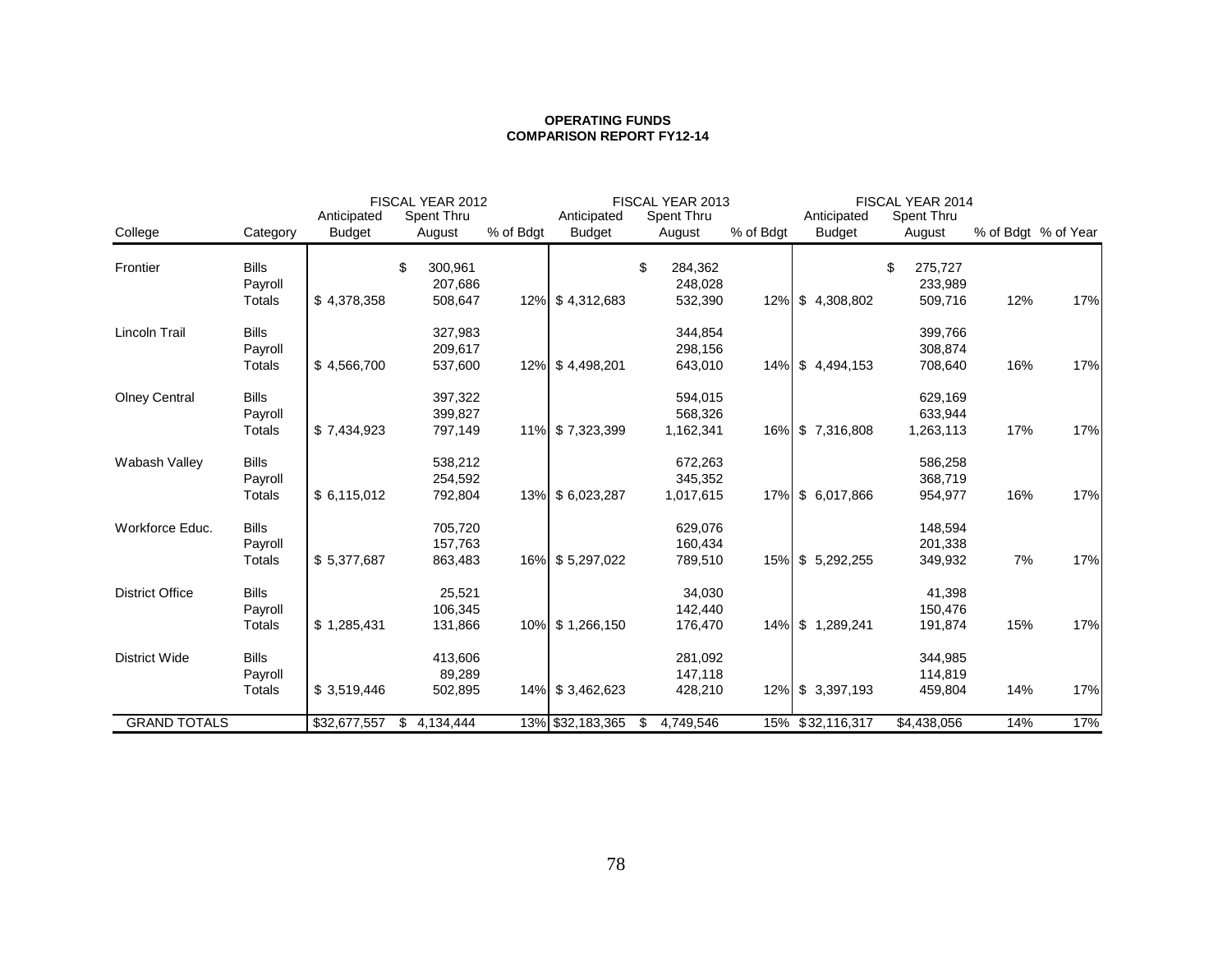### **ILLINOIS EASTERN COMMUNITY COLLEGES Operating Funds Expense Report August 31, 2013**

|                                       |           |              |               |         | <b>Increase</b> |  |
|---------------------------------------|-----------|--------------|---------------|---------|-----------------|--|
|                                       | FY 2014   |              |               | FY 2013 |                 |  |
|                                       |           | $%$ of       |               | $%$ of  |                 |  |
|                                       | Amount    | <b>Total</b> | <b>Amount</b> | Total   |                 |  |
| Salaries                              | 2,012,159 | 45.34%       | 1,909,854     | 40.21%  | 102,305         |  |
| <b>Employee Benefits</b>              | 299,574   | 6.75%        | 291,439       | 6.14%   | 8,135           |  |
| <b>Contractual Services</b>           | 161,906   | 3.65%        | 157,319       | 3.31%   | 4,587           |  |
| Materials                             | 296,514   | 6.68%        | 154,845       | 3.26%   | 141,669         |  |
| <b>Travel &amp; Staff Development</b> | 23.373    | 0.53%        | 24,614        | 0.52%   | (1,241)         |  |
| <b>Fixed Charges</b>                  | 100,687   | 2.27%        | 93,263        | 1.96%   | 7,424           |  |
| Utilities                             | 126.754   | 2.86%        | 139,772       | 2.94%   | (13,018)        |  |
| Capital Outlay                        | 7.478     | 0.17%        | 52,793        | 1.11%   | (45, 315)       |  |
| Other                                 | 1,409,611 | 31.76%       | 1,925,647     | 40.54%  | (516, 036)      |  |
|                                       | 4,438,056 | 100.00%      | 4,749,546     | 100.00% | (311, 490)      |  |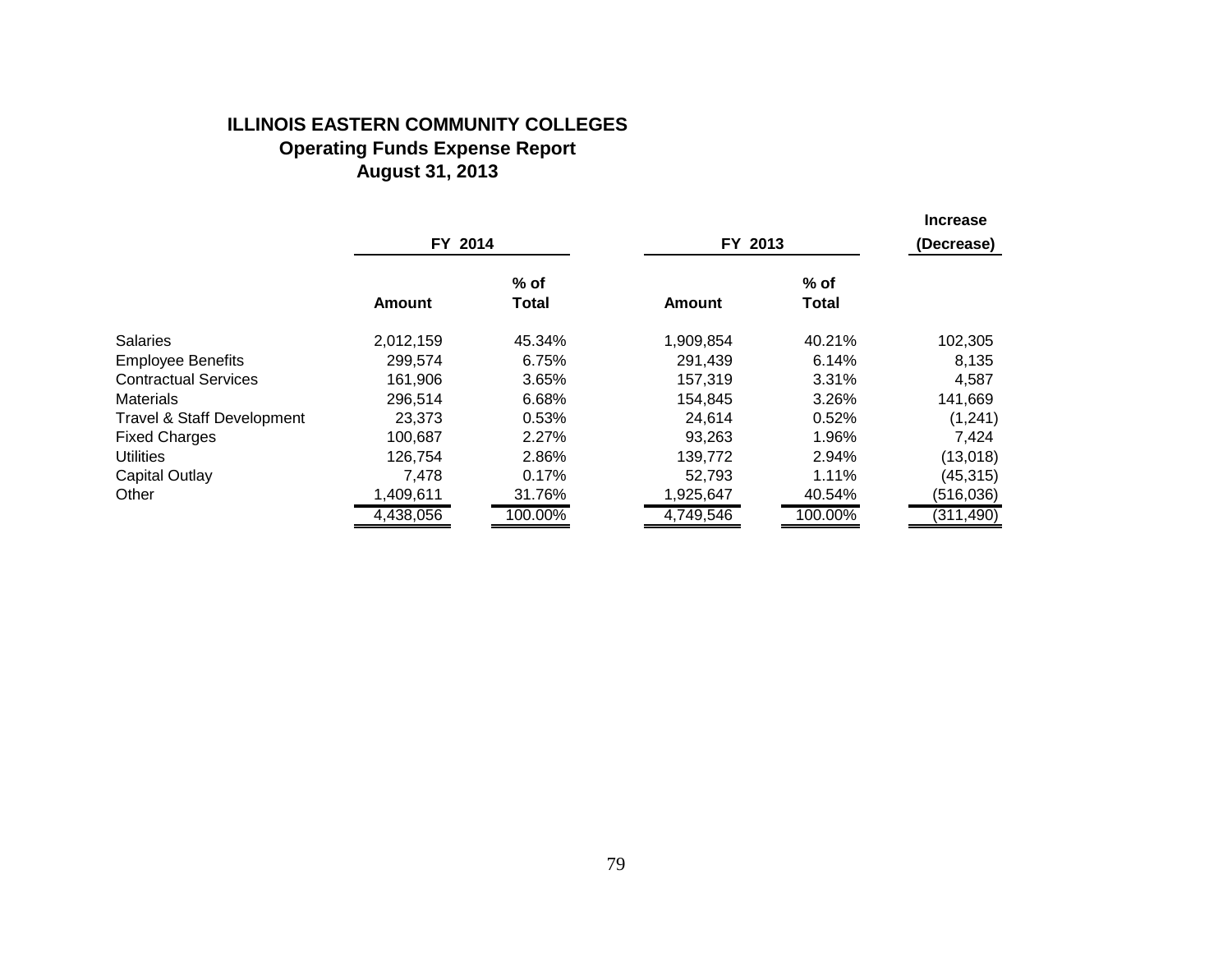**Chief Executive Officer's Report**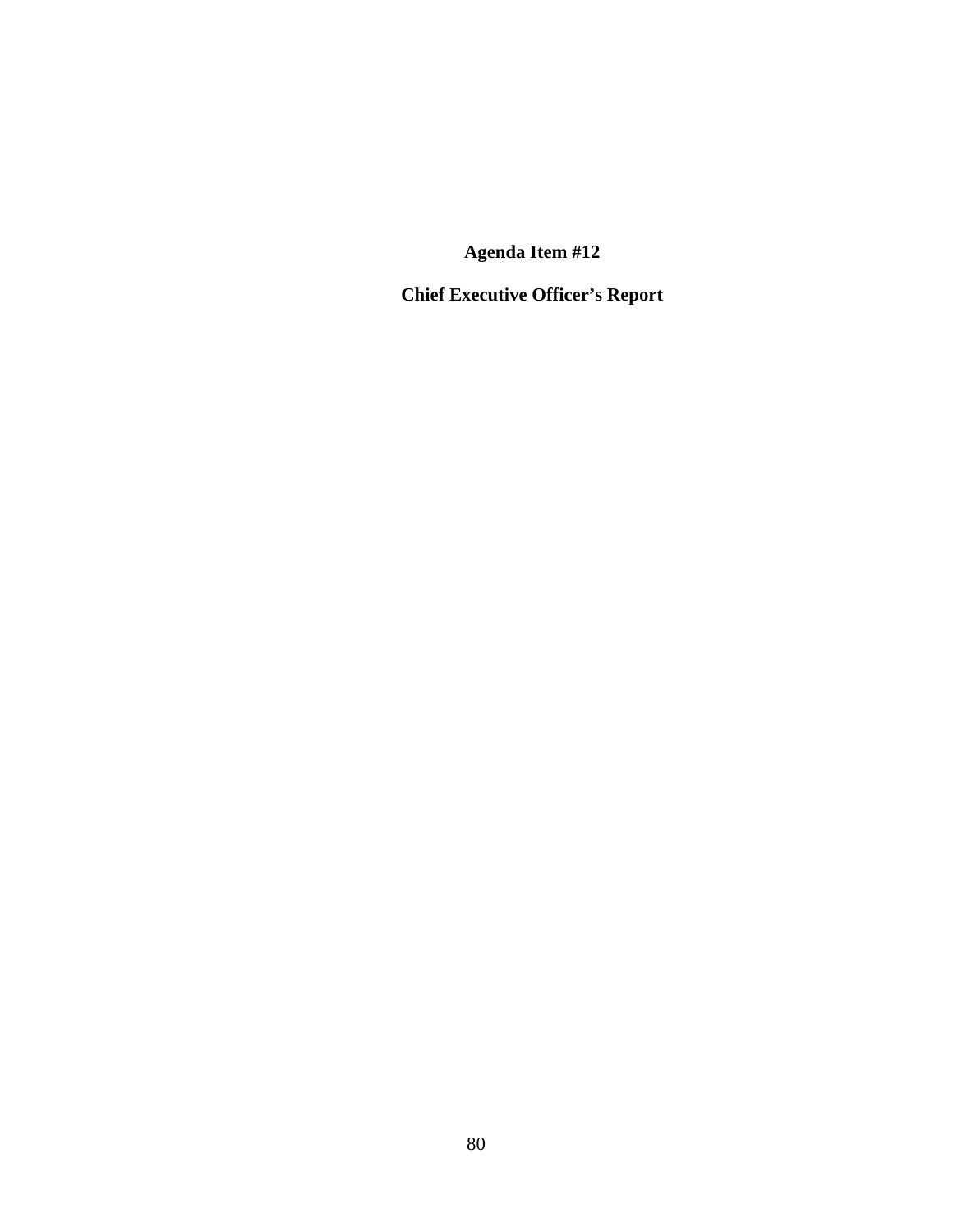**Executive Session**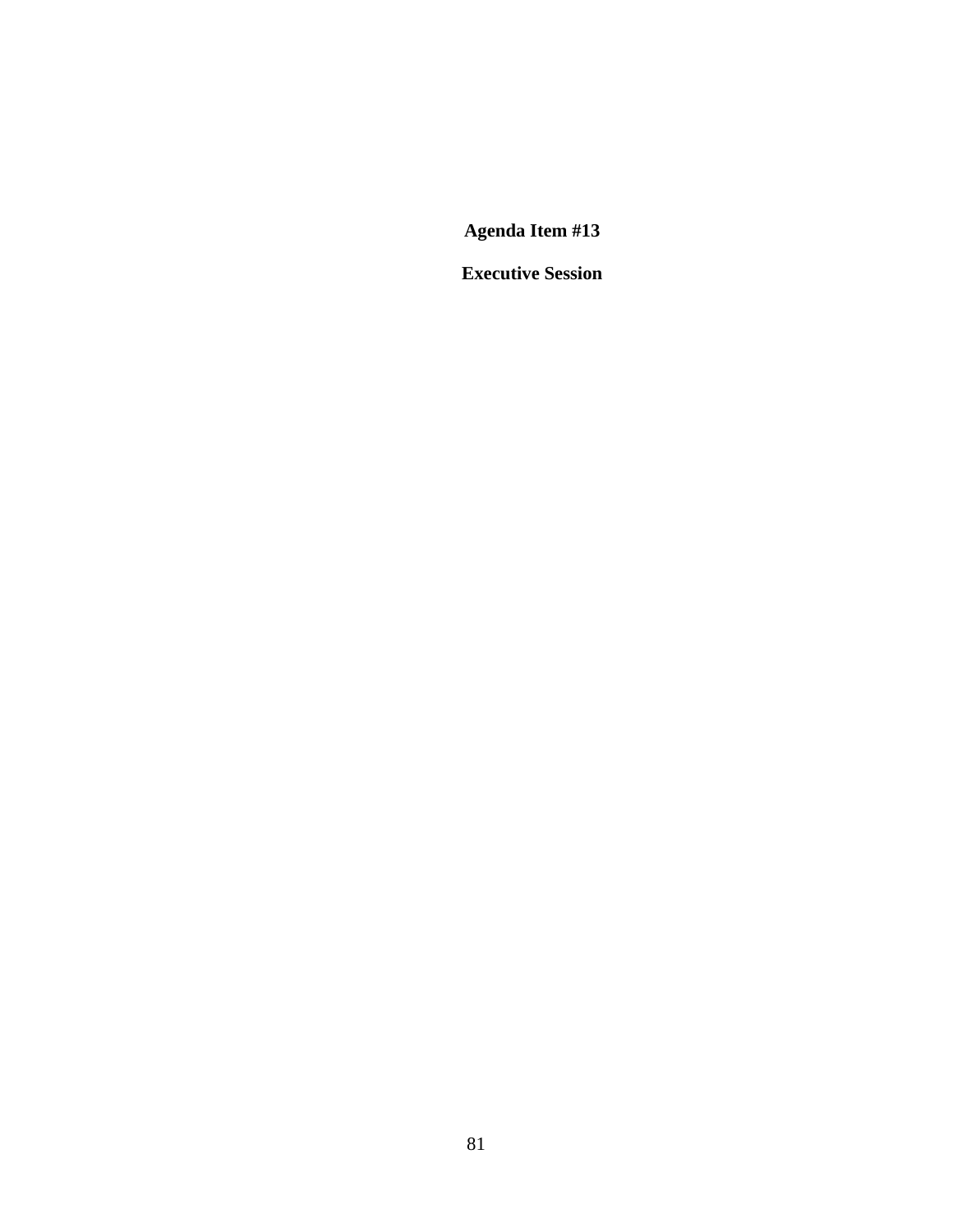**Approval of Executive Session Minutes** 

**A. Written Executive Session Minutes B. Audio Executive Session Minutes**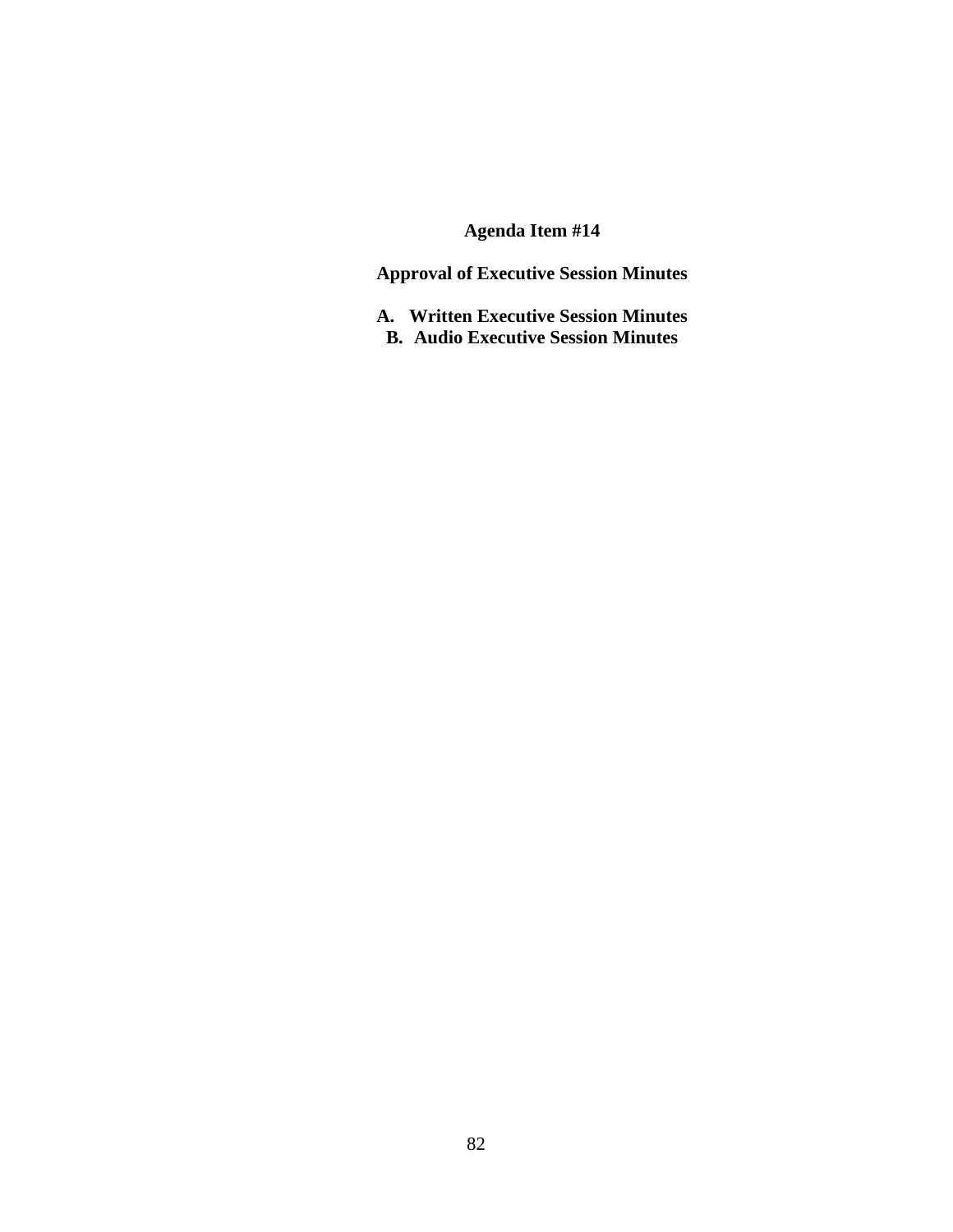**Approval of Personnel Report**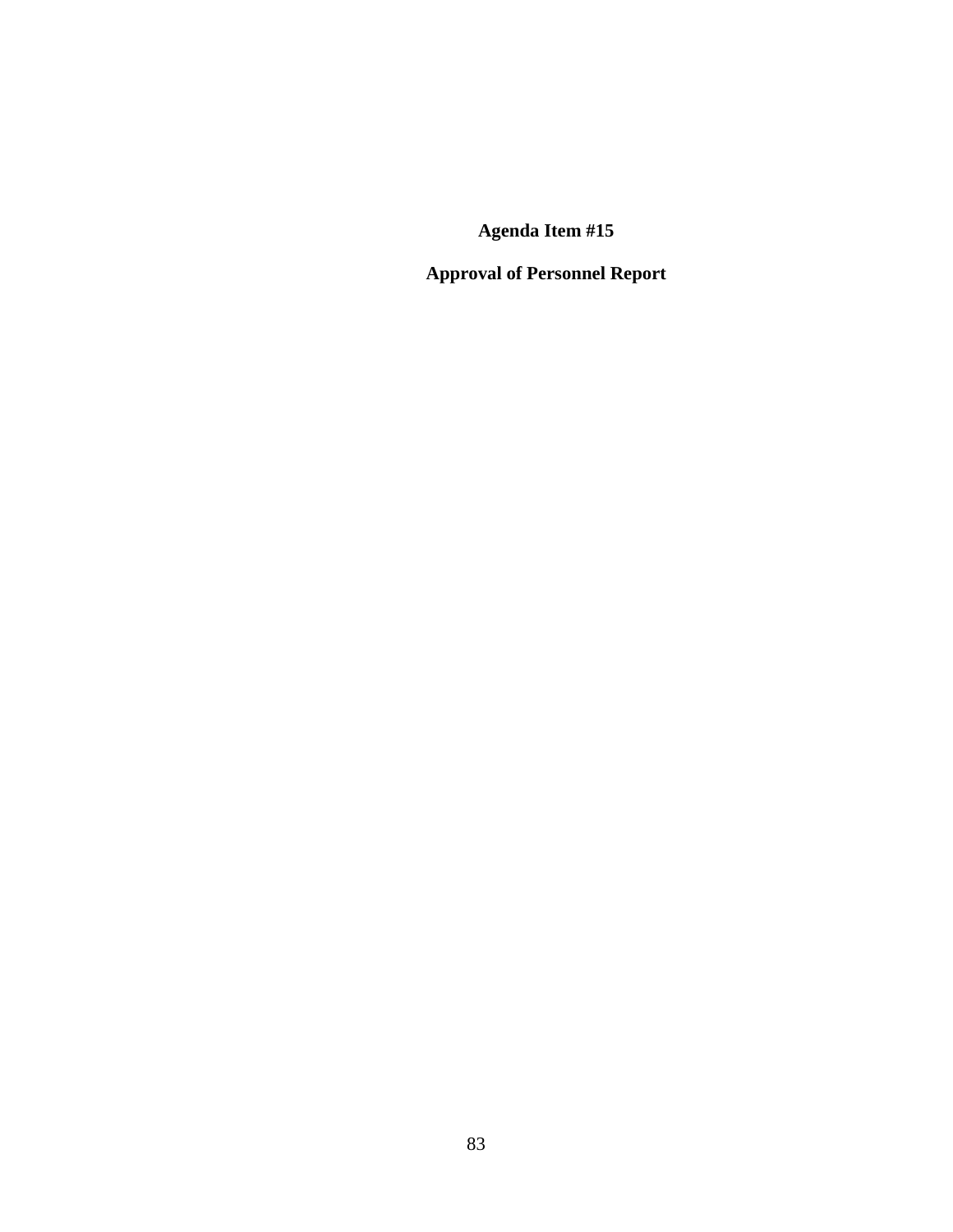# **MEMORANDUM**

**TO:** Board of Trustees

**FROM:** Terry L. Bruce

**DATE:** September 12, 2013

**RE:** Personnel Report

Mr. Chairman, I recommend that the Board of Trustees approve the attached Personnel Report. Additional information for items 400.1, 400.2, 400.3, and 400.5 will be mailed under separate cover.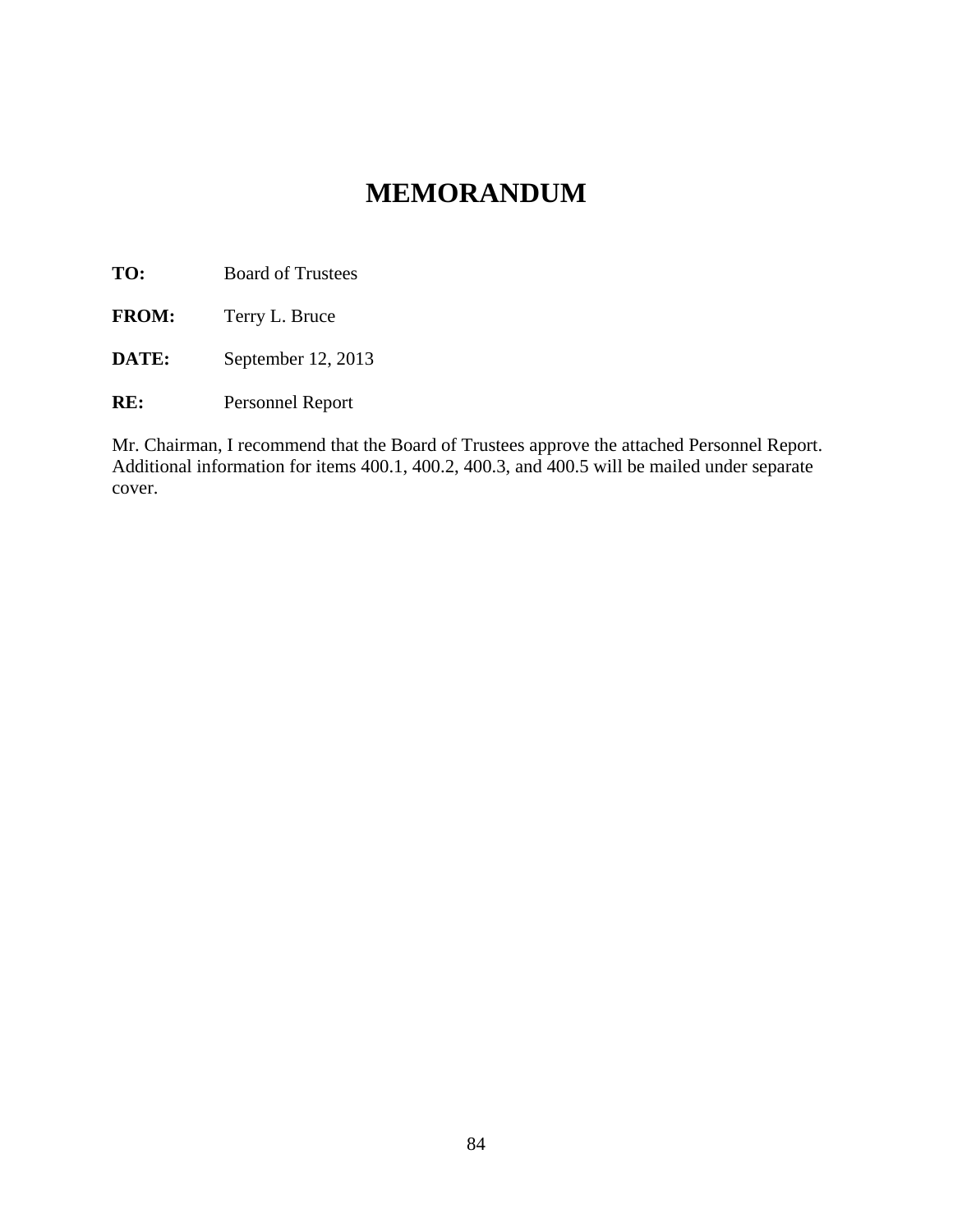## **INDEX**

- **400.1. Employment of Personnel**
- **400.2. Change-in-Status**
- **400.3. Request for Approval of Non-College Employment (External Report)**
- **400.4. Special Assignment**
- **400.5. Administrative Guidelines Change**
- **400.6. Resignation Ratification**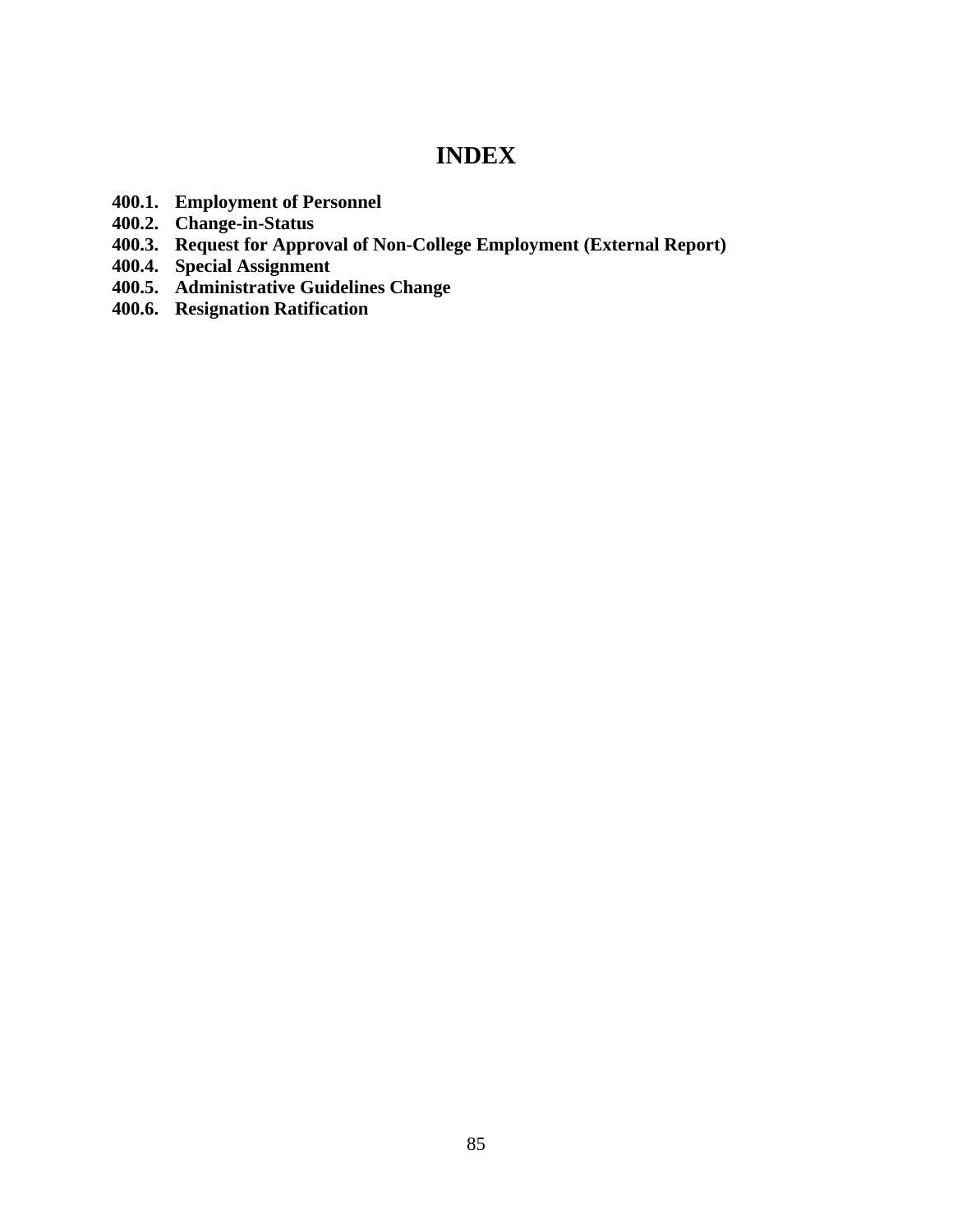## **PERSONNEL REPORT**

### **400.1. Employment of Personnel**

#### **A. Professional/Non-Faculty**

1. Rodney Hanner, Manufacturing Project Coordinator, DO, effective September 23, 2013, contingent upon continued grant funding.

#### **400.2. Change-In-Status**

#### **A. Professional/Non-Faculty**

1. Veralee Atkins, TRiO Talent Search Advisor, DO, to TRiO Talent Search Director, DO, effective September 18, 2013, contingent upon continued grant funding

### **B. Classified**

- 1. Laurie Perry, Administrative Assistant, SBDC, DO, to Administrative Assistant, HR, DO, effective September 18, 2013
- 2. Karen Souder, Administrative Assistant, HR, DO to Administrative Assistant, SBDC, DO, effective September 18, 2013, contingent upon continued grant funding.

### **400.3. Request for Approval of Non-College Employment (External Report)**

### **400.4. Special Assignment**

#### **A. Frontier Community College**

| 1. Extra-Curricular |                           | <b>Recommended</b><br><b>Academic Year 2013-2014</b> |
|---------------------|---------------------------|------------------------------------------------------|
| Linda Monge         | College Bowl Team Advisor | \$400                                                |

#### **400.5. Administrative Guidelines Change**

#### **A. Addition to Full and Part-time Administrative Guidelines**

1. Addition of Concealed Carry Course Instruction Pay Rate of \$120 per student, per credit hour.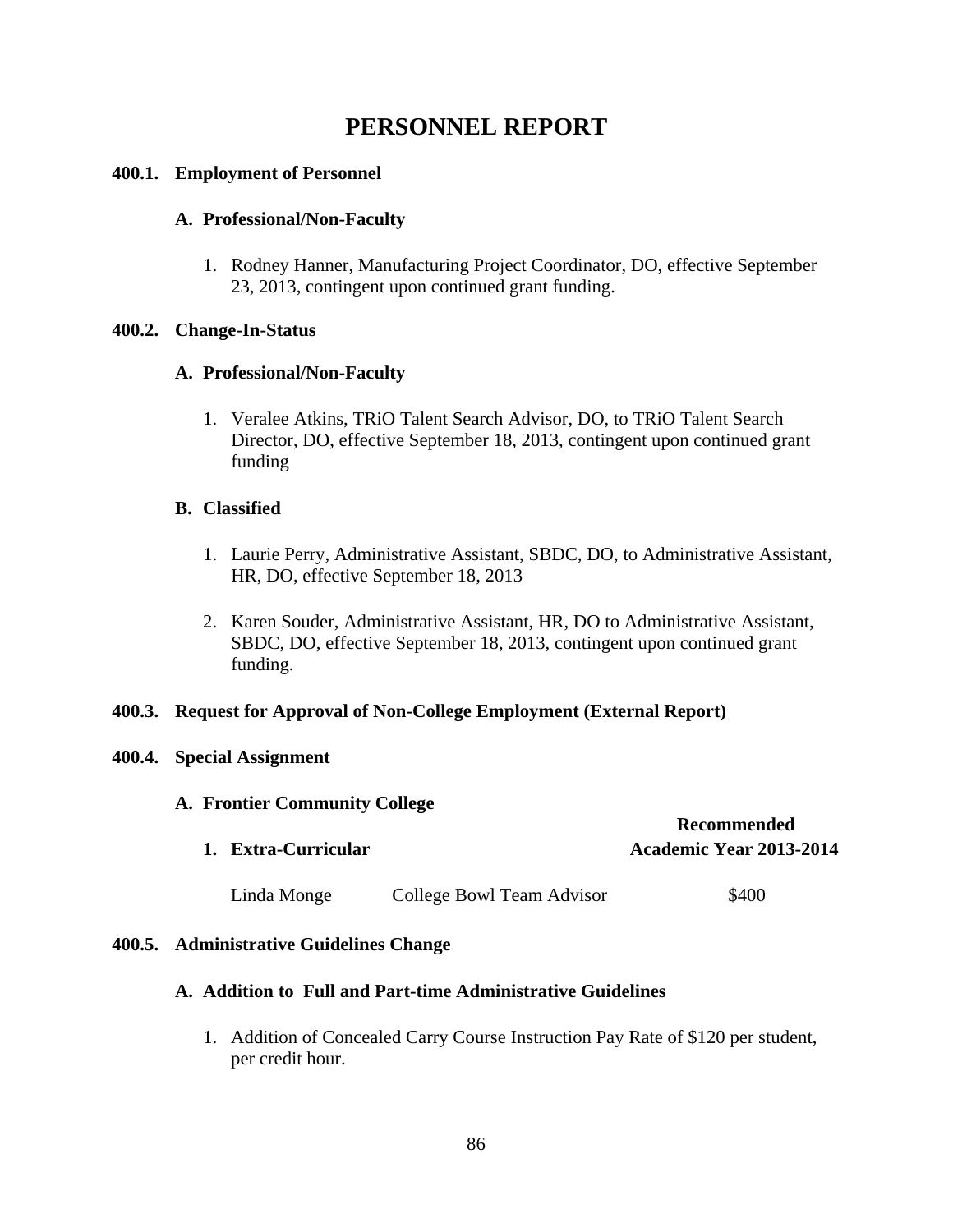## **400.6. Resignation Ratification**

## **A. Professional/Non-Faculty**

1. Courtney Yost, Coordinator, Outreach Services, FCC, effective September 16, 2013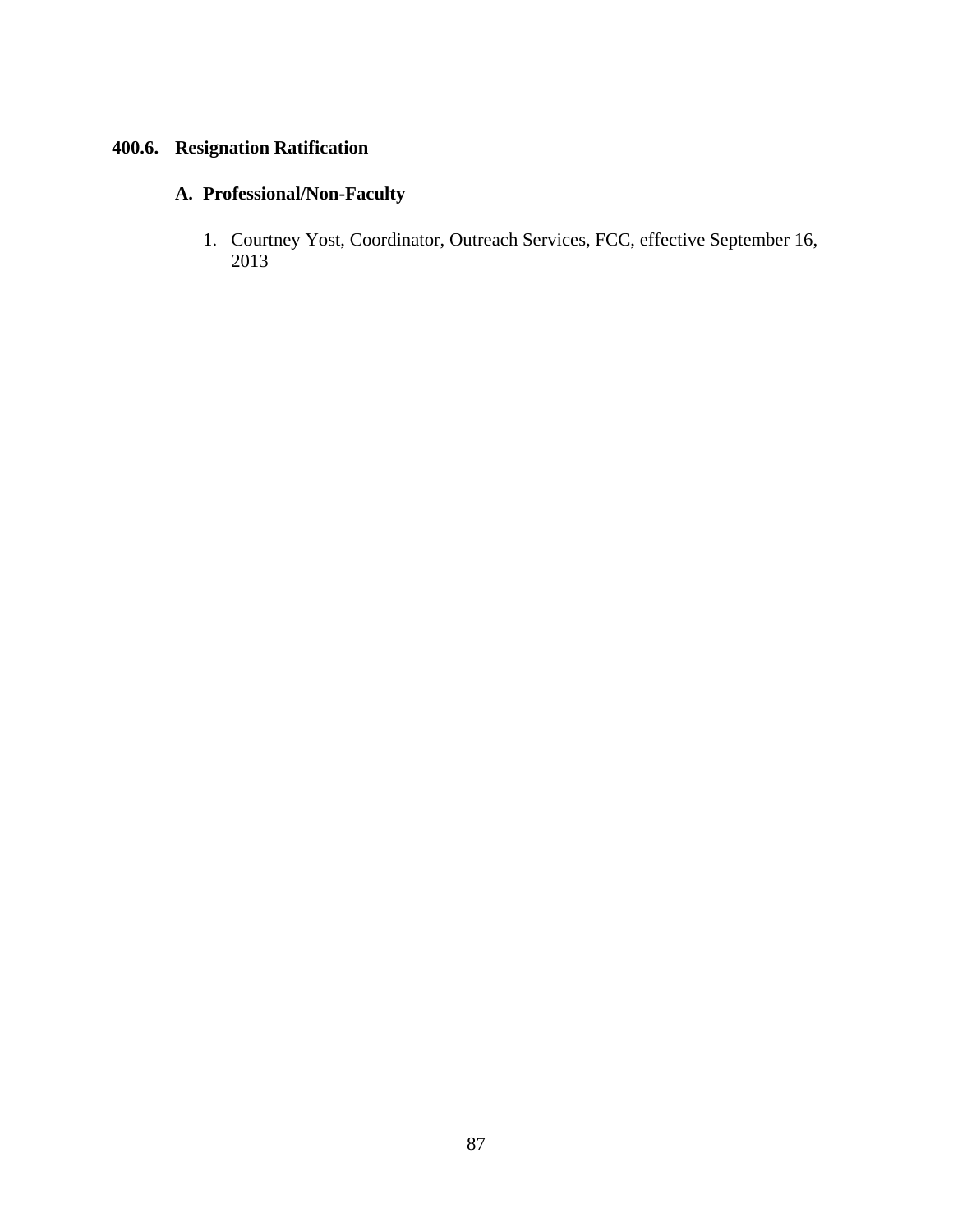**Litigation**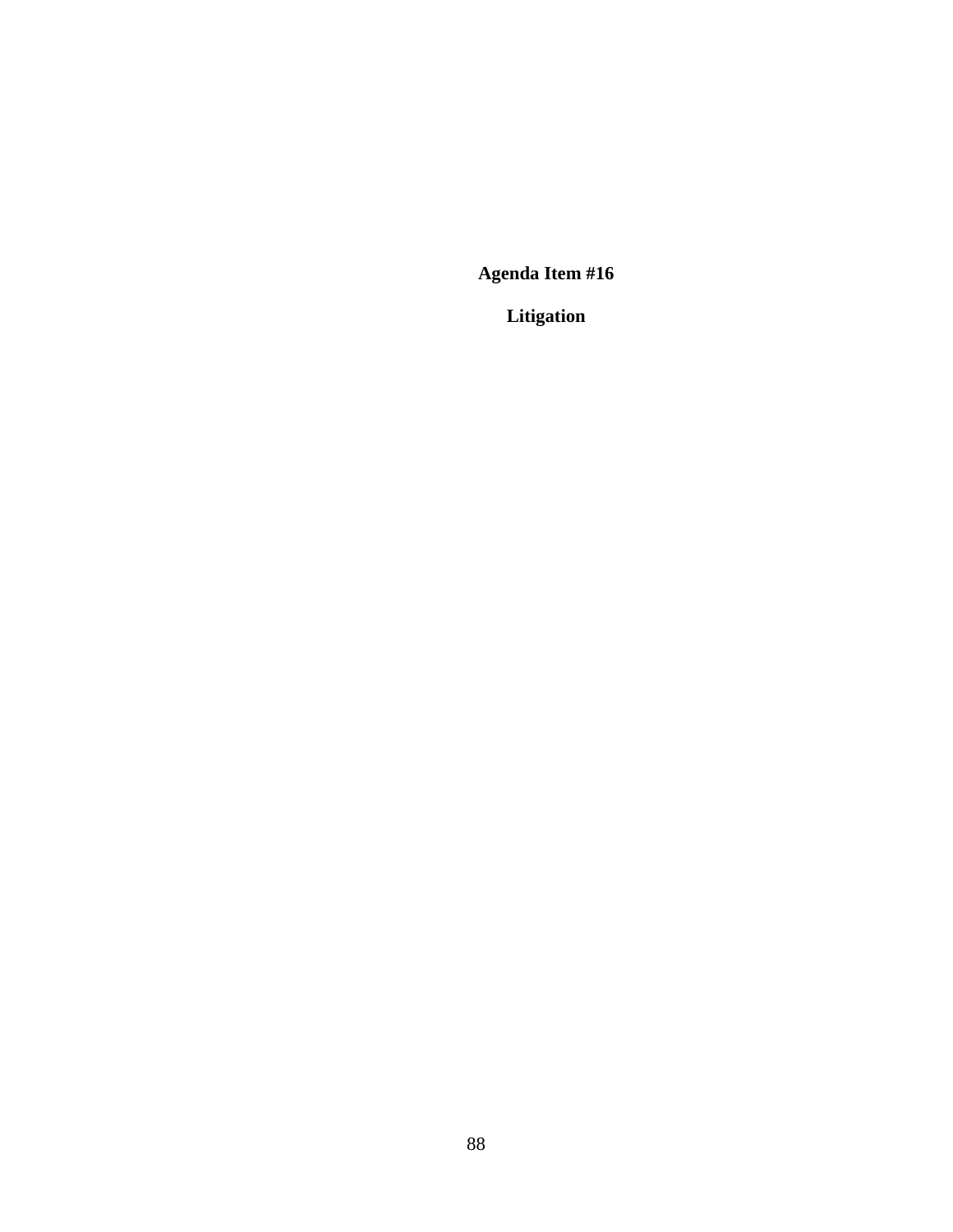**Other Items**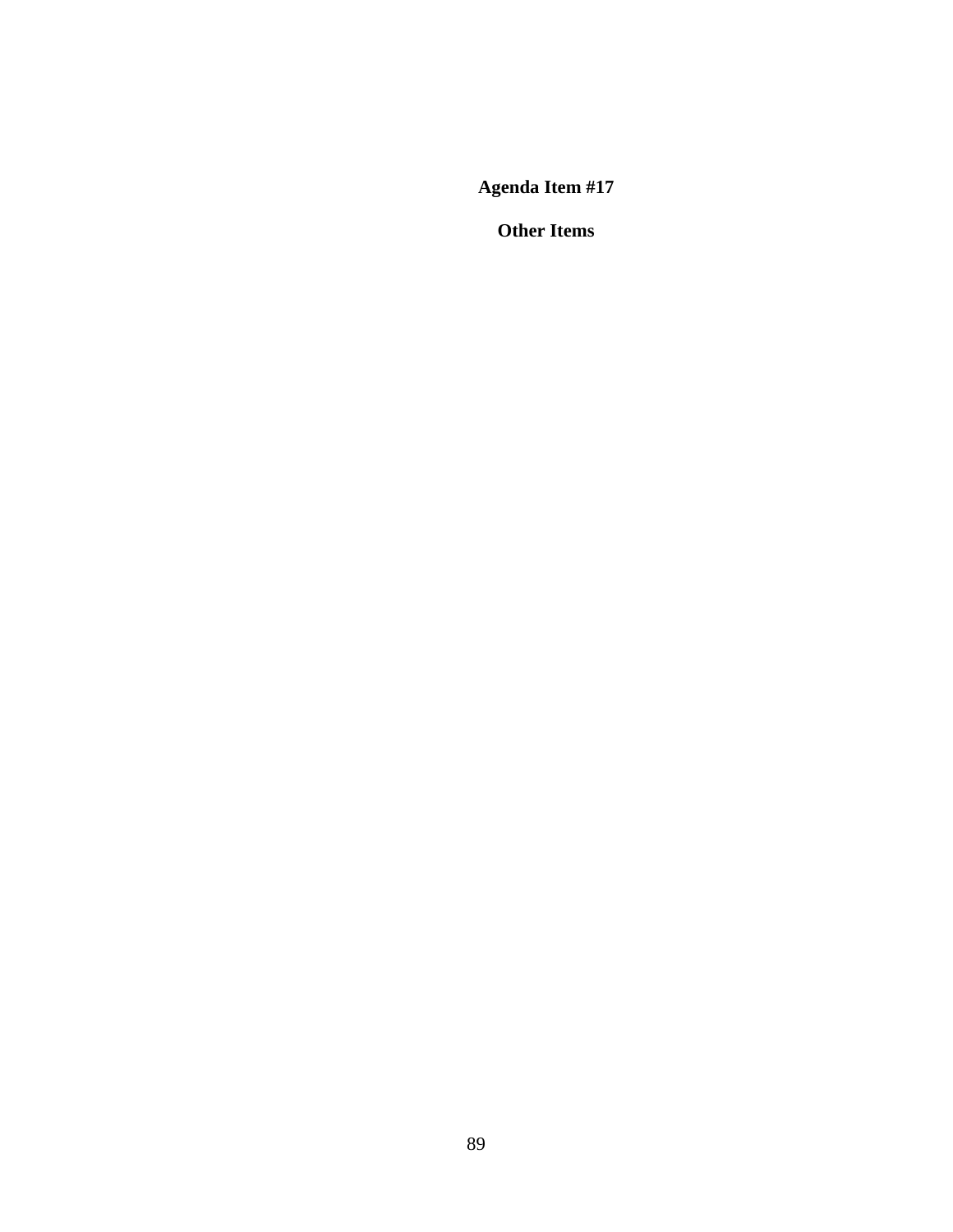**Adjournment**